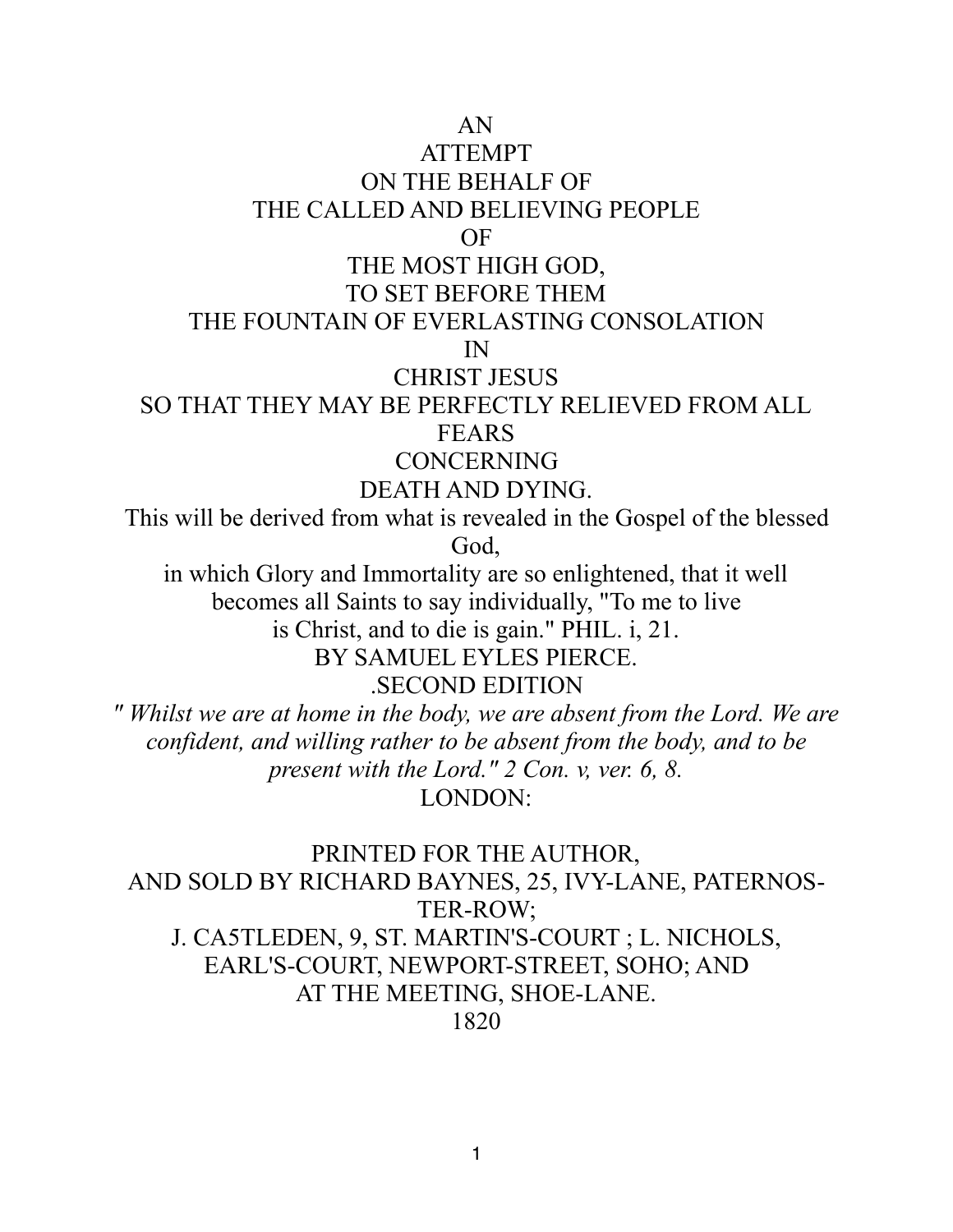### **CONTENTS.**

*In which an account is given, first, of that which gave the first conception of it to the Author's mind; and, secondly, of the nature, end, and design of this work ; with the reasons why the writer was prevailed on to put it into chapters.*

CHAPTER I.

On Death. What it is. With its universal dominion over all the human race.

CHAPTER II.

The Consolations of the Gospel, suited to Believers, to save them from all concern and fears arising from death.

CHAPTER III.

Of the Act of Dying. What we may conceive of it, and Gospel relief suited thereunto.

CHAPTER IV.

Of what may be conceived concerning the invisible, and suitable supports for the Mind, derived from the Gospel, all-sustaining and refreshing.

CHAPTER V.

On Eternity. What we should conceive concerning it. How it difers from God's eternity; and Gospel truths proposed, to sustain the mind in contemplations on it.

CHAPTER VI.

Of our actual entrance into Heaven; and how we shall be received there: an account of which is given from the Scriptures of Truth.

CHAPTER VII.

On the Vision of Christ. What our life, glory, and blessedness will be in consequence thereof:-this is declared from the written Word.

CHAPTER VIII.

Concerning our Employment in the State of Glory, until our Lord shall descend from thence at his second coming.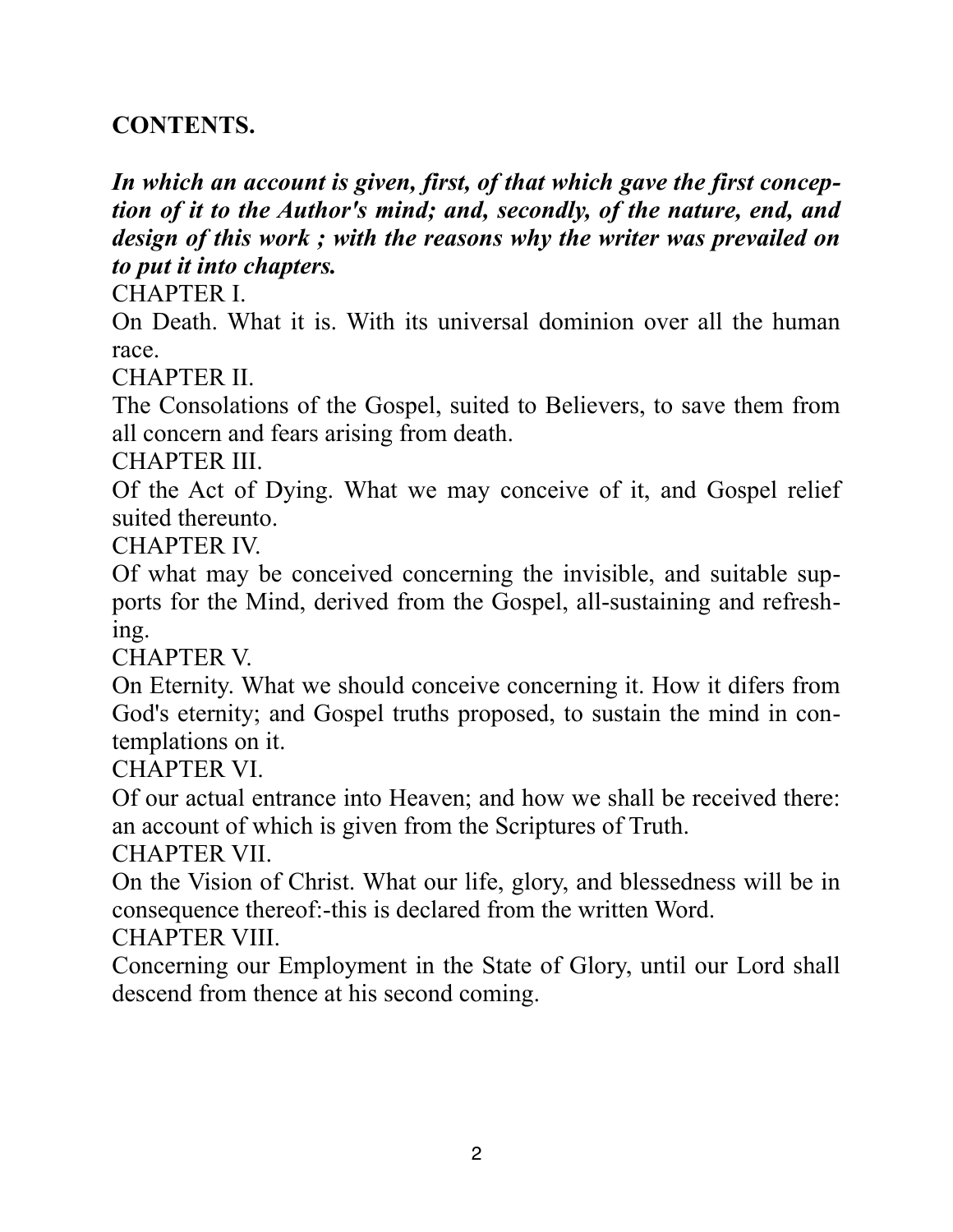# **INTRODUCTION. BELOVED READER,**

I am now in the seventieth year of my age, it cannot, therefore, be expected by me to continue long in this my present tabernacle, especially as I have most certainly passed through the first stage of the breaking up of nature. I have been for four years past in deaths oft. Many a time I have expected every moment to expire. How nay mind at such seasons was employed, and in what manner sustained, I have written, and given the paper into the hand of a friend, with a positive charge that it be spewed to none till after I am actually deceased; then it is to be published. What is felt when nature begins first to break, is only known to such as have had the experience of it. The Lord hath, within these two months past, most wonderfully revived the. I think I know all about death except the act of dying. I know Christ, and am fully persuaded he is every way all sufficient for his beloved ones, both in life and death. I have had some very peculiar dealings with him, and accesses unto him, in various cases and circumstances in the course of my journey through life; and some very interesting accesses to him, when, in my own views, just at the moment of departure. I conceive I am left to live, to experience further the efficacy of the knowledge of Christ, in keeping up the mind in the free and full exercise of it on him, in the most immediate views of him in death and dying circumstances.

In the course of my time, I have been called upon to visit sinners and saints in their drawings nigh to the house appointed for all living; I have found what the excellent Mr. Toplady expresses to be a truth: "It is very difficult to know how to perform this service." The last time I was called upon to visit a sick friend, was since I myself received a very severe crush, as it respects nature's failing. The person in my view was one with Christ. She received what I said concerning him with great satisfaction; and this was what first gave occasion of my conceiving I would, if permitted, write a small treatise suited to put into the chambers and hands of such of the Lord's people as might, either through sickness or old age, be drawing downwards to the grave, the house appointed for all living.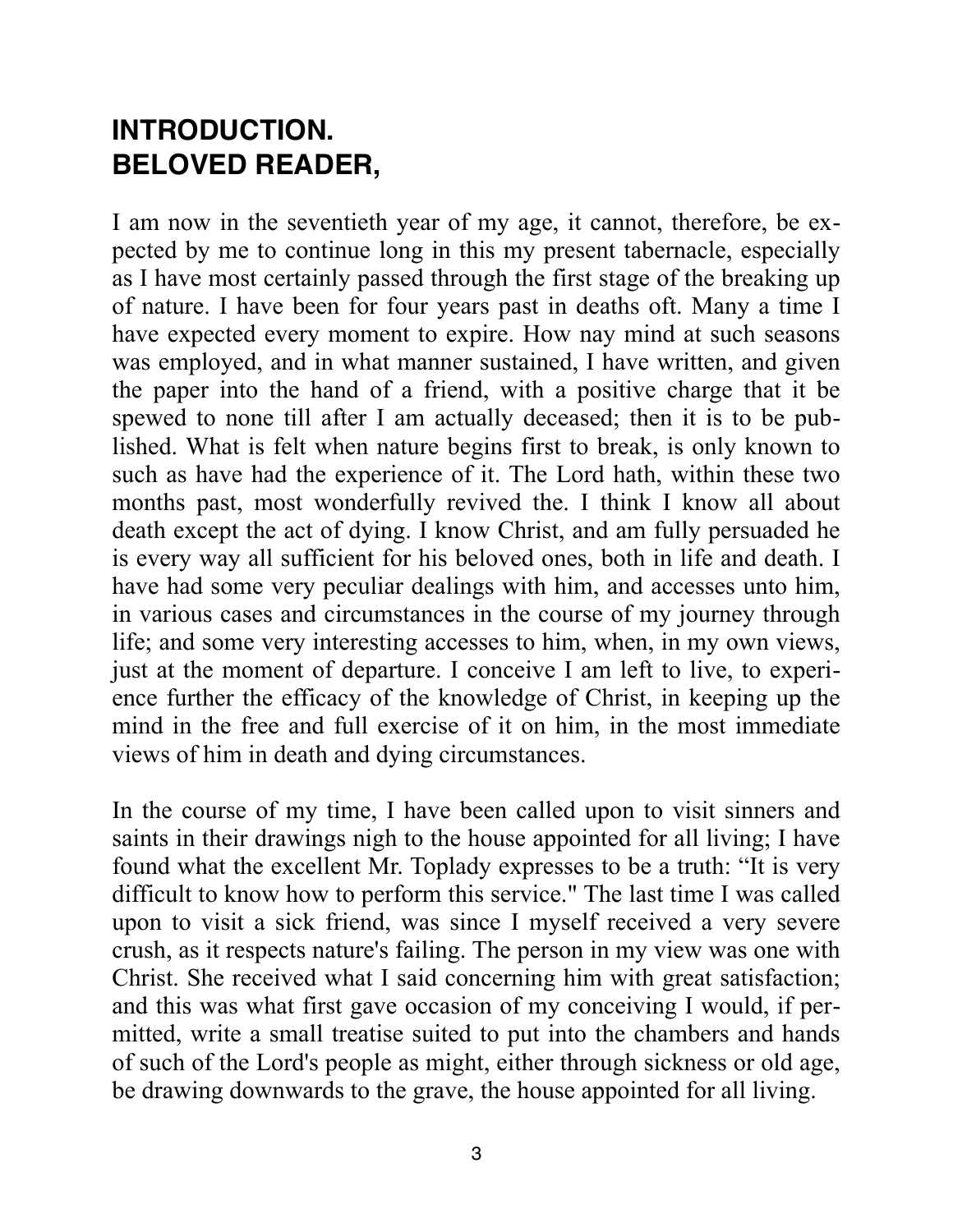I reflected thus with myself, whilst I doubted not of the person I had visited concerning her eternal state, yet I considered her very great weakness of body, such that she could not bear much talk.

This I had done in many, very many instances, in the course of visiting such as 1 really looked on as saints, and many scores of times. I thought, could any short matter be drawn up, so as for such to peruse, or for others to read to them, it might serve, in the hand of the Lord the Spirit, to draw out their minds to such subjects as are particularly suited to such circumstances.

These were my thoughts; and as I have declared the original from whence my first conception of these sprung, so I will, secondly, declare the nature, end, and design of this work. It is to take off all fears from the minds of the Lord's believing people concerning death and dying, by pointing out Christ as au all sufficient antidote against the fears of dissolution. Some express their fears of death as arising from what may be felt at that time, and when the parting stroke is given which separates body and soul. Others, their entrance hereby into a state they were never in before, fills them with perplexity and dread. Others, that they must hereby be in the immediate presence of the Lord, and having their minds too much and too deeply exercised on these, forget those glorious subjects which alone can carry their minds beyond all perplexity. My end and design, therefore, in this work, is to bring forth Christ, and those everlasting consolations which the gospel reveals as hid in him for his people, so that the hands of feeble saints which hang down may be lifted up and strengthened. My design is so to set forth Christ as most exactly suited to his weak, sick, and beloved ones, who are in dying circumstances, and are actually in the very article of death, as way serve to comfort them, seeing our Lord is a friend that loveth at all times, and that friend who sticketh closer than a brother. The subjects I shall treat of will be, Death; the Consolations suited to Dying Believers; on the Act of Dying; on what may be conceived concerning the Invisible State; on Eternity; of the actual Entrance of disembodied Saints into Heaven, and their Reception there; on the Vision of Christ, and the Life, Glory, and Blessedness which will flow there from; of our Employment in the State of Glory, until our Lord's Descent at the Last Day. It must be acknowledged they are important ones. I shall treat of these very particularly, yet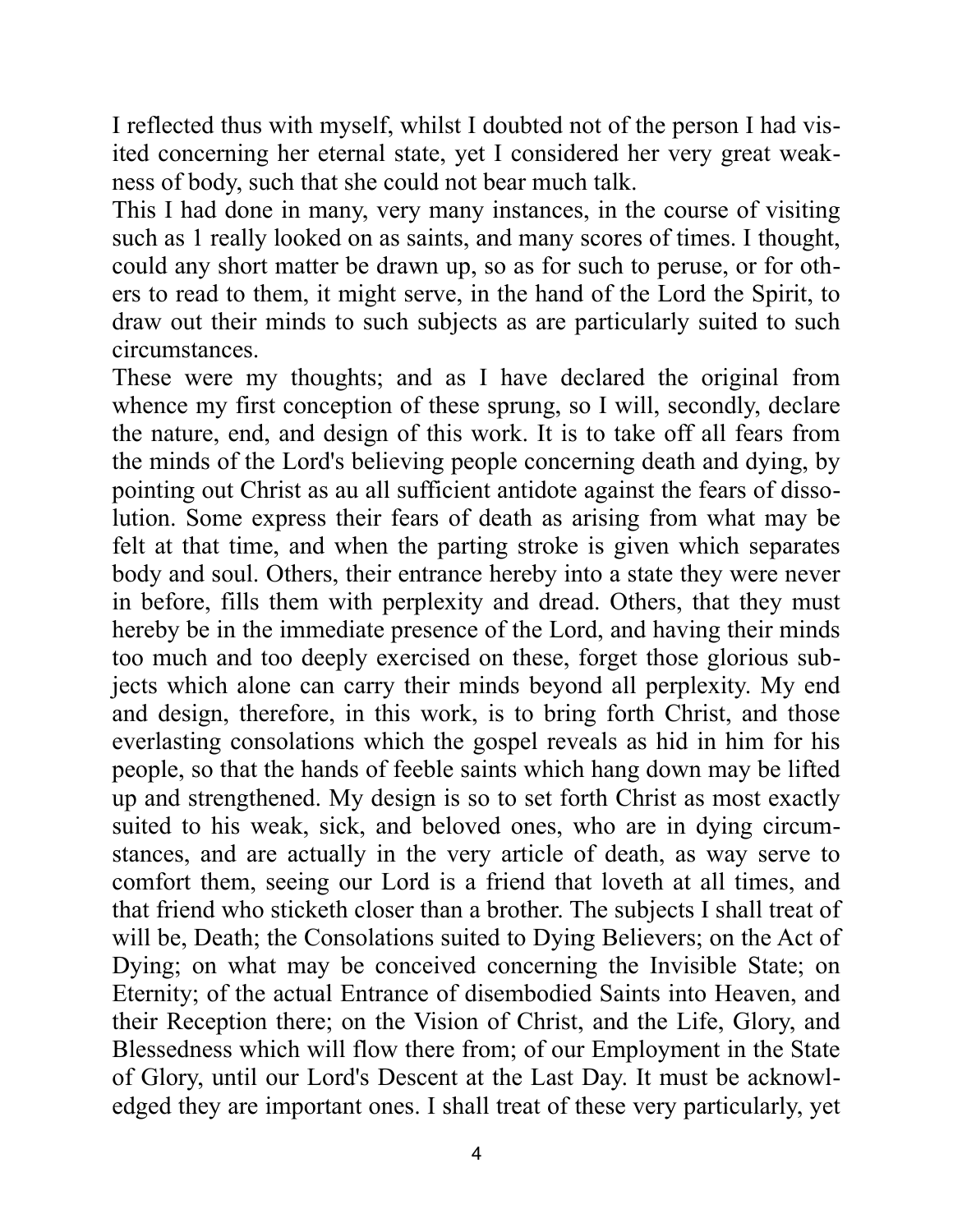briefly ; and shall therefore give these in chapters, placing the contents over each, as thereby the reader will know what he is to expect; and shall close each with a soliloquy addressed to my own soul, and a short prayer, leaving the reader to think for himself how far it may suit him. I have chosen this form, as it may fix the subjects the more particularly on the mind, and also hoping each of them will be found quite sufficient for proper and particular consideration at any one season. I would also say, that as I shall aim to be comprehensive in what maybe expressed in each chapter, I the rather prefer this division, as thereby any part may be read that may be most suitable to the mind, case, experience, and circumstances the person may be in. I conceive the subjects mentioned are also, in the hand of the Holy Spirit, calculated to be a proper preparation at all times, and in all places, for saints who say in their own individual persons with the apostle, , I die daily," {1 Corinthians. 15: 31}.

Death is universal: it reigned from Adam to Moses, even over them that had not sinned after the similitude of Adam's transgression. Some die unborn, others as soon as they are born; some die babes, some infants, some youths, some in the very prime of manhood, some in middle age, some in old age. More die before ten than after sixty; when arrived to thirty-five, the body begins to decay; at forty-five, the mind begins to drop; at seventy, the lease is up: if any live to be eighty, it is but labour and sorrow. When the ages of men were procrastinated, so as to live 200, 400, 600, 900 years, yet it is recorded of them, they died Only two have ever yet escaped the stroke of death ; one before the flood, another since, and though they died not, by putting off their bodies, yet they underwent a change in their bodies analogous to the change we shall undergo at death, and such an one as must pass on ours at the resurrection Enoch and Elijah could not enter heaven in their mortal bodies any more than we can; flesh and blood cannot inherit the kingdom of God. No; they cannot. The saints, who will be found alive in their bodies at the second coming of Christ, will not die; yet they will undergo such a change as Enoch and Elijah did, or they could not enter heaven, and it will be to them as great a change as death is to us-it will be in a moment, in the twinkling of an eye, at the last trump. {1 Corinthians. 15: 52}.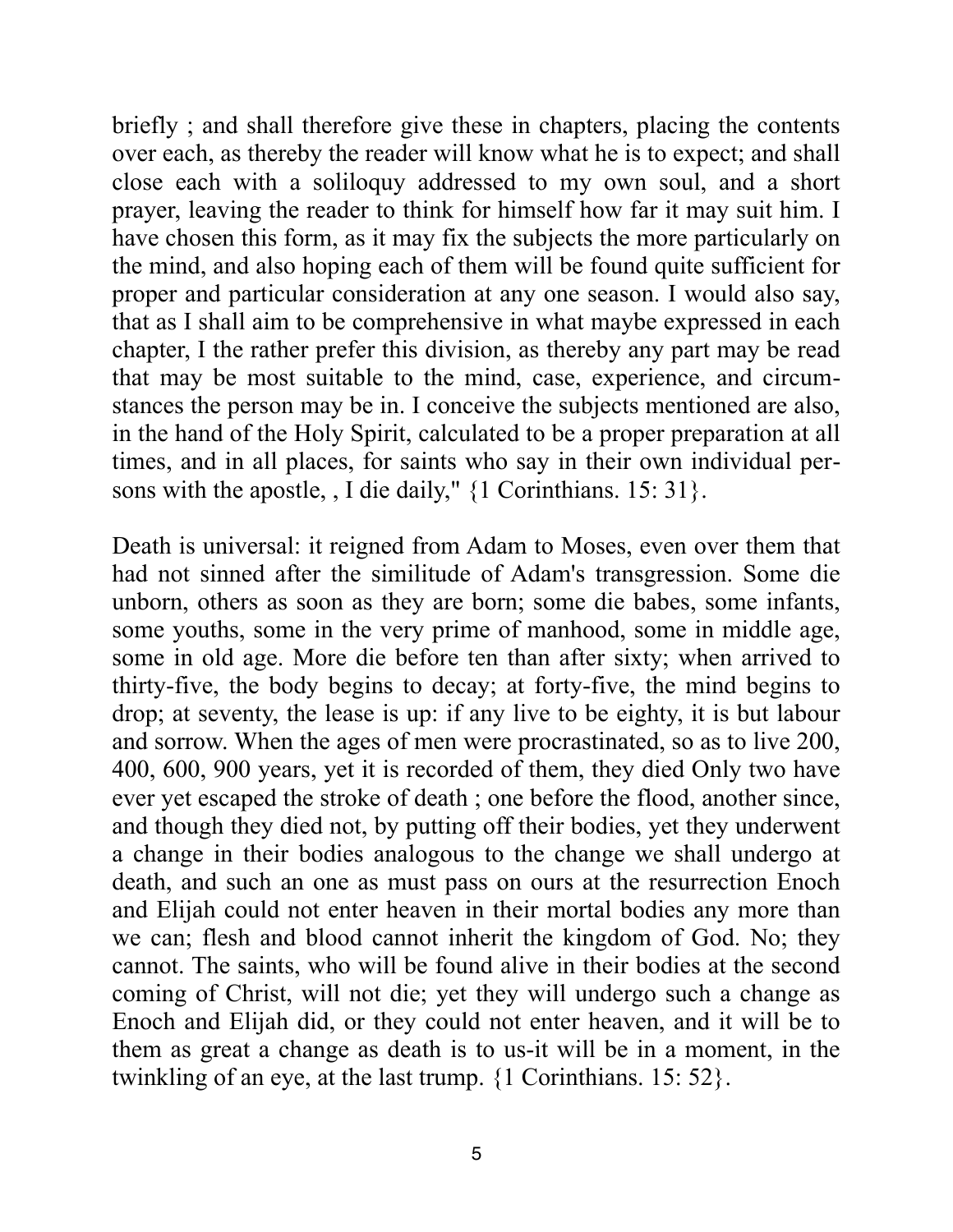Were we, therefore, to conceive rightly of these subjects, I conceive our minds would be delivered from a variety of fears, which are very distressing.

I conceive the act of dying must be in all alike: that there is not much felt in the immediate article of dissolution; that it cannot take place before the silver cord be loosed, or the golden bowl be broken, or the pitcher be broken at the fountain, or the wheel broken at the cistern; their, (and not before) the dust shall return to the earth as it was, and the spirit shall return unto God who gave it. {Ecclesiastes 1: 6, 7}. This I conceive comes on gradually, by which means the body loses its senses; it becomes insensible; the pulse stops; the body expires, which is no more than to fall asleep, only that the soul hath left it. I conceive that every one is alike in this; one feels no more than another in it; the body is passive, it is breathless. I am not speaking of what goes before this takes place, I here speak simply of the act of dissolution.

Our Lord Jesus Christ went out of his body in the same way, or he could not have been a breathless corpse; and by the same means we must.

I wish, for myself, to take in distinct views of every subject revealed in the word, so as to have clear and proper conceptions of the same in my mind. I would understand death, and its process on the body, from the scripture, and look on what is actually visible in every death as the realization thereof. I would look on sickness, disease, and old age, as prognostics of death, whilst at the same time I would look on death as distinct from them. I would consider myself under the sentence of death, and also as having it inherent in my constitution, and be living every moment in the certain expectation of the same. Yet I would also live as though it had no existence in me as though it was passed-as though I should never see it, or be brought under it, by living on these words of Christ, who says, I am the resurrection and the life. Verily, verily, I say unto you, If a man keep my saying, he shall never see death. I would be looking unto, and living on Christ, thus I would consider his person as God-Man, and contemplate Him, and my oneness with Him, as the Father chose me in Him before the foundation of the world. I would consider Him in his in carnation, by which he became flesh of my flesh, and bone of my bone, my near kinsman, my brother, and redeemer. I would consider the holiness of his human nature; and consider that he sancti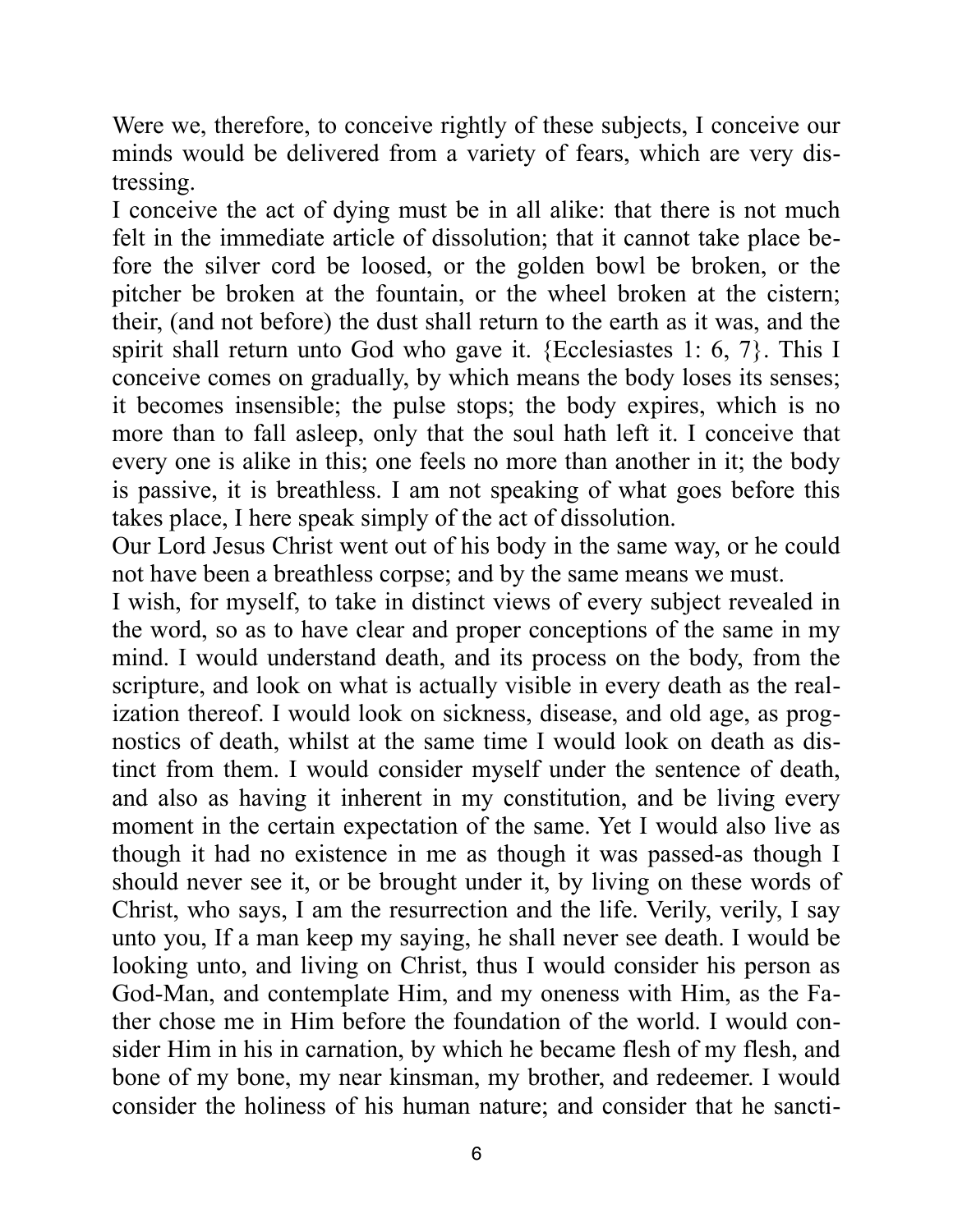fied it, by taking the same into union with his person. He who sanctifieth, and they who are sanctified, are all of one, partakers of one and the sane nature, for which cause he is not ashamed to call them brethren. Here I would behold my antidote against all the un-holiness of my fallen nature, and all the inherent sinfulness of the same. I would look at Christ the Lord my righteousness, and on my person in Him; and receive this truth into 1ny mind from the everlasting gospel of the blessed God, that He made Christ to be sin for us, who knew no sin, that we might be made the righteousness of God in Him, and consider this to be my complete salvation, perfection, and glory. I would look at Christ's death as the conquest of death; at his laying a cold corpse in the grave, as sanctifying and perfuming the grave for me to lay where he did. I would consider his passage out of time into eternity, to be all-sufficient to remove all fears concerning this in my own particular case. I would consider the change this made on Him, as giving proof of what I am to expect, and which will take place in me as one of his members. I would meditate on his life in glory, and receive these sweet words of his into my mind: Because I live, ye shall live. If ye loved me, ye would rejoice, because I said, I go unto my Father, for my Father is greater than I. I call this living on Christ, and am fully persuaded, that so far as these important realities prevail in the spiritual mind, it is raised up to some real and blessed views of what is contained in glory and immortality.

I do not mean that I have so fully attained, as to be perfected in this life of faith. No; all I mean is, to excite the Lord's people to consider, that living on Christ by faith is the only means whereby we may conceive what it will be to live with Him in heaven and glory everlasting.

The truths of the everlasting gospel, received into the spiritual mind, will produce supernatural effects. In the true knowledge of them we receive Christ; in our real believing on Christ, as set forth in them, we enjoy everlasting life. As the Lord the Spirit goes on to glorify Jesus, and the Father's love to us in Him, we are so established in our communion with God as makes us confident in it, and leads us to expect all influential blessings there from. I consider God's elect as having their minds drawn forth towards the Lord, in proportion as they are operated upon by the truths contained in the revelation of Christ, in the sacred page of inspiration. I consider all the Lord's people alike in Christ, both in life and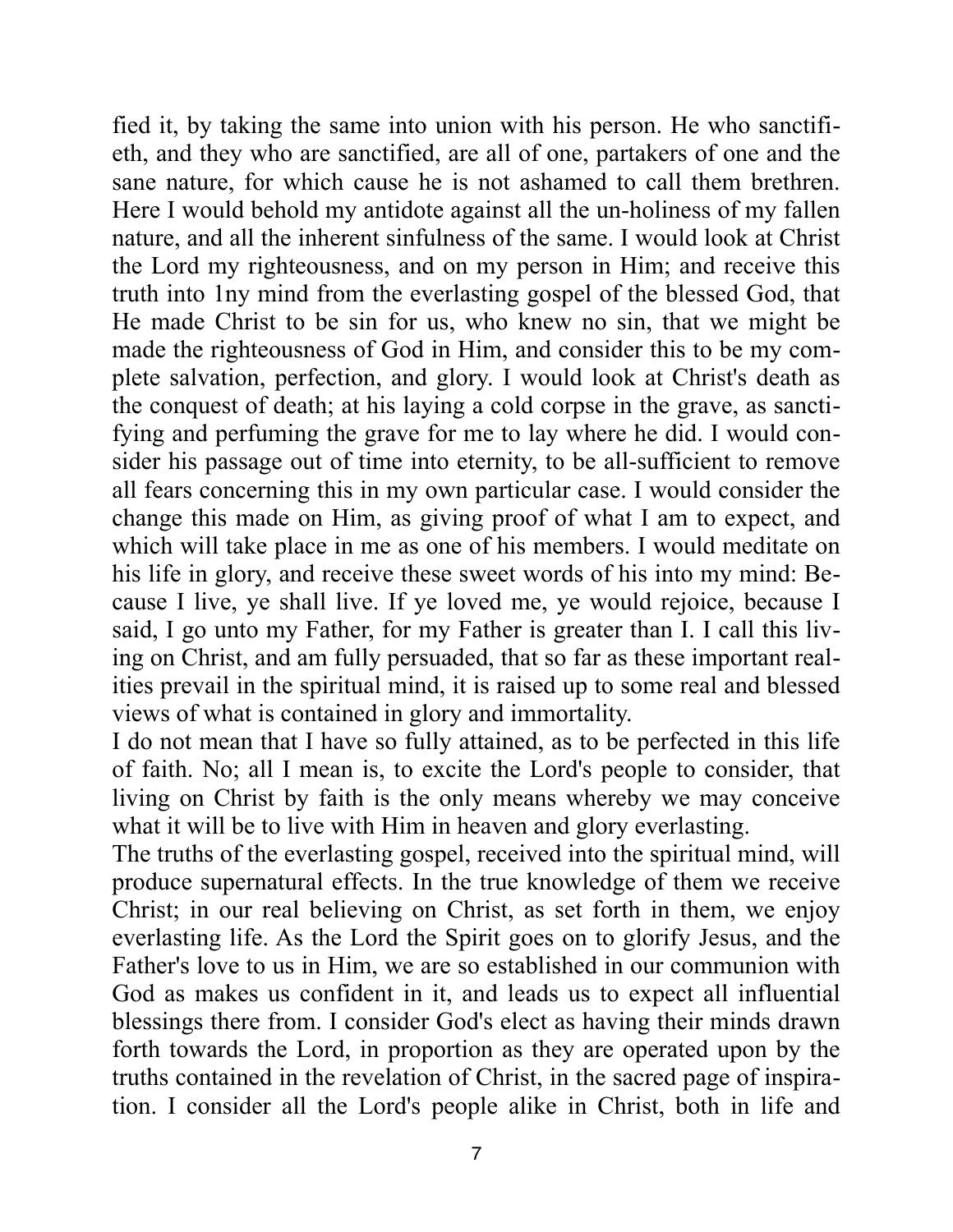death: one is not more blessed than another: they may be so in the revelation of Christ to their minds, and in the communications of his love, in a way of sense and enjoyment. In death, all the Lord's people die equally blessed, because they all die equally and alike in Christ ; yet some of them are favored with more of Christ's manifestative presence, others with less, but the one does not die more beloved of Christ than the other. You are not, therefore, to expect I am going to fill up the ensuing pages with the happiness of saints in their dying moments. I am not. No; it is their state in Christ which I shall be principally concerned with; as also, what those objects and subjects are which their minds should be influenced by and reflective on. They will not lose their bodies by death, nor any one member of them; they will not lose their friends and comforts, neither will they know what death is; they will only fall asleep in their bodies. These bodies, with all the members of them, will be raised up at the last day: they will not lose their friends, they will only exchange them for their friends in heaven. They will not know death, it will only be a translation to the state of glory. Death is to saints what regeneration was, a passage from death into life: by the former we were translated into the kingdom of God's dear Son; by the latter, we are admitted into the state of glory. As in the former, we perceived not the change which was then wrought on our souls; so neither shall we in the latter, when sin is forever eradicated, and we are clothed with immortality and eternal glory.

Our comforts will not cease in death, but we shall have them changed for those which are far more glorious and divine. These things, thus mentioned, will be more fully opened and explained in the course and body of the work before us. May the Lord give his blessing unto it! May it, in the hand of the Spirit, lift up the heart to the Lamb in the midst of the throne! May we consider, He will feed his saints in heaven, and lead, them unto living fountains of waters, and God shall wipe away all tears from their eyes!

Reader, the Lord be with thee. May it be given thee, so to read as to understand !

I am,

Thy well wisher in Christ Jesus, SAMUEL EYLES PIERCE.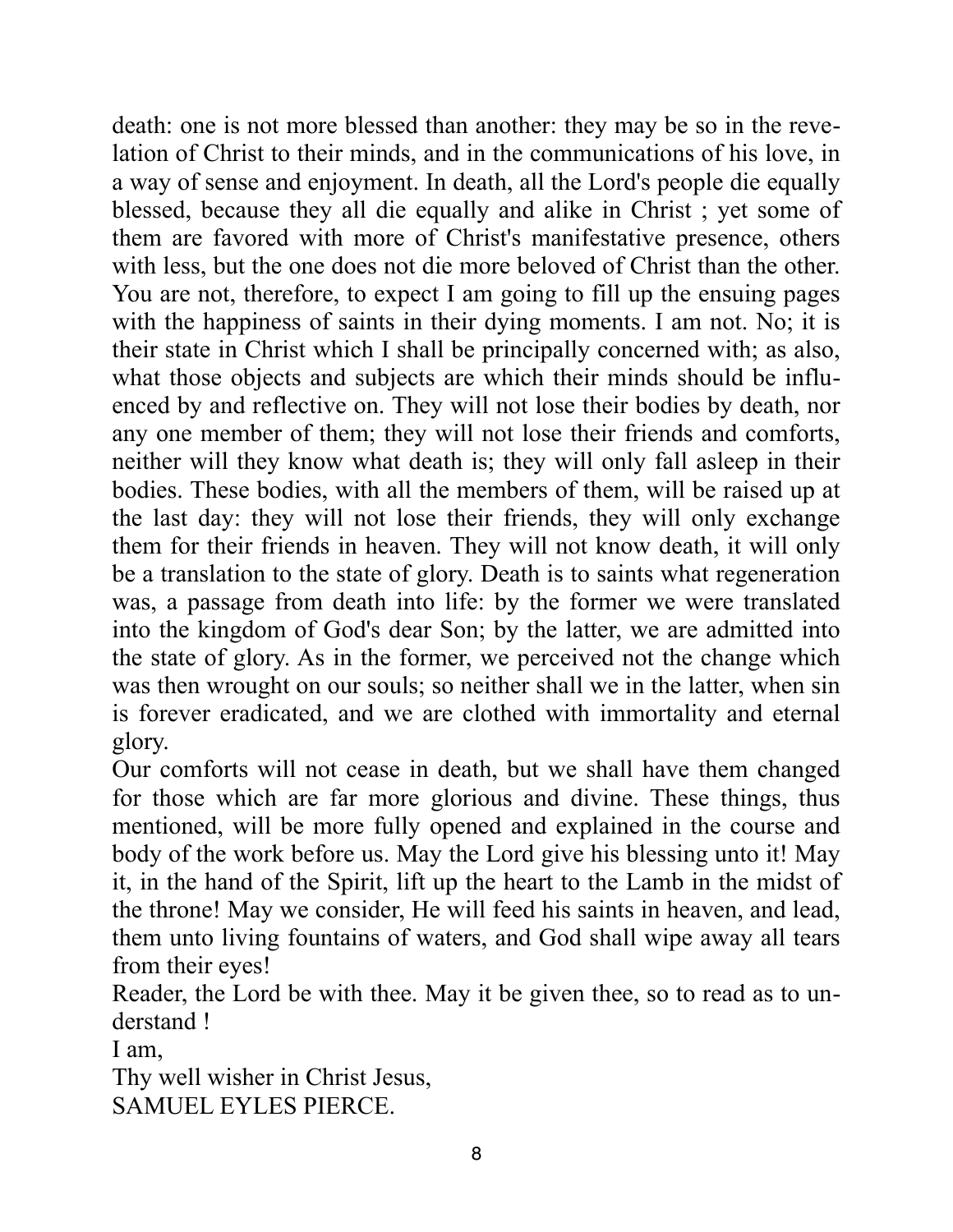### **AN ATTEMPT, &c.**

# **CHAPTER 1. On Death. What it is. With its universal dominion over all the human race.**

OF all the evils in this our world, there is no one which we seem to dread so much as death. Not that it is the greatest. Sin is infinitely greater: it produced death: death is the wages of it. So says the apostle: The wages of sin is death; but the gift of God is eternal life, through Jesus Christ our Lord. The same apostle tells us the original of death. It entered and was enacted by the ordinance of the Most High God, in consequence of Adam's fall: its sentence was, Dust thou art, and unto dust thou shalt return. {Genesis. 3: 19}. Paul says, By one man sin entered into the world, and death by sin; and so death passed upon all men, (in whom, or) for that all have sinned. {Romans. 5:12}. When we consider the trials, sorrows, miseries, and pains of this present state, and what may befall us in our bodies and minds, whilst we remain in this present evil world, it may be of some relief, and be looked on as a mercy, that we are not always to remain here. We are at times disposed to speak agreeable with this; yet it is but seldom: we are, I conceive, chiefly distressed in our minds, because by death we are translated into an unseen state. It is commonly said, none ever returned after death to give an account of what they passed through in the article of death, and what their state now is. No; nor is there any need they should, for the word of inspiration is sufficient for all this. We are informed therein concerning the creation of man; of the fall of all men in one man; of death; what it is; of its universal dominion over all the human race. There is a sense, in which it may be said we need no other book but it, for all knowledge is comprised therein. Our bodies are in it so opened, and every part of the animal frame so explained, that were we to attend closely unto the same, we should know the cause of our every disease, and thereby be capable of understanding what is most likely to give us relief; for surely, he who made the body, and gives an account of what is the union knot between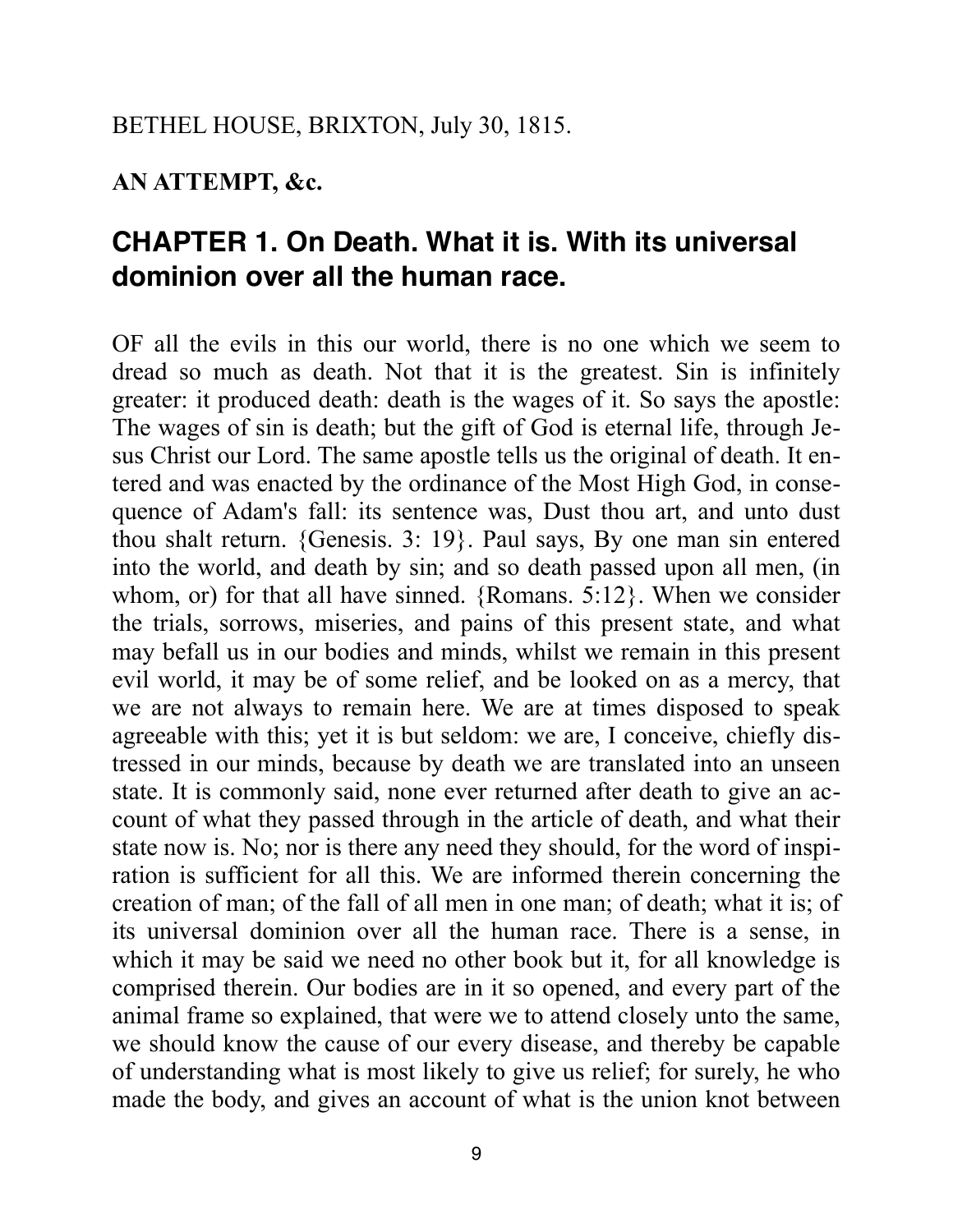body and soul, in the account he gives us of fluids and solids of which our bodies consist, must alone be capable of giving us the knowledge of those outward means and medicines which are properly suited to, the diseases and injuries which befall then.

The body of man is a wonderful structure it was formed by the Holy Trinity out of the dust; it is the microcosm of the whole world. The account of its original is given us in these words: And the Lord God formed man of the dust of the ground, and breathed into his nostrils the breath of life; and man became a living soul. {Genesis. 2: 7}. The body was first formed, and then the soul infused into it; when it was infused, then it was created then the body was animated, and the soul was created when it was infused. As man hereby had a sensitive, animal, and rational life, so, when the Lord God is pleased to gather to himself man's spirit and breath, the body dies: its union with the soul is then dissolved, and it returns to the elements out of which it was formed.

Man was made for the world, and all things in it were made for his use, benefit, and advantage. We have a most beautiful scripture to this purpose in the prophecy of Isaiah: Thus saith the Lord that created the heavens; God himself that formed the earth and made it; he hath established it, he created it not in vain; he formed it to be inhabited. I am the Lord, and there is none else, chap. 45:, ver. 18. I have made the earth, and created man upon it, ver. 12 of the same chapter. Solomon, speaking of God and his works, says, He hash made every thing beautiful in his time: also he hath set the world in their heart, so that no man can find out the work that God maketh from the beginning to the end. {Ecclesiastes 3:11}.

Adam was the epitome of the whole world, and it was the epitome of him: there was every creature in it, every tree, herb, plant, and flower, suited to him to satisfy his body and mind; and in all he saw such evidences of the eternal power and Godhead of the Three in Jehovah, as made way for him to give unto them, as his Creators, glorious praise.

Yet Adam was not in an immortal state, neither was he created immortal either in body or mind. Jehovah might continue, but he could not create a creature either immortal or immutable: it is his property to be immutable; and it is said, He alone hath immortality, {1 Timothy. 6: 16}. We say, the souls of men, as also angels, are immortal they are so: but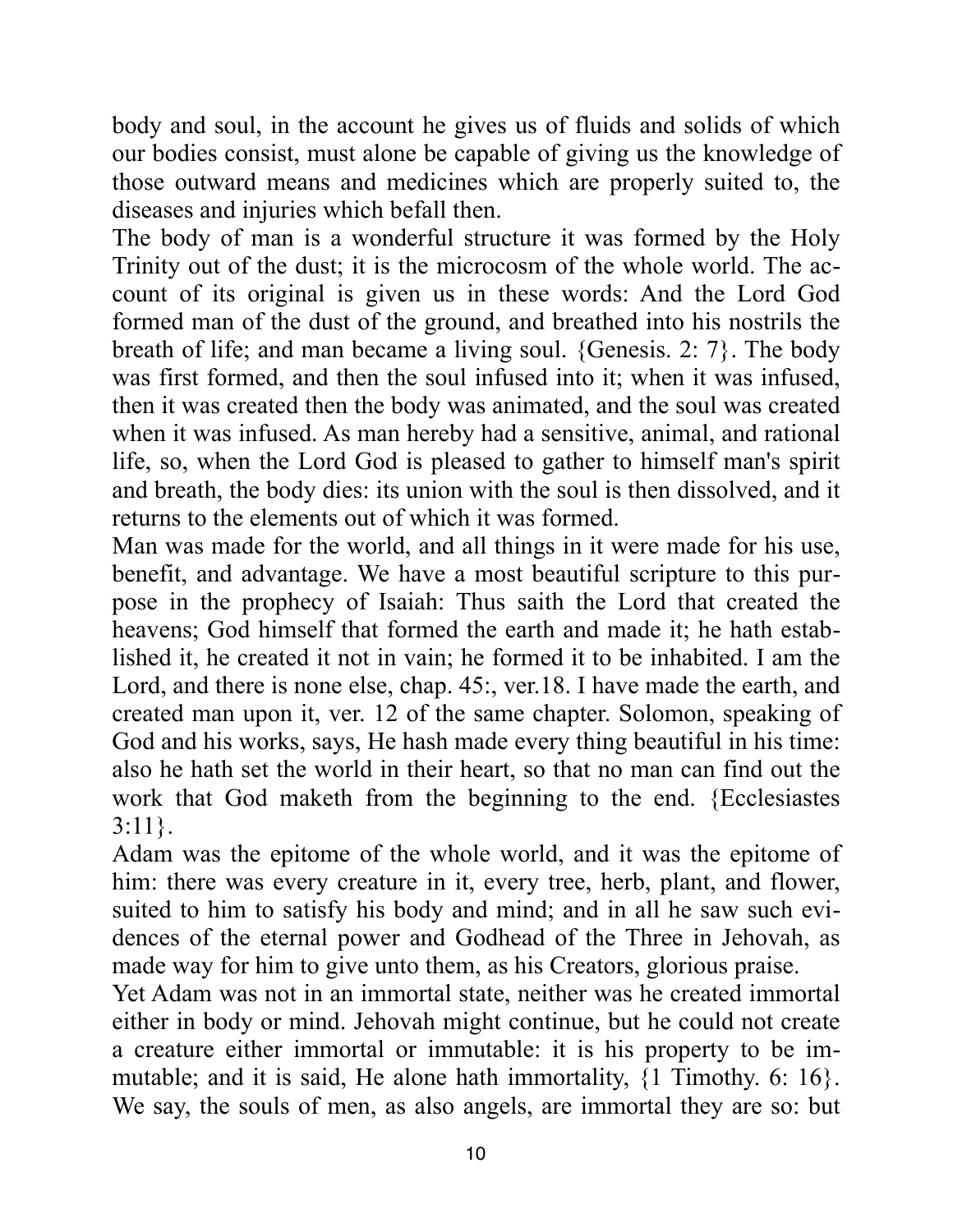this is by the gift of God. We conceive Adam's body to have been so in Paradise before the fall; it was, and it was not so: it was in this sense immortal, that he would never have died had he not sinned. But his body would have needed recruiting, to keep up the continual expense and activity of his spirits, therefore the tree of life was appointed for this end ; which, had he continued in his creation state, would have been to him the balsam of life, and recruited his body and senses with perpetual vigor. As to his body, it required the power of God every moment to sustain it, to poise the elements of it, to keep it in a perpetual equilibrium; otherwise Adam had no immortality in his own nature. It was possible for him to sin: he did actually sin when he was in this state; he fell under the sentence of death in his body as we are under it in ours. It passed on him, and on us; on us as considered in him; he lost the image of God, in which he was created, for himself and us also: thus, by the offence of one, judgment came upon all men to condemnation.

Death is a solemn subject: it is for a season the destruction of the body; it dissolves the beautiful microcosm of it; all the parts of it are left without any animality in them; the senses are all gone; the faculties of the mind all cease; the soul can no longer dwell in it. This makes death to us the king of terrors: our soul, mind, thought, that thinking faculty which hath hitherto possessed the body, can remain in it no longer it is separated from it by the violence of death; it must, therefore, as it cannot cease its existence, be in an invisible state without it. I conceive this is the chiefest reason why any of the godly cannot look on death comfortably; they think it would be far more agreeable to go to heaven in their bodies, as Enoch and Elijah did. Why, these were as truly changed in their bodies, and it made as great an alteration in their minds also, as death and separation, and entrance into heaven will in us. They do not reflect, that though these two saints in Christ died not, yet the change which actually passed on them was equal to that which will pass on us at death; we shall by it be as truly translated to heaven as they were changed in their bodies without death, and translated body and soul thither without it.

As it respects death, it is the disunion of body and soul. The union knot between these is the breath in our nostrils, which, when it ceaseth, the body drops off, and is nothing but a breathless corpse: it is found to be nothing but a case, or sheath, in which the soul was implunged; which,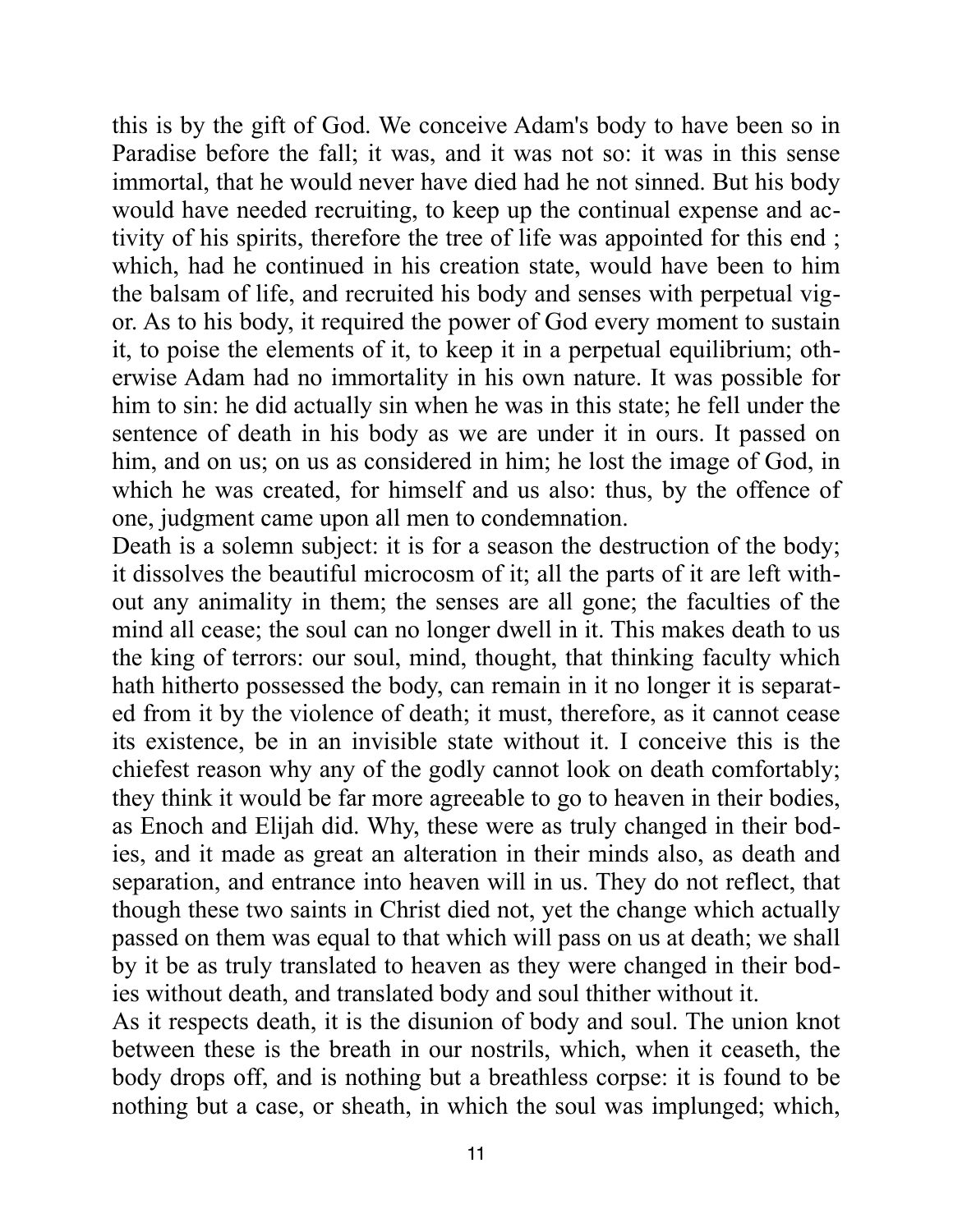being disunited from it, the body is but a dust heap, and therefore fit for nothing but the grave, where it is to rest until the resurrection morning comes. There is nothing in all this to affright the people of the Most High: it is the ordinance of heaven; it is the divine will; It is appointed unto men once to die. It is but once, and it is past for ever. The most holy and useful are not exempted. Prophets, patriarchs, saints, and believers of the highest attainments apostles, evangelists, the saints of all ages, past and present, and all the saints who are to come, did and will depart out of this world to heaven; only the saints who shall remain and be alive in their bodies when the last trumpet shall sound, will be excused from dying. Yet, as in the cases of Enoch and Elijah, a change will pass on them, which will be equal to death. Our Lord Jesus Christ, the Head, Saviour, and Representative of his Church, passed out of our world to glory in this very same way that we must. His body and soul were separated by death, so that it is a consecrated path: it has been trodden over and over; multitudes, even millions of millions of millions, have gone to heaven before us. Some of them have so spoken of Christ, so praised him, so triumphed in him, when the cold death sweat has been upon them that they have proved fully they found no evil in death, it had no string. The death of Christ is the death of Death He that believeth on Him, hath everlasting life.

Death, natural death, hath universal dominion over all the human race: it is a most solemn evidence of the fall of all mankind in the first Adam, the natural head of all his posterity. As we are conceived and born in sin, so we receive death into our constitutions, as soon as we are framed in the womb. Death may well be entitled them mortality which is in our bodies: it seized on some infants who were never born into our world; on others, so soon as they enter it. There is a time to be born, and there is a time to die; and every one dies when they least expect, yet no one dies, but at God's-appointed time; and the wisdom, goodness, and power of God, are most eminently displayed in the deaths of all men, as well as in their lives. This should make us contented to live, and also to die. The time, the place, the season, the circumstance, and all which concerns our going out of this world, is most divinely ordered by the Lord. Every one dies at the best time, and in the most convenient season for themselves and those they belong unto. All God's purposes; for which he brought us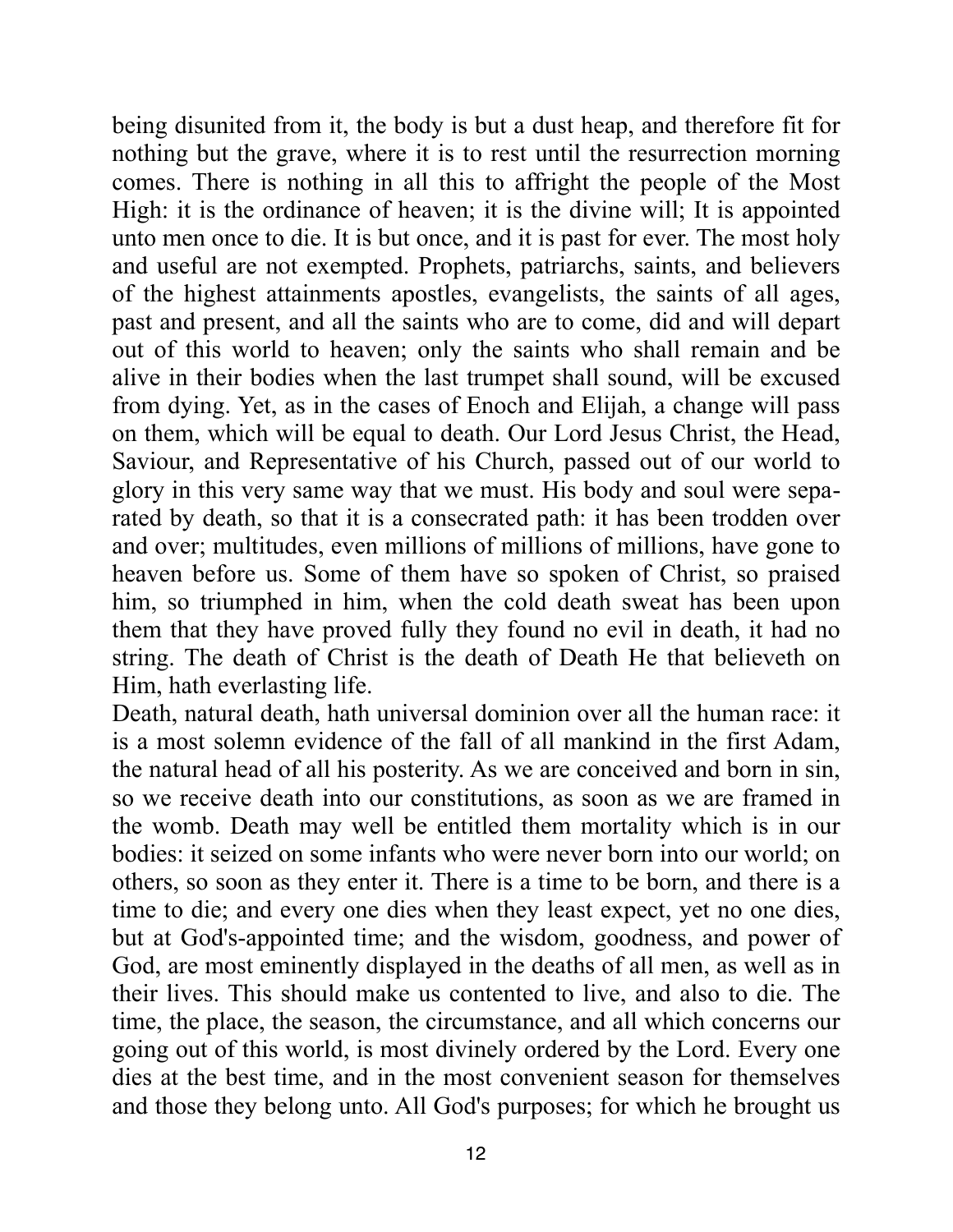into being, and the reasons why he hath upheld us so few, or so many years in this world, all are accomplished in us, and by us, before he removes us out of it by death. Let it be saint, let it be sinner, God's end is answered. It would be of no use to church or state, for the holiest man, the wisest man, the greatest statesman, to continue alive in the body one single moment beyond what the Lord hath fixed in his immutable will. This should put saints on activity. All should be useful in their clay and generation; all cannot be useful in one and the same way. Let saints who have property settle their minds, make their wills, and leave nothing undone, that if death seize them, they may not want to live one single moment, but be ready and willing to go immediately. Let saints of every description so carry on their affairs in the world, in the family, and in the church, as to have no thing to do but to die: let them take advantage of death's secret undermining their constitutions, of its frequent warnings by disease and sickness, or other symptoms of its intended secret attack on them, to be in constant expectation of it; then they will not be surprised, but meet it with holy cheerfulness and serenity. Most blessed is the advice which our Lord gives us in the following scripture: Let your loins be girded about, and your lights burning. And ye yourselves like unto men that wait for their lord, when he will return from the wedding; that when he cometh and knocketh, they may open unto him immediately. Blessed are those servants, whom the lord, when he cometh, shall find watching! Verily I say unto you, that he shall gird himself , and make them to sit down to meat, and will come forth and serve them. And f he shall come in the second watch, or come in the third watch, and find them so, blessed are those servants. And this know, that if the good man of the house had known what hour the thief would come, he would have watched, and not have suffered his house to be broken through. Be ye therefore ready also; for the Son of man cometh at an hour when ye think not. {Luke 12: 35-40}.

The death of the body our sleeping in it every night, might serve to save us from all unreasonable fears and concerns about it. Nature's nurse is sleep; nothing is more recruiting to the animal spirits; nothing more acceptable and reviving to the body; all its senses are then locked up; the whole frame is at ease; it rests sweetly, and is quite refreshed; thereby it is fitted for further uses and services. We are not afraid to sleep, We go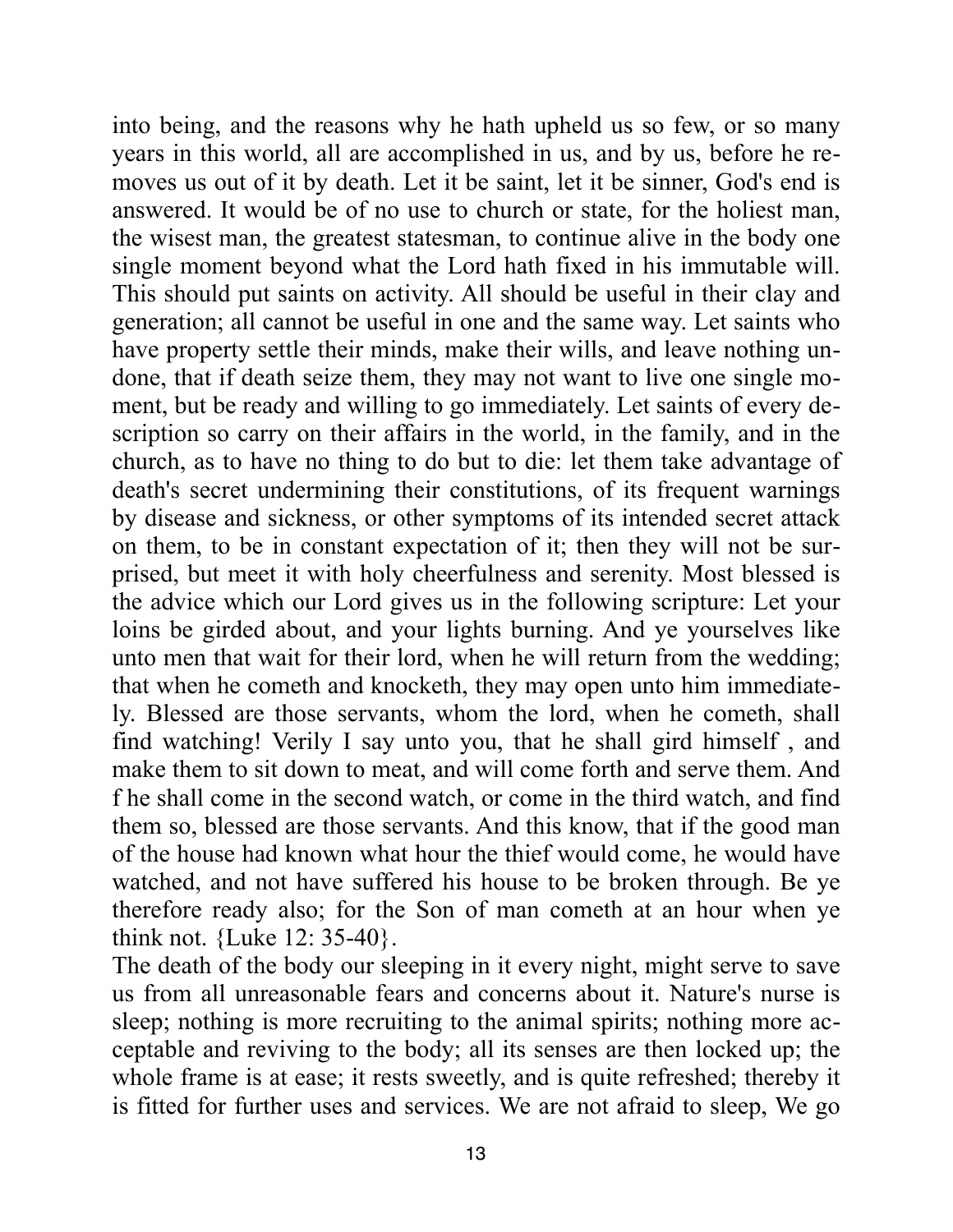to bed for that very purpose. We know not when sleep falls upon us; when it does, we cannot resist it; we awake, and are refreshed. So death is compared to sleep to sleeping in Jesus. In death, all our senses, faculties, and members, are closed up; we know not the moment we actually depart the body, for this comes on us instantaneously. We fall thereby into a fast sleep: the grave is then prepared for the body, as its proper place and bed. We feel no pain, no uneasiness of any kind. When our Lord calls for us to awake out of sleep, we find our bodies altogether the better, for having slept the sleep of death. We awake; we are satisfied; we are renewed with immortal youth. We see Christ face to face; we are completely conformed in body and soul, and made like unto his glorious body, according to the mighty working whereby he is able even to subdue all things unto himself; so that death did us no kind of injury in performing its office on our bodies, bringing such sleep on them as to fit them for resting in the proper bed prepared by God himself for them in the dust. The Lord said to Abram, Thou shalt go to thy fathers in peace; thou shalt be buried in a good old age. Gen. xv, ver. 15. Here is an easy admission into heaven, and a free demission from his body; and also a grave and burial in it promised him. He was to die in peace in the enjoyment of that peace of God which passeth all understanding, lie was to go to heaven; his body was to be buried, in full expectation of its resurrection from the grave, when it would be clothed with immortality. A most blessed prospect! Surely he could not, when he and death met as friends together, be afraid of it! He was not. So far from it, that it is recorded of him, He gave up the ghost, and died in a good old age, an old man, and full, and was gathered to his people. Gen. 25, ver. 8. I have left out the supplementary words of years; he was full. Mr. Romaine says, "Abraham was fully satisfied with the goodness of the Lord to him." Abraham died fully satisfied with the Father's everlasting love to him in Christ; he died fully satisfied with Christ, and his salvation ; he fell asleep in his arms of death, fully satisfied with 'the testimony and witness of the Holy Ghost, concerning the Father's love and the Son's salvation ; he could have nothing beyond this to satisfy his mind out of heaven ; he was therefore gathered to his people, Abel, Adam, Enoch, Methuselah, Noah, Shem, and other saints, gone to heaven before him.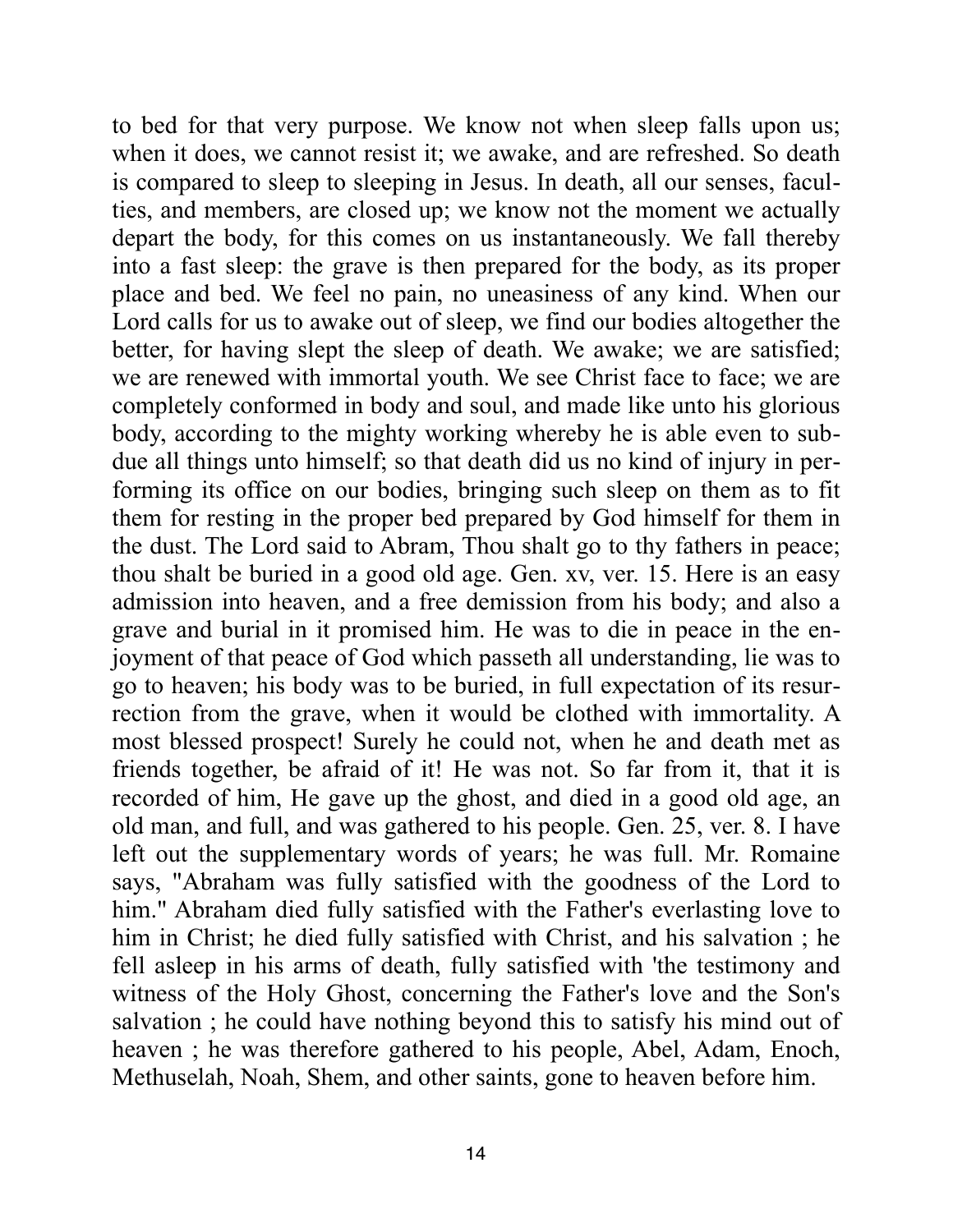I have placed Abel before Adam, because he was the first saint of human race who ever entered into heaven; which place, though prepared before the foundation of the world for the habitation of the just, was but slowly filled from Adam's time down to the flood. Abel, who was a martyr for Christ, went thither first; and Enoch was the first who entered in body and soul. This was to the Church of God, then existing in our world, a pledge to their faith of a glorious life of immortality in the body, as well as in the soul.

Let me turn this whole subject, as it respects the substance of it, into a soliloquy to my own mind, and close the same with prayer; for why should I not aim to gain advantage from it ?

Thou art, 0 my soul! Fully persuaded, art thou not, of what death is; that thy own body is under the sentence of it, which cannot be repealed? As to thine own existence, it cannot cease, but thy body must die: it will soon cease its union with thee. What are thy thoughts concerning this? Surely I conceive there is no need to live in any fear concerning death. Whilst it will be to thee what it is to all beside, what cause hast thou to fear it? Seeing thou hast had evidence upon evidence, that the Lord bath been with his saints in their dying moments, and turned all their sorrows into joy, when they have clearly discerned the close approach of death. Surely, () my soul! it may encourage thee to consider this is the very passage from the state of grace to the state of glory. What hast thou to do with death? Surely nothing. It will have to do with thee; but thou needest not to look at it, or have any dealings with it; the Lord Jesus Christ knows all contained in death, what is felt, when the silver cord is loosed, when the golden bowl is broken, when the pitcher is broken at the fountain, or the wheel is broken at the cistern. As he was made in all things like unto his brethren, that he might be a merciful and faithful high priest in things pertaining to God, to make reconciliation for the sins of the people. For in that he himself hath suffered being tempted, he is able to succour them that are tempted. Surely he will feel for me when death invades me. It may be, I may not know when death is upon me; I may die in my bed; I may fall into the arms of death suddenly. Let it be so; I will give myself no concern about it. I must quit the body, or I cannot see Christ, nor be with him, and live with him, in his kingdom of glory. I will not, therefore, look on death as my enemy, but as my real friend. I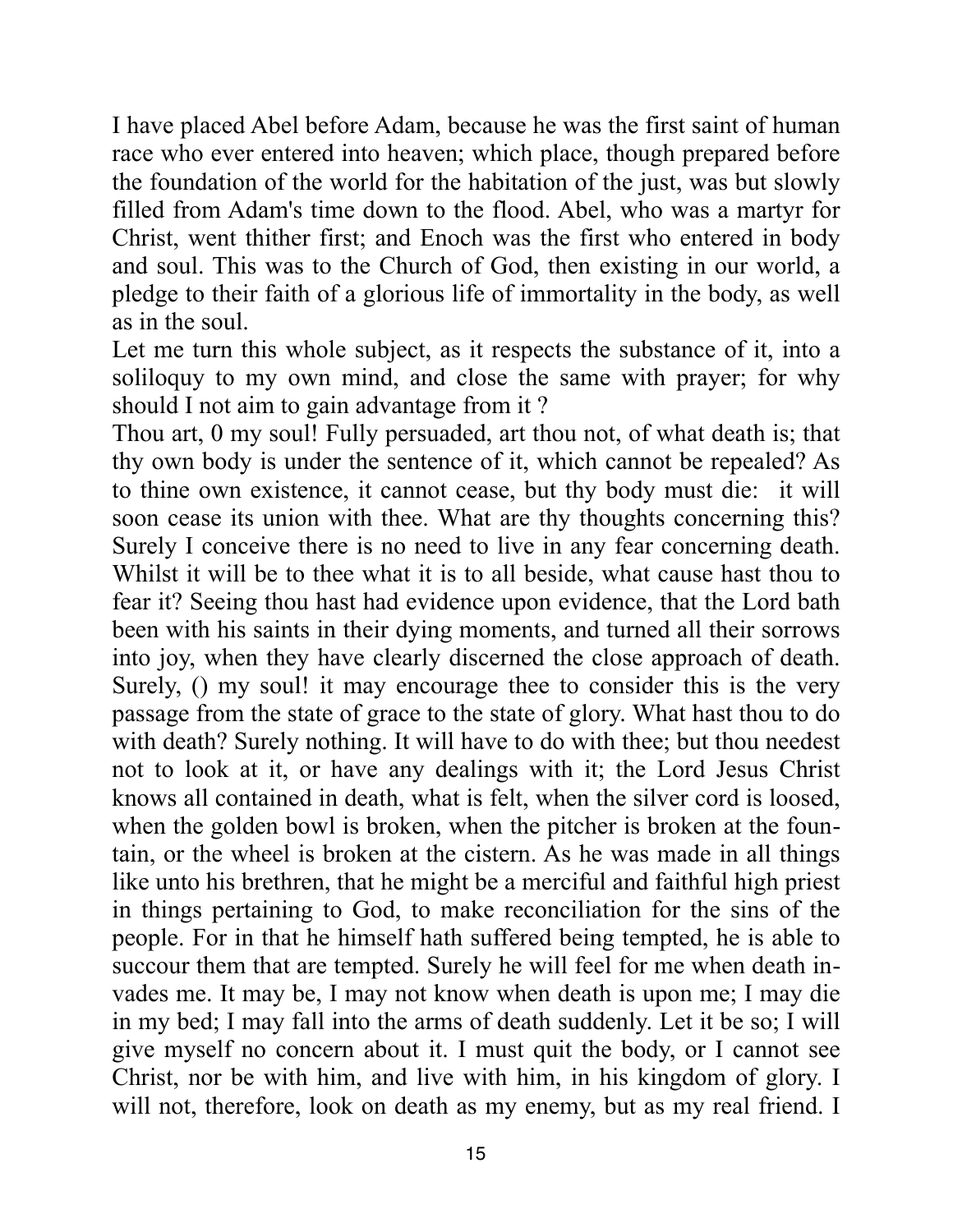will expect that the Lord will be to me all he hath been to those who died in him before me. I will address his Majesty on a throne of grace on this important subject.

0 Lord Jesus Christ, I am thine, and all that I have and am is at thine own disposal! My life, my breath, my time, my death, are all before thee. I most certainly feel, very sensibly, that I must die; I would be content that it must be so. I would praise thee, it will soon be so; and I would triumph in thee, in the prospect thereof! Lord, create in my mind such proper views and ideas hereof, as I realize the subject: in the full apprehensions of it, let me rejoice and be exceeding glad in thee, the Lord. Let me be kept looking at thy death, and my complete salvation. Let me find thy love heaven. Let me clearly understand thy person to be life everlasting. Let me be looking unto thee, and looking on thee, as my perfection, my conqueror, my blessedness, my glory, my all! 0 that thou wouldst so enlarge and enlighten my spiritual faculties, to take in and comprehend what is revealed in the written word concerning thy conquest of death, and the whole contained in it, that I may live in thee cheerfully, believe in thee confidently, and die in thee triumphantly. I beseech thee to grant unto me so clear and true a knowledge of thee from thy holy gospel, as will produce in me, living or dying, all this! Amen. Lord Jesus, Amen, and Amen.

# **CHAPTER II. The Consolations of the Gospel suited to Believers, to save them from all Concern and Fears respecting Death and Dying.**

IT seems to be an idea which exists in the minds of all God's called people, that they shall need much of Christ's presence, and strong consolations in the article of death; they look on it as their last enemy as the greatest they ever had, or were ever called to encounter; and, some how, they expect some remarkable support in the season when they expect nature will entirely fail with them. Yet so it is, they neglect to receive into their minds those precious cordials, which are already provided for them in the glorious gospel of the blessed God.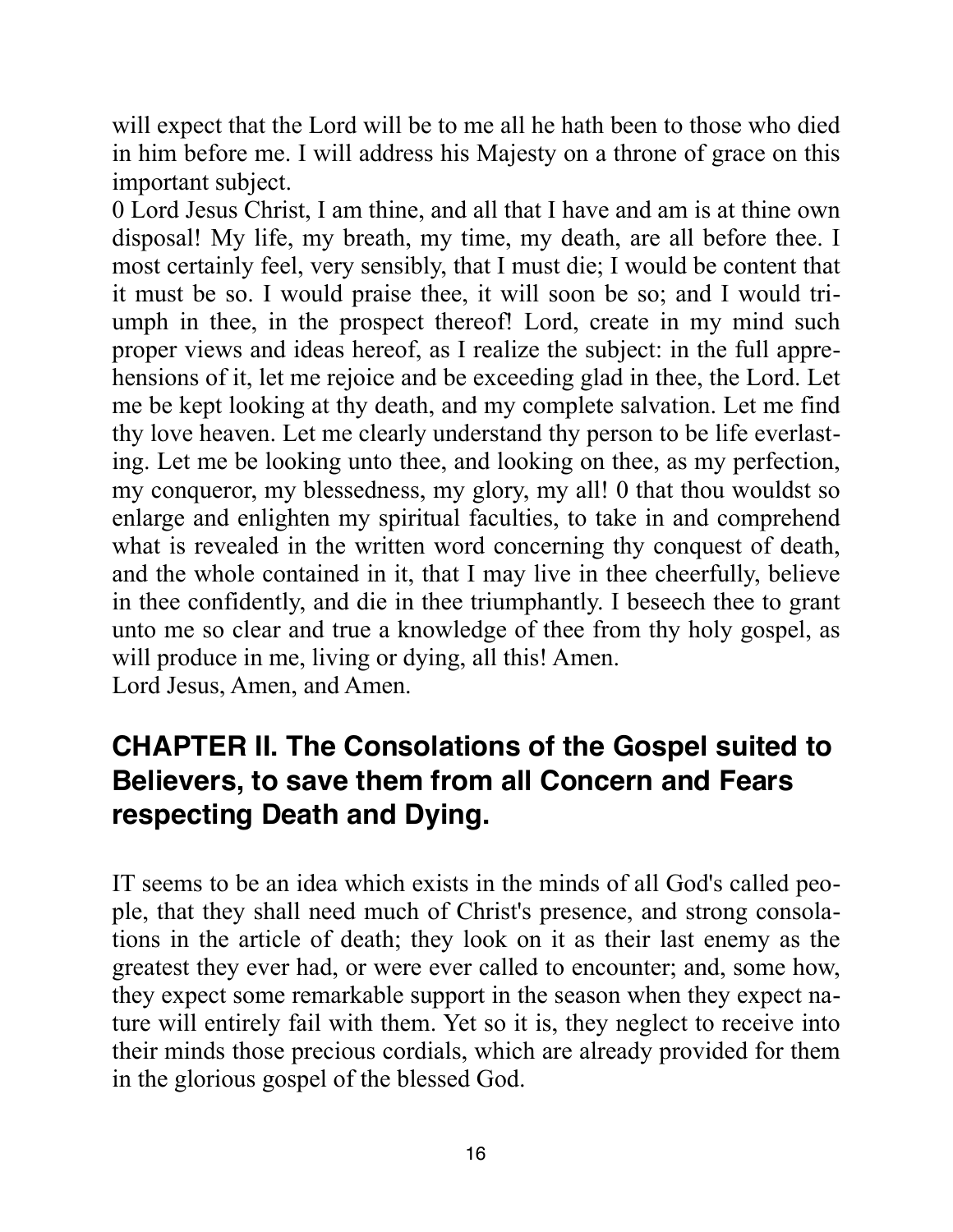As it respects the greatest evil the Lord's people ever were, and will ever be the subjects of, it is sin. It is not death is the greatest evil in them. No; it is sin. Nothing can heal the wounds which sin, hath given us but the blood of Christ; nothing can cleanse our minds from the guilt and stains which we have contracted, but the wounds and stripes, the agony, and bloody sweat of the Lord Jesus Christ.

The gospel, which is the revelation of Christ in all the perfection of his blood and righteousness, and sacrifice, contains an infallible antidote and cure for the whole disease of sin. It is the office of the Holy Spirit to make us inwardly acquainted with Christ Jesus; when we have, therefore, an inward, spiritual, and intellectual knowledge of the person and salvation of our Lord Jesus Christ, received from the glorious gospel, and God is pleased to shine into our hearts, to give the light of the knowledge of his glory in the face of Jesus Christ, then we have an inward and experimental knowledge of life, righteousness, health, and cure, in the person, blood, and righteousness, of our most precious Lord Jesus. Faith is a real apprehension and spiritual perception of the everlasting virtue and efficacy of the sacrifice of the God-Man, Christ Jesus. When our minds center in Christ, and he is the one object of our faith and hope, and we receive the Father's record and testimony concerning him, then we set to our seals that God is true ; then we joy in God through our Lord Jesus Christ, by whom we have now received the atonement.

It is absolutely necessary for us to be well acquainted with, and rightly influenced by gospel truths and principles, to the intent that we may be strong in the Lord, and in the power of his might. If sin be removed in its guilt and condemnation from our minds, then we have nothing to fear from death and judgment; for, where the blood of Christ is truly known, there the peace of God is enjoyed, which always makes way for our communion with God, in the real enjoyment of his love.

The gospel is suited to all believers, to save them from all fears and suspicions concerning Christ's love to them, his care of them, his concern for them, his friendship and attachment unto them: it reaches their cases even in death, and when dying; so that, if they are troubled and cast down, it must be owing to themselves. It cannot arise from any thing Christ hath spoken in the gospel; it must proceed from their ignorance of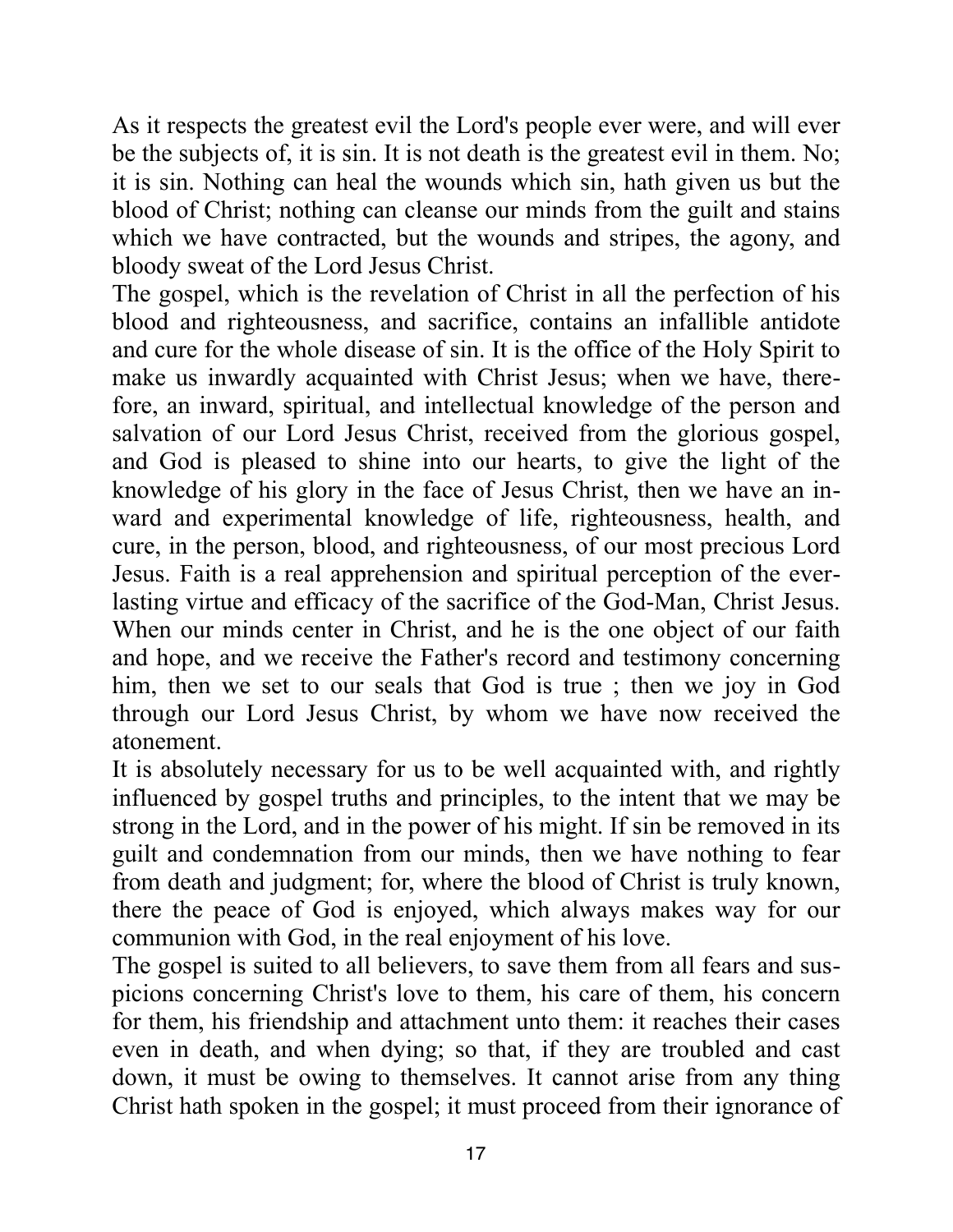it, their non attention to it, not from any thing concerning Christ recorded therein.

I would set forth the consolations of the gospel, as they belong to all believers; as also what there is contained in the same, to save them from all concern and fears respecting death and dying. A man cannot know Christ, as set forth in the gospel, but from the word, and by the Spirit: he cannot know him, but he is a believer on him; he cannot believe on him, but he hath communion with him. Such an one cannot want greater evidence of his interest in him. Our Lord says, He that believeth on me, hath everlasting life; he that eateth my flesh, and drinketh my blood, dwelleth in me, and I in him. Thus one truth hangs upon another, and in the true knowledge of them the fruits and effects of each are produced.

The covenant of the Eternal Three is the believer's security for all the blessings of this life, and of that which is to come. The word, oath, and promise of the Three in Jehovah, are the believer's foundation for faith and hope in God; and the promises, which God is pleased to speak to his people by, are all yea and amen in Christ; they are all as immutable as God's will; they are all the expressions of the good pleasure of his will in Christ Jesus concerning us: the believer in Christ is therefore secure; he is well provided for; he is in Christ in life, he is in Christ in death. We may consider the following particulars as containing consolations suited to saints, in the views of immediate death and dying.

1. What is recorded concerning the death of Old Testament saints?

2. The death of Christ, the head of all the saints. In consequence of which it may be well said, Precious in the sight of the Lord is the death of his saints; and what Christ says, and what is said concerning his saints in the New Testament, regarding their union with Christ, their state in him and their blessedness in their deaths, and dying.

1. As to what is recorded concerning Old Testament believers, the apostle expressly says, of Abraham, Isaac, Jacob, and Sarah, These all died in faith, not having received the promises, but having seen them afar of and were persuaded of them, and embraced them, and confessed that they were strangers and pilgrims on the earth. For they that say such things, declare plainly that they seek a country. And truly, if they had been mindful of that country from whence they came out, they might have had opportunity to have returned But now they desire a better country,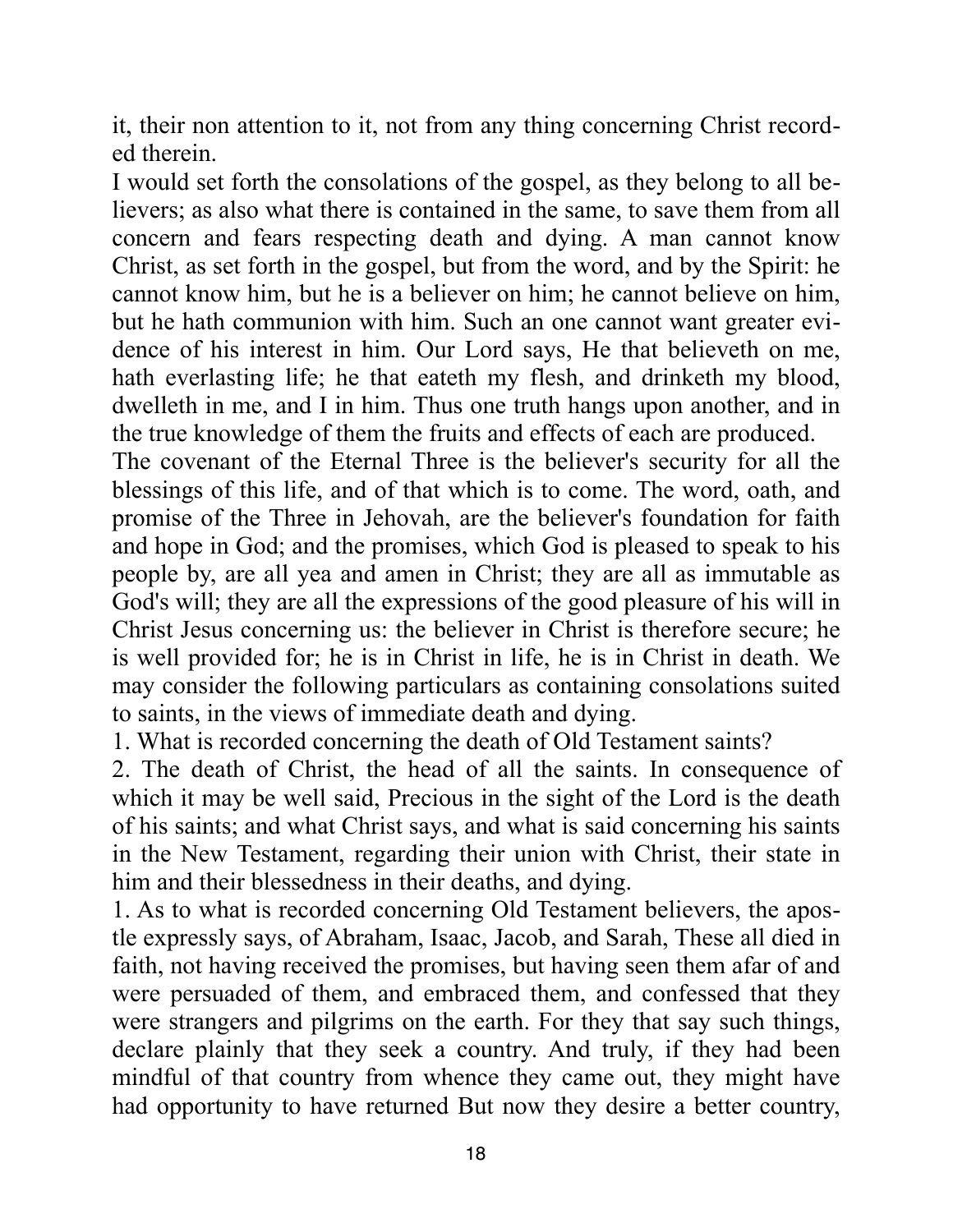that is, an heavenly: wherefore God is not ashamed to be called their Go : for he hath prepared for them a city. {Hebrews. 11: 13, 14, 15, 16}. In the Old Testament we read, Abraham was gathered to his people. Of Isaac, that he gave up the ghost, and died, and was gathered unto his people. Of Jacob, that he yielded up the ghost, and was gathered unto his people. Of the Lord's command to Moses Take Aaron and Eleazar his son, and bring them up to mount Hor. And strip Aaron of his garments, and put them upon Eleazar his son: and Aaron shall be gathered unto his people and shall die there. {Numbers 20: 25, 26}. Of the Lord's speaking thus unto Moses: Get thee up into this mount Abarim, unto mount Nebo, which is in the land of Moab, that is over against Jericho; and behold the land of Canaan which I give unto the children of Israel for a possession, and die in the mount whither thou goest up, and be gathered unto thy people; As Aaron thy brother died in mount Hor, and was gathered unto his people. {Deuteronomy 32: 49, 50}. The people they were gathered to, were the general assembly and church of the first born, which are written in heaven. The consolation suited to us, under the immediate apprehensions of death, may well be derived from viewing how easy their deaths were how the Lord so sustained them, that they did not so much as sigh; and also, that they were no sooner out of the body but they were in the house eternal in the heavens. As soon as they were absent from their bodies, they joined their fathers in the state of glory. Whoso readeth and understandeth this, will find strong consolation arising there from.

2. The death of Christ, the head of all the saints, contains everlasting consolation. There is every thing in it to carry believers in him, above and beyond all their concern and fears about death and dying. It is a consecrated path, sanctified by our Lord himself. When the Israelites were to enter Canaan, the river Jordan fled before the ark, a type of our Lord Jesus Christ. When Christ gave death its commission to separate his soul and body, he said, rather, into thy hands I commend my spirit: and having said thus, he gave up the ghost; and at that very instant swallowed up death in victory, and went immediately by it into his kingdom of glory. Death, believers in Jesus, can do us no more harm than it did Christ: it could do him none he was sin proof and death proof; so are we in him. We have no more to fear from it than the saints in glory. It is as natural for us to fear it, as it is in our very natures to be sinful. But Christ's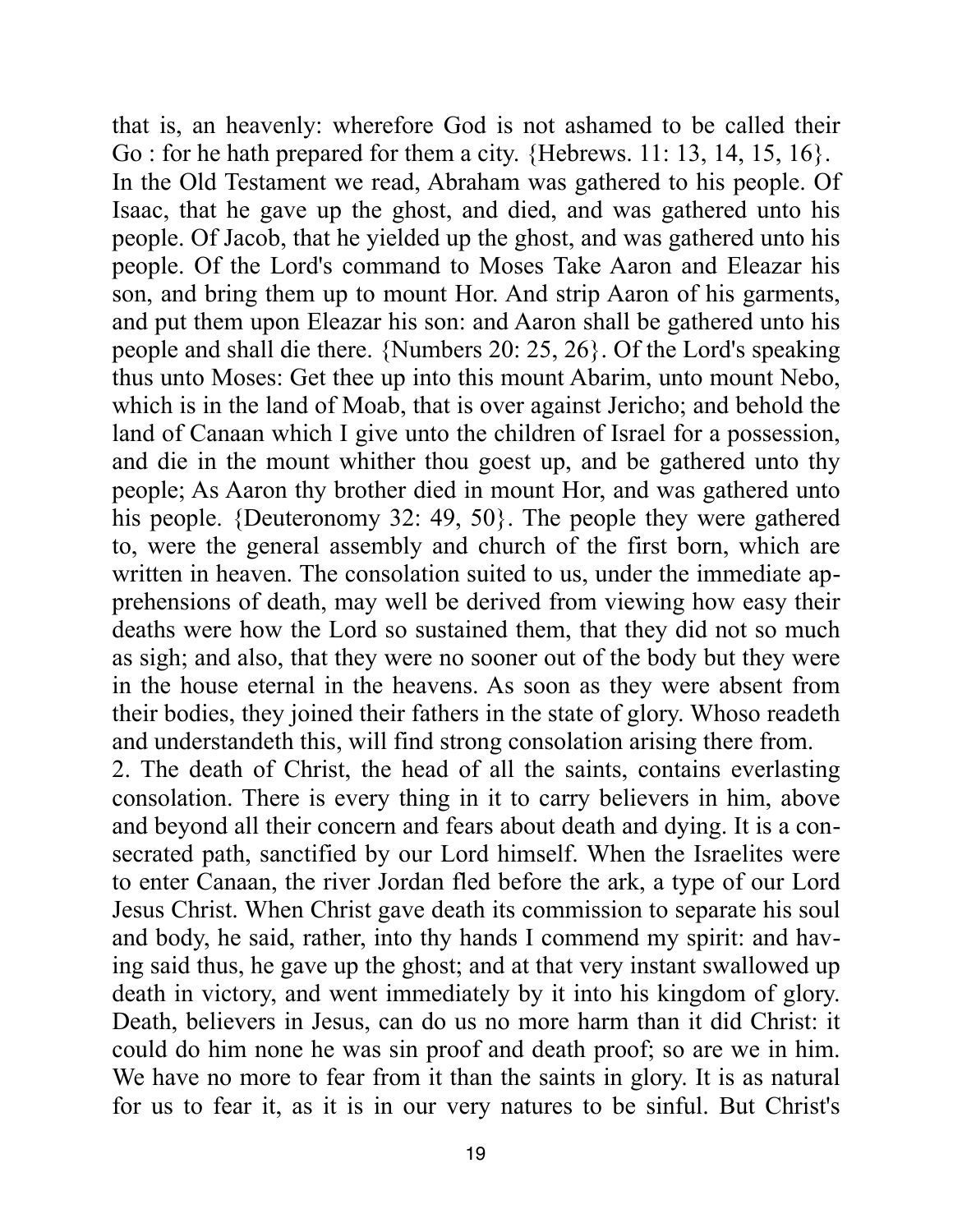righteousness imputed to our persons delivers us from the imputation of all sin, both inherent and actual; his blood cleanseth us from all sin; his righteousness delivereth from death; in him we have redemption through his blood, the forgiveness of sins, according to the riches of his grace. When our Lord offered up his commendatory prayer, and with it yielded up his soul to his divine Father, he at the same time commended and committed all the souls of his people, together with his own, to his Father's care and trust. A right apprehension of this affords everlasting consolation against the fears, and all concern about dying. All Christ's acts for his church will redound to their everlasting benefit. This was our Lord's last act, when he finished the work of salvation, and yielded up his soul in the same breath. It is not sufficiently considered by believers, for in it, and by it, we are everlastingly secured. He hath commended, and committed our souls with his own, which is of infinitely more worth than the souls of all the election of grace put together, into his Father's hands, so that we are safe and properly provided with for a dying moment. We need not, therefore, give ourselves any concern about a dying moment; we shall die as truly interested in Christ's prayer, Father, into thy hands I commend my spirit, as he did himself. I think this may be to us, present, as it will be found to contain everlasting consolation !

3. What Christ says, and what is said concerning his saints in the New Testament, regarding their union with Christ, their state in Christ, and their blessedness in their deaths and dying; as it proves, that precious in the sight of the Lord is the death of his saints, so it contains consolations suited to such of them as have immediate views of death and dying.

Our Lord says, Fear not; I ant the first and the last; I am he that liveth, and was dead; and, behold, I am alive for evermore, Amen; and have the keys of hell and of death. {Revelation. 1: 17, 18}. Let not your heart be troubled, ye believe in God, believe also in me. In my Father's house are many mansions : if it were not so, I would have told you. I go to prepare a place for you. And if I go and prepare a place for you, I will come again, and receive you unto myself; that where I am, there ye may be also. {John 14: 1, 2, 3}. The prophet saith, And I heard a voice front heaven saying unto me, Write, Blessed are the dead which die in the Lord, from henceforth; Yea, saith the Spirit, that they may rest from their labors; and their works do follow them, {Revelation. 14: 13}. Such as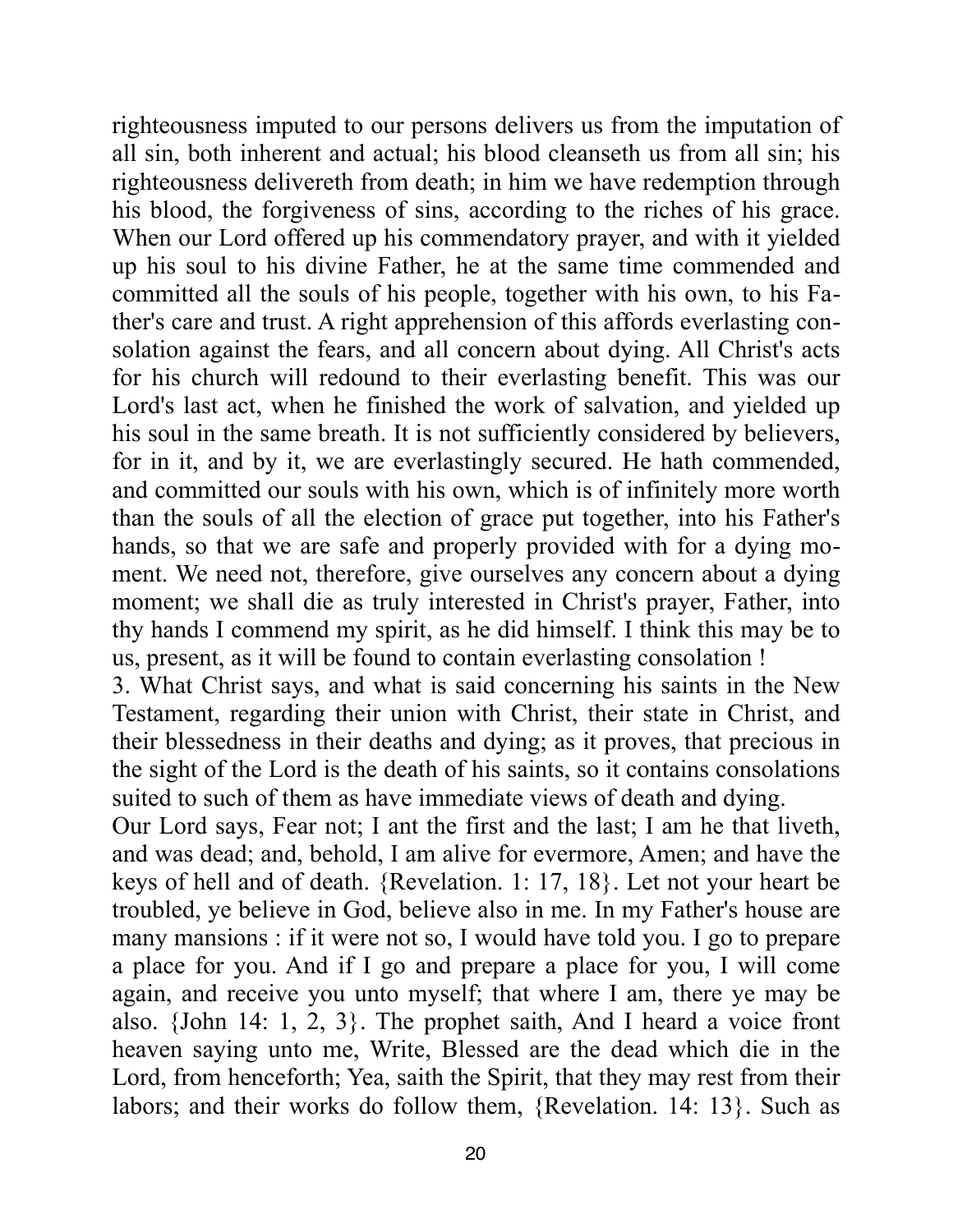are in the Lord, they are the Lord's in life and death. They die in the Lord; they sleep in the Lord; they are the Lord's dead. The apostle says, For none of us liveth to himself, and no man dieth to himself. For whether we live, we live unto the Lord; and whether we die, we die unto the Lord; whether we live therefore, or die, we are the Lord's. For to this end Christ both died and rose,. and revived, that he might be the Lord both of the dead and living. {Romans 14: 7, 8, 9}. The elect were chosen in Christ before the foundation of the world: they are in him as members in a head; they are one with him; they are united in their whole persons to his person; their souls and bodies are united to the soul and body of the God Man, and nothing can dissolve this union; therefore they need not fear death and dying. They are interested in the person, undertakings, incarnation, holiness, righteousness, and sacrifice of Christ, so that they are in the sight of God what Jesus their head is. Their state before Jehovah the rather, is the same with the state of Christ. God bath made Christ to be unto them, wisdom, and righteousness, and sanctification, and redemption, so that there can be no cause why they should fear death, or dying. They are blessed in their deaths and dying moments, because they are in Christ, and are blessed in him; and they are even then, whether they feel and perceive it or not, blessed by him, for he remembers them with everlasting kindness. Surely this is well suited to the cases of dying believers. What is recorded in the New Testament concerning the death of Stephen is very supporting and consolatory: he was stoned, calling upon and saying, Lord Jesus, receive my spirit. And he fell asleep. This is what death is to the saints. Some such persons, says the apostle, are fallen asleep. Such as sleep in Jesus will God bring with him.

Now, beloved in the Lord, here are very suit able subjects and consolations for such as are about to fetch their last breath; are there not? Many a saint died before us; before you, who, have now the immediate views of death and dying. Many of them, in the examples of those fetched from the Old Testament, died without sigh or groan ; yea, they died cheerfully : their minds were kept in perfect peace, whilst the, change which death made in their countenance passed on them, and the disunion of body and soul took place. All their safety and blessedness, were in Christ: so are ours. Why should we not then be as perfectly resigned to the stroke as they were?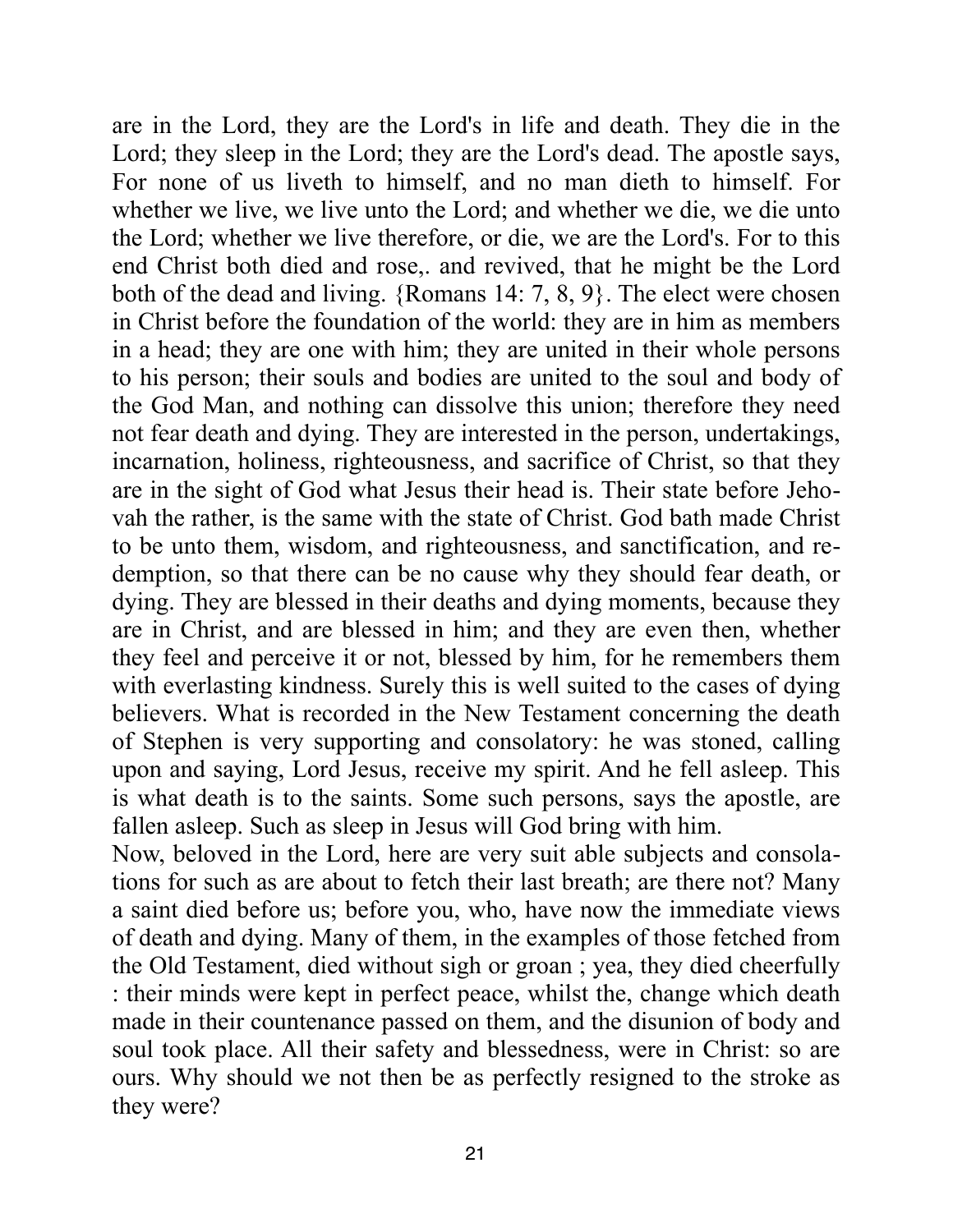The last act of Christ, which preceded his expiring on the cross, may well yield us very suited consolation in the very article of death, and in the very moment of dying. We shall die in union with him; we shall die interested in his life and death in his last words, and dying act. What can we have, therefore, to fear? Nothing. If we are fearful of death, and afraid of the act of dying, it is because we look off Jesus, and are not exercising our minds on him.

So the consolations of the gospel, suited to relieve us from all fears regarding death, are all sufficient cordials to support and sustain us in the immediate views of death and dying. It would be well to make use of them beforehand ; it becomes us to use them now, for the mind truly acquainted with them, and exercising faith continually in the remembrance of these, will thereby be lifted up above, and beyond all doubt and dismay.

I would, 0 my soul! Address thee, and ask, are these things so? Dost thou know the truth and hast thou been brought by the power of the Holy Ghost under the influence of the same? Then bless the Lord the Spirit for it; give him his glory. Art thou enlightened in thy mind, and led clearly to see that there is no more in death and in the act of dying, for thee to feel and experience, than all those have felt who have gone before thee? Then learn to be perfectly resigned to it, let it come when, where, and how it may. Thou hast the same Christ to support thee that all the Old Testament saints had; thou hast the same Christ to look on thee who looked on Stephen. It is true he looked up steadfastly into heaven, and saw the glory of God, and Jesus standing at the right hand of God. This will not be granted thee, nor dost thou need it; but the same Jesus will actually keep his eye on thee all the while death is doing its office on thee; and thou wilt then have the benefit contained in Christ's recommendatory prayer; therefore, fear not. It is, to, own honor also; that may ascribe now, in the article of death and dying, blessing, honor, glory, and thanksgiving, for salvation from sin, Satan, death, and over all fear and concern about it to the holy ones in the one Godhead. Amen.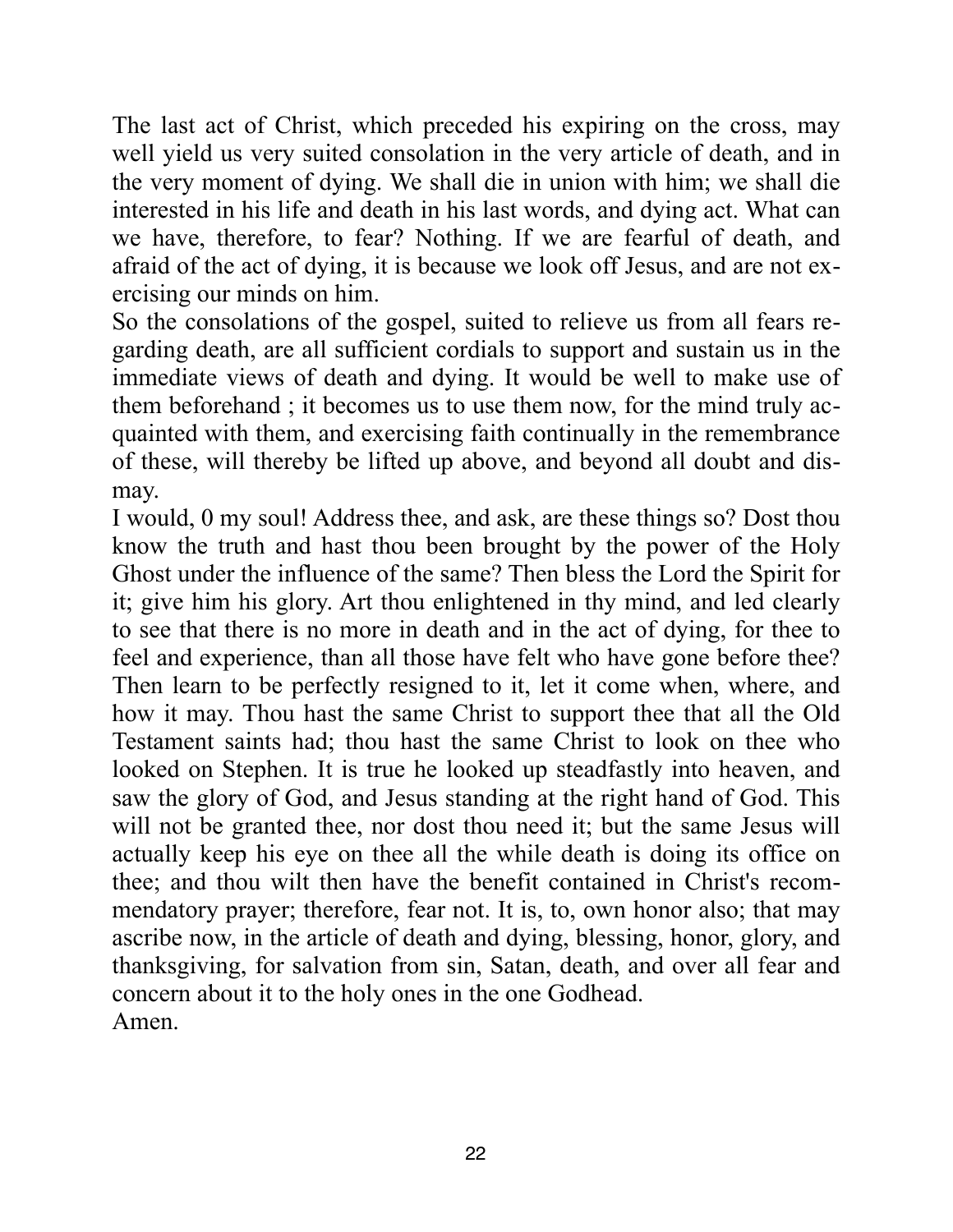### **CHAPTER III. Of the Act of Dying. What we may conceive of it. With Gospel Relief suited thereunto.**

I Conceive death, the progress of it over the human frame, with the act of dying, to be distinct. Death is inherent in our bodies and constitutions. It is nothing but the mortality of our bodies, which cannot take place without such and such giving way: it may be instantly, but it is produced by certain physical causes. Hence I apprehend it is that some, from a good sound understanding of the human frame, have expressed most exactly the precise time of their dissolution, In our bodies we are the subjects of a sensitive, animal, and rational life. This the soul, by its indwelling in the body, hath its enjoyments of. Yet these lives are not in the soul, but in the body: the soul is the subject of intellectual and rational life. This does not expire and cease with the body. At death, we lose no other life than what alone belongs to the body; which consists in that sense, motion, feeling, and perception, which belong to it; all which is vegetive, sensitive, and animal. With respect to which, the death of it comes on all the nerves, and parts of it, so as to affect the whole frame, to deprive it of all the senses, feelings, and motion thereof, whereby the soul is forced to leave it. Now death is first, as it respects its seizure of the body, which in its progress stops the circulation of the blood throughout the whole frame; then seals up every sense, and thus the breath of man goeth forth, and he returns to the earth: in that very day his thoughts, formed in the mind by the mean of the bodily nerves, blood, and senses, perish.

Now, the act of dying, I conceive, consists in all the senses, faculties, and members of the animal frame entirely ceasing, so as for the breath wholly to depart out of the body.

I conceive that it is very easy, when it comes to this. The soul is now unclothed of all mortality; it is out of its sheath: it is just what an angel is, as it respects its essence and faculties. It has no materiality belonging to it; the essence and faculties of it are such as can by no means be destroyed by death. Its medium of knowledge and communication is wholly different from what it was before: it is now wholly intellectual. Its faculties are will and understanding; its affections of memory and suit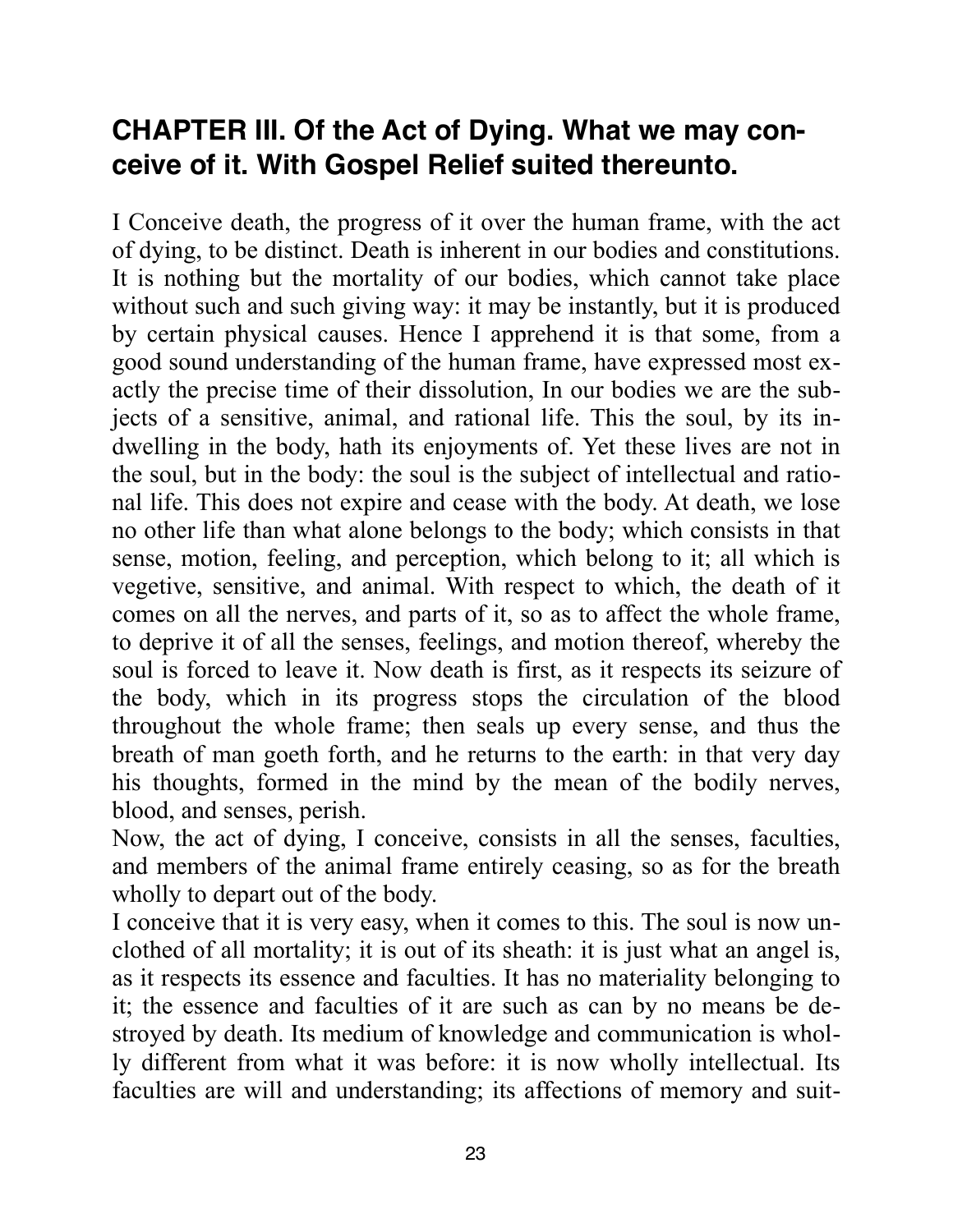ableness to the objects and subjects before it, are essential to its existence. I think these two things make death so terrible to our view: we see the body is wholly laid a side it is put off. In its putting off, we perceive it is greatly agitated; when it came to its last gasp all was over. The mind was then wholly disengaged from it. Now this we feel ourselves concerned in: to know where it is; how it acts; what we are to conceive thereof; what those objects and subjects are which engage it. Indeed, here we must stop, unless we submit to the word and light of inspiration; for what our souls, minds, thoughts are; what our thinking faculty is, we know not now, nor shall we, it may be, in a future state. We shall exist for ever, but our existence being in him who gave it, and continues it. I should conceive it will never fall under our knowledge, even in eternity. All we shall know of it, may be, will be only this: we know we live, and are in such a state, and are so and so exercised, but what our souls or existences are, will, I conceive, be beyond our knowledge, even in the invisible state.

We are to be disembodied by death. What light do the scriptures of truth give us concerning this? For it will not do for us to give way to conjecture. Indeed, it will not. The apostle tells us, We must all appear before the judgment seat of Christ, that every of e may receive the things done in his body, according to that he hath done, whether it be good or bad. This appearance must be in our souls. He says, We being absent from the body, are present with the Lord. He tells us, he knew a man in Christ, whether in the body or out of it, he could not say. Yet such an one was caught up to the third heaven, {2 Corinthians. 12: 2}. It fully appears from hence, that we shall have no need of our bodies in heaven for a season. Our Lord said to the thief, Verily I say unto thee, To day shalt thou be with me in Paradise. {Luke 23: 43}. He is without his body to the present moment, yet he is in the immediate presence of Christ. The prophet John says, he saw under the altar the souls of them that were slain for the word of God, and the testimony which they held. And white robes were given unto every one of them. Revelation. 6: 9, 11}. This was expressive of the garment of immortality; from whence we may clearly perceive, that the disembodied soul of the saint is, immediately at its leaving the body, with the spirits of just men made perfect. It is this which may well afford relief to the minds of saints, when they are in the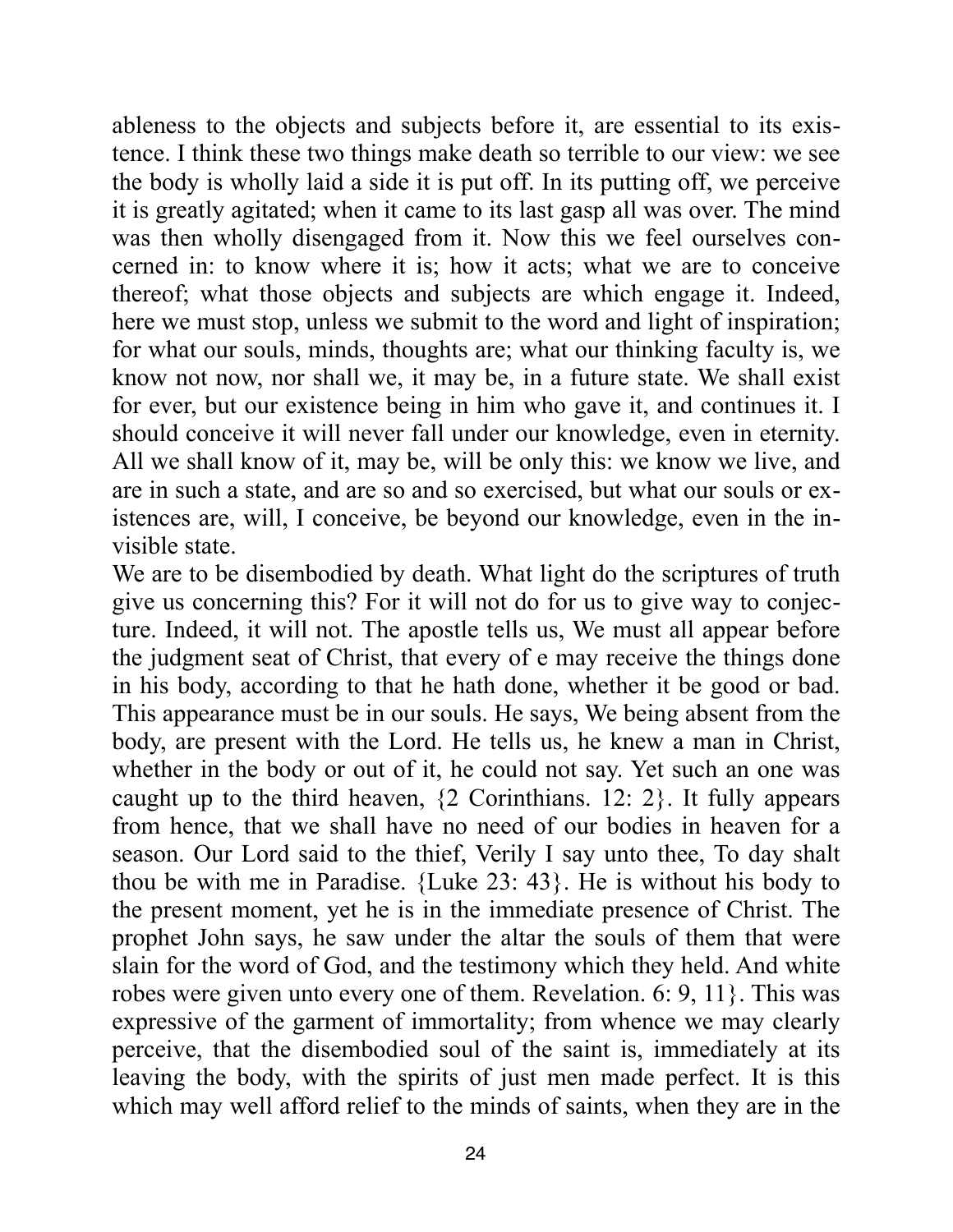very act of dying: that as soon as the body expires, they will be freed that very instant from all sin; the whole body of it will drop off for ever; not a stain will be found in them to eternity. They will instantaneously be clothed with the garments of immortality; in a moment, in the twinkling of an eye, mortality will be swallowed up of life; they will be all life and light; they will be clothed with eternal glory. In these garments of immortality and eternal glory they will be fitted for their disembodied state; to converse with God, the Father of spirits-to converse with angels and disembodied spirits; so that they will hereby be as fit for the world of glory and of spirits, as they .were fitted for the world which they left when their bodies expired, all the time they were permitted to live in it in their bodies. This is a very comfortable consideration, and I think it must be allowed to be a very just one. The soul will be the subject on whom this change of immortality and glory will pass, the very moment death hath disunited it from the body; so that death will not be death to the saint, but only its passage way to eternal glory.

It deserves our most attentive consideration, that in all the acts of God within us, and upon us, we are altogether passive. We were when born again, and brought into the kingdom of God's dear son; we shall be so in the article of death, and in our translation into the world of glory; we shall be as completely fitted for the unseen state, as ever any of the saints before us were. It requires faith in the word of God, and much light from the Holy Spirit, to apprehend this; yet all the saints are equally wrought upon in regeneration, to fit them to enter into, and live in the kingdom of grace. And they are, at their dismissing from their bodies, all and each of them, wrought upon to enter the invisible state, to fit them to converse with such as they are to live with for evermore. I conceive the garments of immortality and eternal glory will be fit mediums for disembodied saints, to conceive, apprehend, and converse with those objects and subjects which will then be before them.

Mortality being swallowed up of life, and the garments of immortality and glory being wrought in the mind of the saint by the Holy Ghost, which will be the perfection of his work on the soul, an entrance shall be ministered abundantly into the everlasting kingdom of our Lord and Saviour Jesus Christ. When these divine, most glorious, and supernatural truths are attended unto, all consideration of death, its progress, and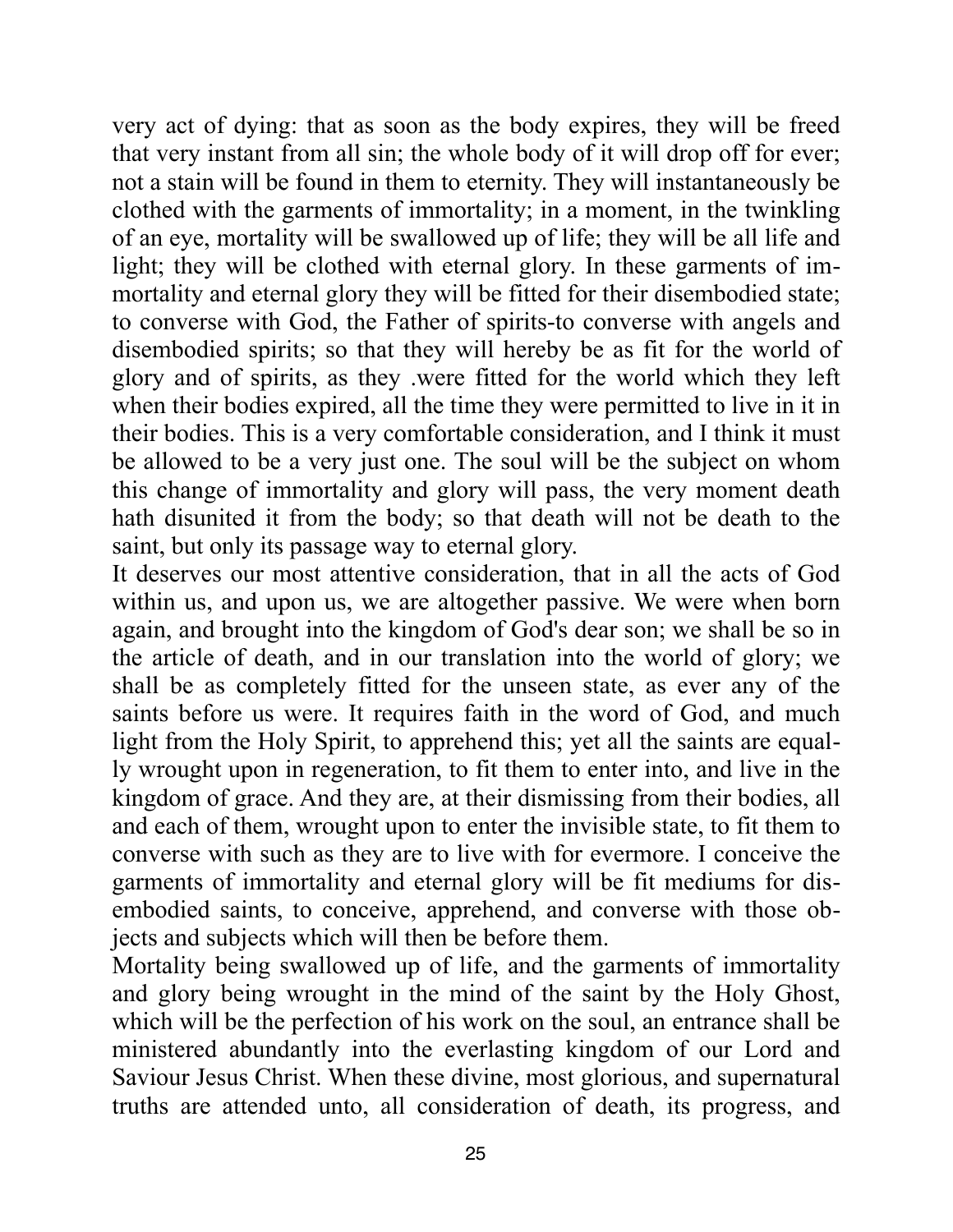what change will pass on the body in the article of dissolution, is not worth a thought; nor all which may be felt in the body, worth a one single sigh; nor the change of place, state, and circumstance either. We are then going from earth to heaven; from the church on earth, to the church in heaven. We are going to depart from our bodies to be with Christ; we are going from the state of grace to the state of glory; we are going to have our circumstances so changed, that we shall never have sin in us to eternity. We are going to our friends, and our Lord's friends, whose minds are perfectly pure; whose souls are in perfect harmony, who will be happy in our company, and love us next to Christ himself. We are going to enjoy our Lord, even as they do. These are the views the gospel gives us concerning the glory which is to be revealed in us, and will be revealed to us as soon as we are dismissed from these bodies of ours, believers in Jesus. And it may afford us matter of support to consider this which follows: it is this, that when the cold clammy sweat of death is upon us, when you and I are actually departing, we shall need Christ, so as we never needed him yet. He knows this well; he will therefore be unto us very near and present. I do not mean by the manifestations of his gracious presence I have no warrant from the word for so saying; not but that many a time it is so; but be this as it may, he, most assuredly, is very near us, because he is about to receive us. What he will do for us, as it respects our minds, we shall know nothing of; we shall perceive it when it hath taken place, but not whilst it is taking place. Let us learn, then, to leave ourselves wholly with him, and say for ourselves, as Stephen did, Lord Jesus, receive my spirit. The apostle had blessed views of these subjects, when he said, I know whom I have believed, and am persuaded that he is able to keep that which I have committed unto him against that day, {2 Timothy 1: 12}. And again: I am now ready to be offered, and the time of my departure is at hand. I have fought a good fight, I have finished my course, I have kept the faith. Henceforth there is laid up for me a crown of righteousness, which the Lord, the righteous judge, shall give me at, that day; and not to me only, but unto all them which love his appearing, chap.  $\{2 \text{ Timothy } 4: 6, 7, 8\}.$ 

And again And the Lord shall deliver me from every evil work, and will preserve me to his heavenly kingdom: to whom be glory for ever and ever. Amen. ver. 18. Our best preparations for dying and apprehensions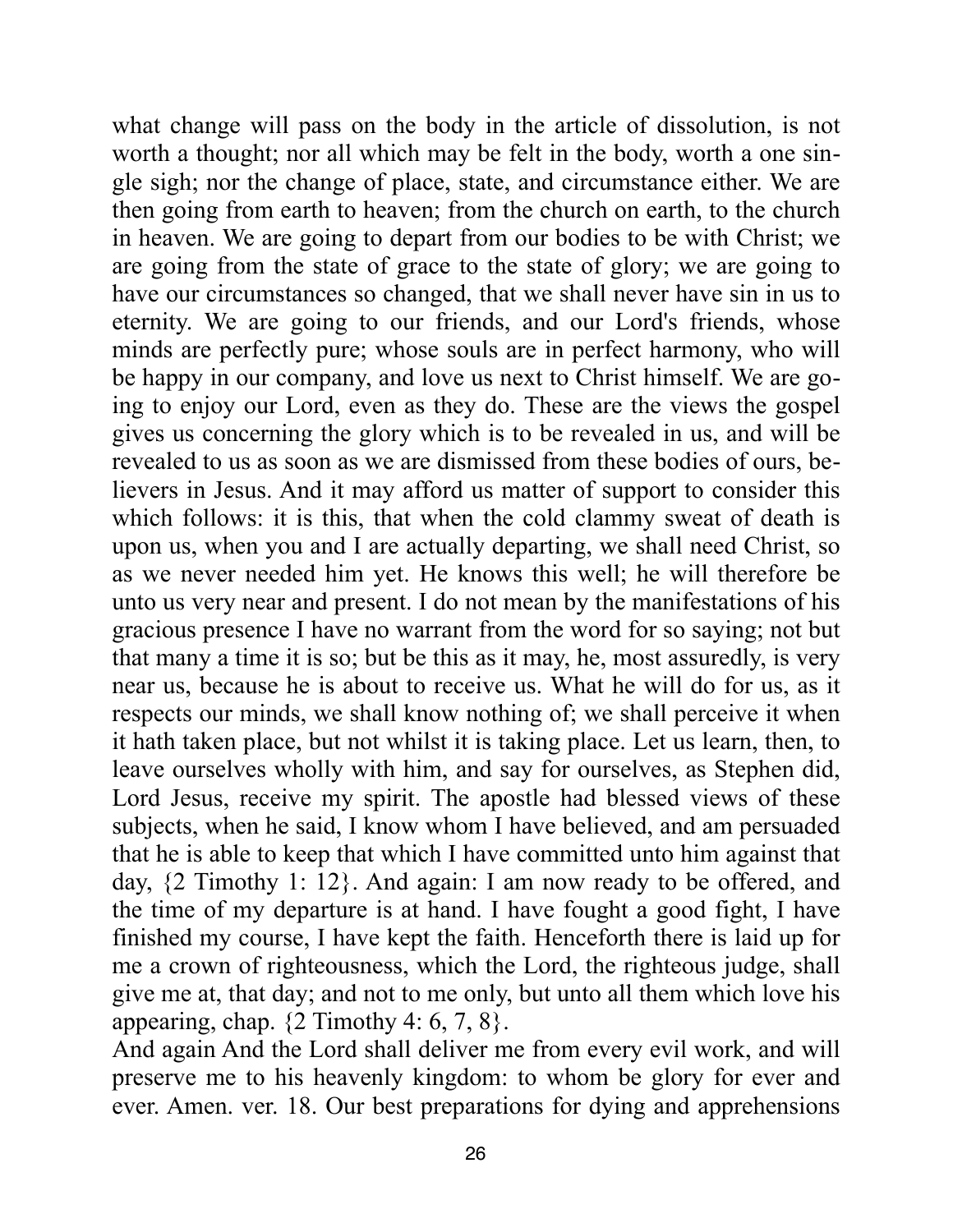of future glory must consist in having these most glorious and divine realities realized in our souls by the Holy Ghost. Not one of the Lord's beloved ones is more interested in them than another. No; many a saint has no views of these important things, yet there is not a single individual child of God but shall enjoy, in the invisible state, all the blessedness contained in them. The apostle Peter includes all believers in Christ Jesus with himself in the word us, and says, The God of all grace hath called us unto his eternal glory by Christ Jesus. {1 Peter. 5: 10}. The holy apostle Jude tells us, Our Lord Jesus is able to keep us from falling, and to present as faultless before the presence of his glory with exceeding joy. Surely, in what hath been delivered, we have had such gospel relief's suited to us, when we shall come into dying circumstances, as are all sufficient to sustain us when heart and flesh shall fail. Any saint entering into the subject which hath been proposed, or rather, every saint into whose mind these divine truths enter, and is engaged in the real apprehension and belief of them, may in death sing and say, My flesh and my heart faileth, but God is the strength of my heart, and my portion for ever. {Psalm 73: 26}. May the Lord look down from heaven, his holy dwelling place, on all his dying saints, and shine away from them all their fears of death, and fill them with prospects of a blessed immortality. There is not a moment but one saint or other is dying; and others, who are just entered into heaven. It is a very necessary act, and is a part of the communion of saints to pray on the behalf of sick and dying saints. It is also all the communion we can at present have with our friends in Christ just departed, to bless the Lord for taking them to himself; for his love to them now in glory with hint. He loved them whilst they were here, as truly as he doth now but he could not express it to them whilst they were here, as lie doth now. He loved them to the end of their lives, to the very moment when they drew their last breath; he will love them in heaven for ever, and will express it in the following way: The Lamb which is in the midst of the throne shall feed them, and shall lead them unto living fountains of waters: and God shall wipe away all tears from their eyes, Revelation. 7: 17}. Our Lord Jesus Christ is in the possession of the key of all the treasures of his Father's; grace and glory; and he can unlock them, and shew us all contained therein, so that we need not be unwilling to leave this world and body at any given moment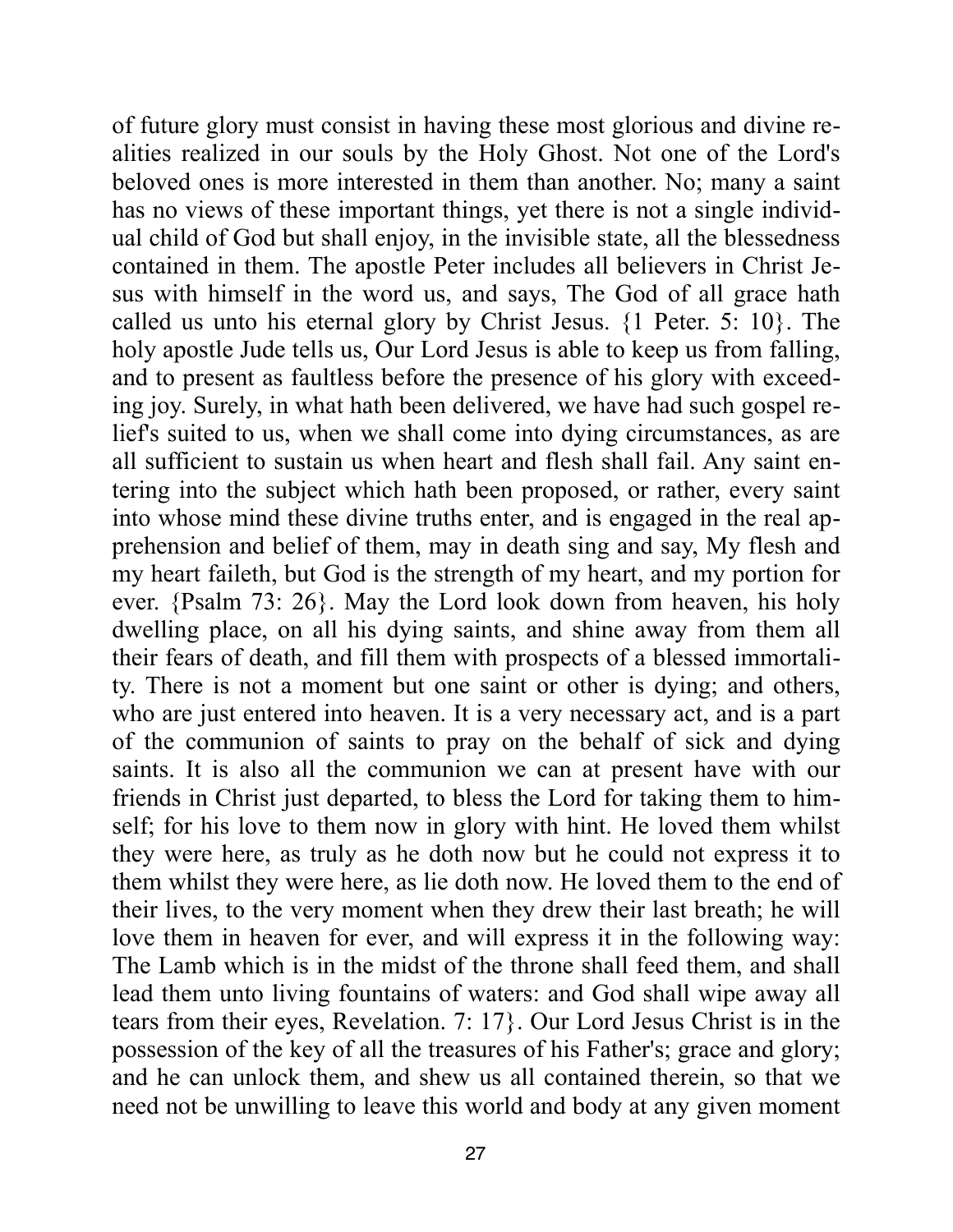when the Lord shall call for us: but when he shall say, Come up hither; we may well reply, Amen. Come Lord Jesus, come and receive us to thy heavenly glory. Let me, 0 my soul! take all this subject into close and deep meditation, and may the Lord bless the same unto thee ! Amen.

I must for once be in dying circumstances; I must for once feel the real death of the body; my heart strings must break my eyes must fail; my pulse cease; I must, in my body, undergo a dissolution of it; my breath must cease, and go out of it, so as for me to be forced thereby into a world I have never seen yet. I shall be wholly passive in death ; so I shall be in my entrance into the unseen state. All thou needest is, to apprehend how safe thou art in the hands of Jesus Christ, and to be perfectly persuaded that he is all sufficient for thee, and all thy concerns then as truly as he is now, and to give thyself no concern about what shall then take place in thee, and the change of state into which thou wilt be removed. It will, 0 my soul! be real blessedness to have thine understanding well informed into the apprehension of those divine realities which the scriptures set before thee, as suitable supports for thy mind now; for if thou shouldest be supported ever so blessedly in the article of death and dying, yet thou canst not be kept up by the change which will pass on thy mind of glory and immortality; whereby, as I may say, thou wilt be immortalized, because this will not, it cannot take place, but either as thou art just in the moment of departing, or art actually departed out of thy body. Thou mayest rejoice in the views of it, but thou canst not rejoice that so it is with thee before it hath taken place. I want, 0 my soul! that thou shouldest clearly apprehend that thou wilt not know when this change passes on thee; when it has passed thou wilt perceive it; but though thou art the subject on whom this will take place, yet thou wilt not feel any thing when it does. Thou wilt by it be swallowed up of life, and be changed from glory to glory, even as by the Spirit of the Lord. If it be given thee to receive right conceptions of this subject, it will save thee from false expectations in thy dying moments, and much enthusiasm. Thou wilt not look for any more from the Lord than he is pleased to promise. 0 my soul! Jesus says, I the Lord will hold thy right-hand, saying, Fear not, I will help thee. Fear not, thou worm, {Isaiah 41:13, 14}. Is not this enough? Mayest thou not find enough in this, to keep up thy faith and hope in him, when thou art actually dying? Most assuredly.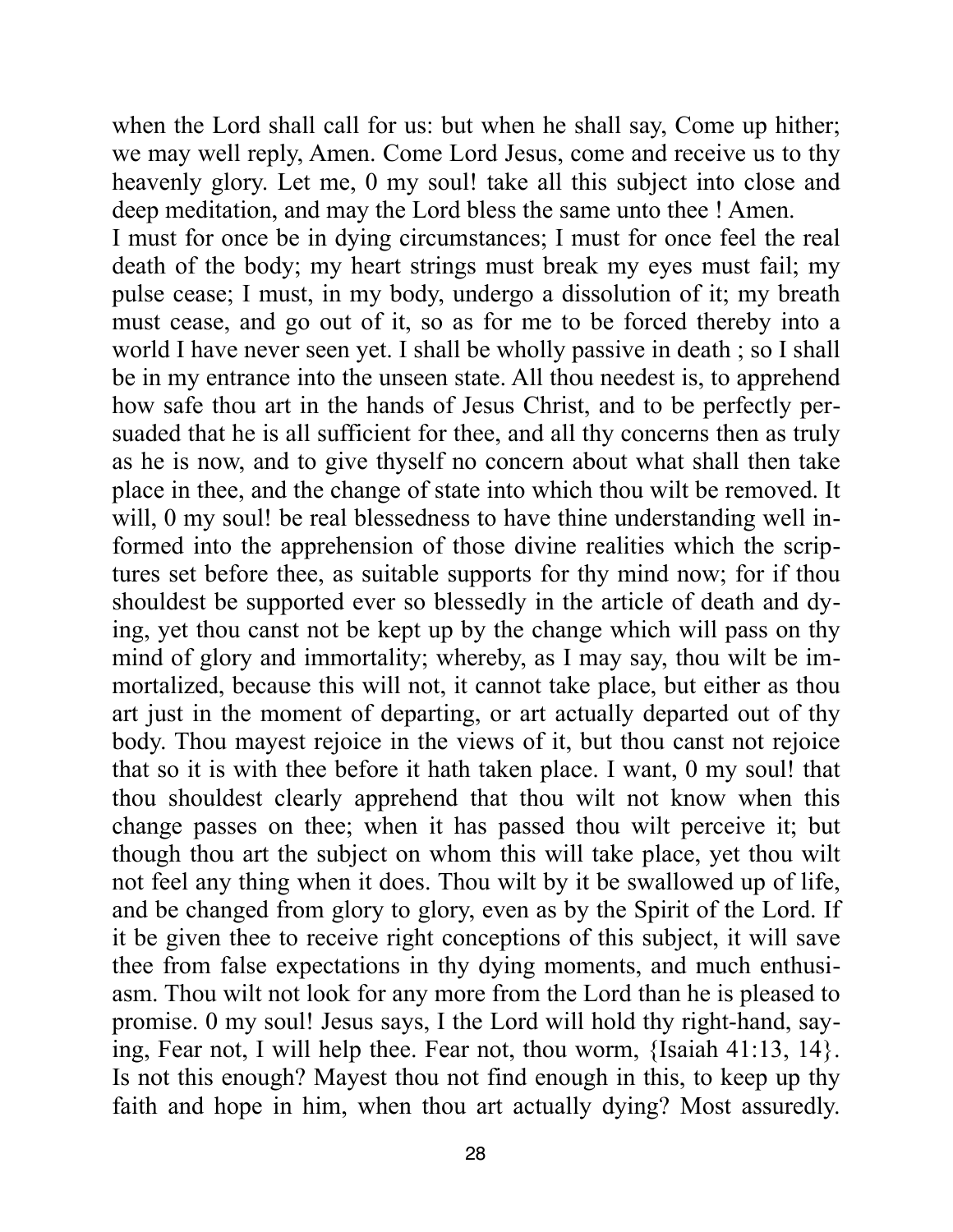Then, 0 my soul! Rest here. Seek nothing beyond this. Trust in the Lord for ever, for in the Lord Jehovah is everlasting strength. I will, the Lord being my helper; I will express my mind before the Lord, in the following manner

0 Lord Jesus Christ, I must shortly leave my soul, when it is disengaged from its body by death, to thee. I cannot express myself then, if permitted so to do, but by saying, Lord Jesus receive my spirit. It may be 1 may not be in a capacity of saying, or even thinking so in my dying moments. I would not be concerned about the fore views of this. No. I shall be then wholly passive, for thy Majesty to do in me, and for me, as seemeth good in thy sight. I would rejoice in the views thou hast given me of this. I would pray thee to improve my mind in the true knowledge of the same; that I may now live, and then die, in a right understanding of this most important verity; that those whom the Father did foreknow, he also did predestinate to be conformed to the image of his Son, that he night be the first-born among many brethren. I am to be conformed in soul and body to thee, who art my grace and glory head. I have received a life from thee which death cannot touch. I am to die in thee; I am in my dying moment to be thy special care and charge. My death, and passage by it out of this world, is to be a part of my conformity to thee. I can do nothing, I can act nothing in my death. Thou hast saved me in thyself with an everlasting salvation, without any act of mine. Thou wilt be with me in my dying moments, whether I perceive it or not, and wilt take me to thy presence chamber in glory, and fill my soul with eternal glory, without any act of mine. 0 that it might please thee, to give me such clear apprehensions of the same as may give me perfect satisfaction; so that living, and if it please thee, when dying, the knowledge of this may be my great consolation, and the praise thereof shall be thine for ever! Amen.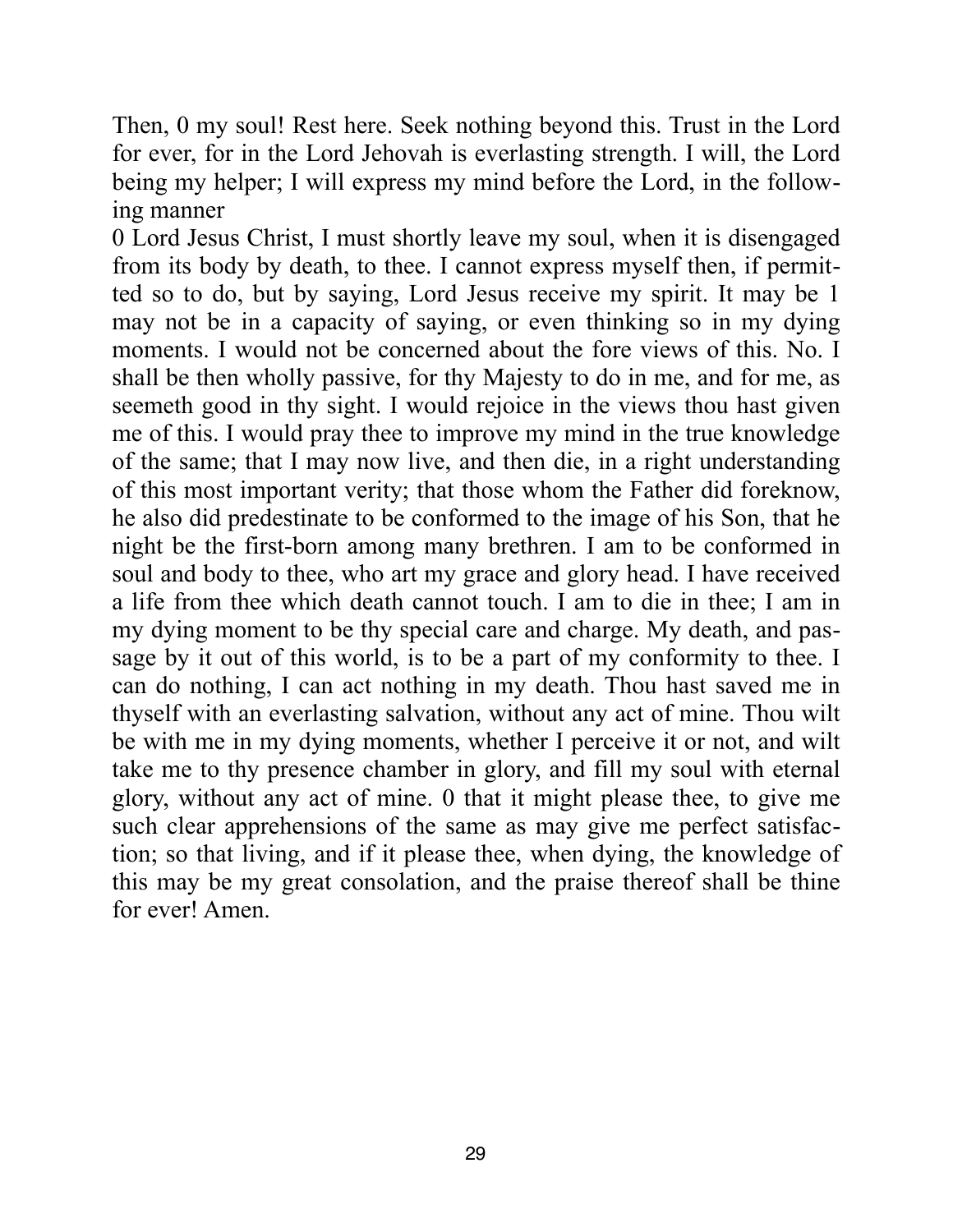# **CHAPTER IV. Of what may be conceived concerning the Invisible State; with suitable supports for the Mind, derived from the Gospel, all sustaining and refreshing to Believers.**

THE state we enter upon at death is invisible: we see nothing of it; we can form no ideas of it but from the word of inspiration. In this present embodied state we receive all our ideas through the medium of our nerves and bodily senses. We are beset with surrounding objects suited to our present senses. How it will be with us when unclothed of our material part, we cannot say; and I conceive this makes the thoughts of death so distressing to the minds of some of the faithful in Christ Jesus. Some of them say, We are not afraid so much of death, as what may befall us in the article of death; that is, of the pain and agony which may attend dissolution. What this may be, and whether we may feel and experience it or not, need give us no concern, for the Lord will be with us. He says, I will never, never, never leave thee; I will never, never forsake thee; which ought to be enough for us. The pains of death can be but bodily : they must be short they will soon be over; for death, when it comes, will ,soon do its office, which having done, it will never more return. In some instances it performs its work so gently, that the person seems to have felt little of it : the soul being fled, and the body dropt, almost in a moment. Some say, what they fear is, what they conceive must be felt at the separation of soul and body. Why, if death be but sleep, as the scriptures both of the Old and New Testament call it, then it is very evident nothing is felt at the instant when the soul departs from the body. This, I think, may receive some confirmation from what frequently occurs. The dying person is talking one moment, and unexpectedly, to those who are present, gone ere they were aware.

I do conceive, whether it be confessed or not, that we are more afraid of death, because we are to be unclothed by it, and enter into an unseen state, than we apprehend. We commonly say, None who are gone before us ever returned to inform others what they felt when death did its office on them what they saw, when they were out of their bodies; and that we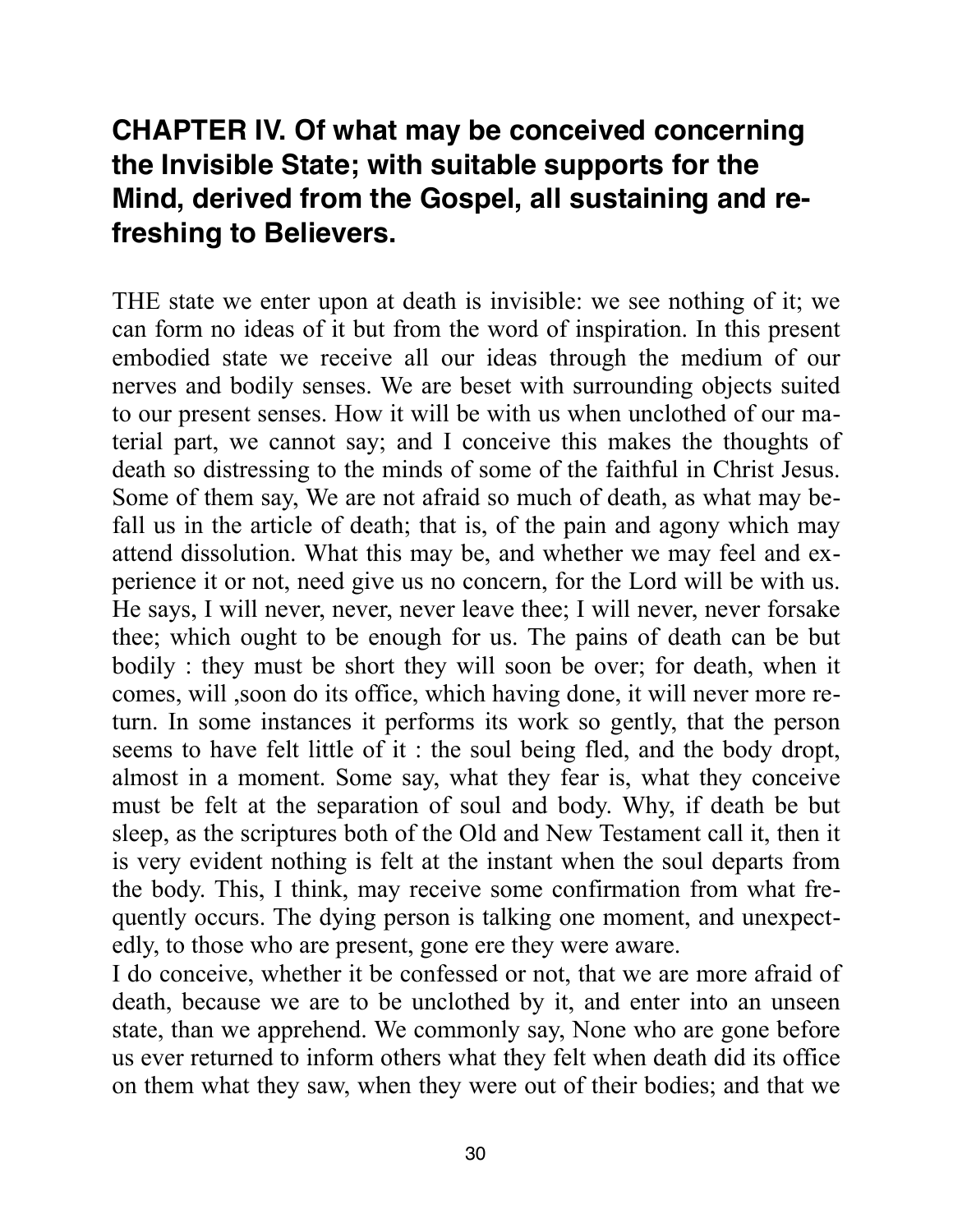may well therefore shrink at the thought. Is it true, we have had saints who were actually dead in their bodies, and their souls, in the invisible state, restored to their bodies, and conversed in them with their former friends in this our world: As the son of the widow woman of Zerephath, who was restored from death to life by Elijah; and the son of the Shunamite, who was raised to life at the prayer of Elisha; the widow's son of Nain; the daughter of Jairus, and Lazarus; all of whom had died, and their souls had been in the invisible state, yet Christ brought them out of it; so that they lived in their bodies as before, and conversed with their friends. They, however, made no communication of what they saw and conversed with in the invisible state. We must say they could not; we can say they did not. Many of the saints, whose bodies had slept the sleep of death, came out of their graves after Christ's resurrection, and went into the holy city, and appeared unto many, {Matthew 27: 53}. Yet we do not find it recorded that they gave any account of the state which separates between saints on earth and saints in heaven: and were they asked, why? Wherefore did they not? The answer would be, it was impossible they should. Paul says, He was caught up into Paradise, and heard unspeakable words, which it was not possible for a man to utter {2 Corinthians. 12: 4}. He could not imprint them upon any man's understanding. We are in this present world confined wholly to the medium of our senses, acted on by the objects surrounding us and by what we hear from others, for all our present knowledge of the present world and of ourselves. Yet there are subjects and things we converse with which are invisible; so our souls are invisible; we see them not; what our intellectual minds, thoughts, words, and spirits are, never came under our view. The air which we breathe, and without which we cannot live one single moment, is invisible to us; so is light: we see all objects by it, yet we see it not. So fire: we see its flame; we perceive how it wastes and consumes what is cast into it; yet we see not the fire, which thus operates and produces such and such effects. What we call fire is melted air; we see this, but we see not the agent which produces this; yet we are not concerned, because we see not the agents in nature. It does not distress us, because we know not all things in the world. We shall all of us die as unacquainted with some things in our present world, as though we had never been on it, or lived in it.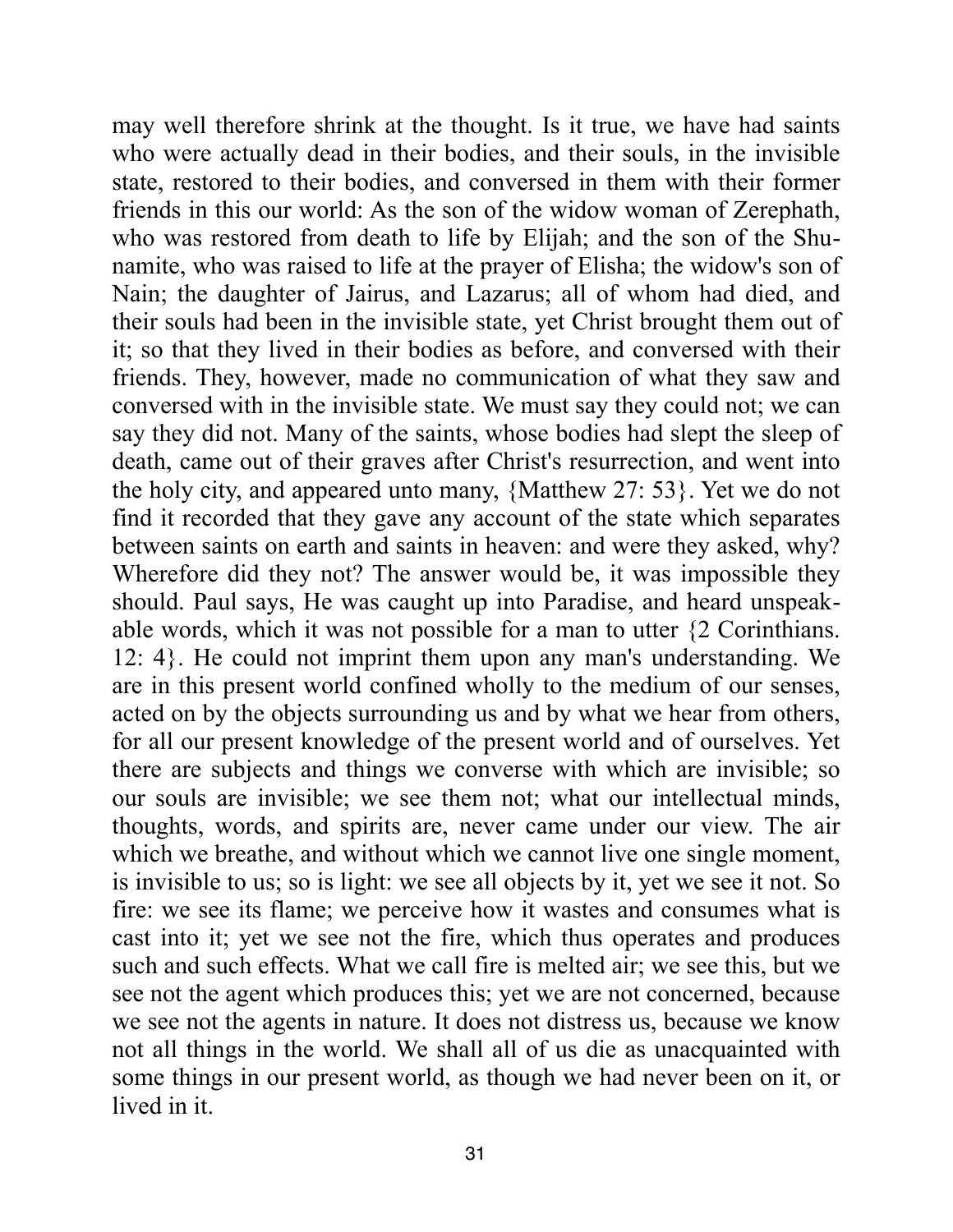It is from the word of inspiration that we receive into our renewed minds ideas of spiritual and eternal things, in that the invisible state is set before us, so far as it concerns us in our present and embodied state to know. What is apprehended of the same in the minds of saints, through the light of the word and spirit, led the apostle and others to long to be clothed with immortality and eternal glory. For we that are in this tabernacle do groan, being burdened: not for, that we would be unclothed, but clothed upon, that mortality might be swallowed up of life. Now he that hath wrought us for the self same thing is God, who also hath given to us the earnest of the spirit,  $\{2 \text{ Corinthians. } 5: 4, 5\}.$ 

When I was of the age of twenty-two, being impressed with fears concerning an invisible state, I said to my parent, "Mother, I wish there was any other way of going to God than by death; I am afraid of what we shall see and converse with after we are out of the body." She replied, "I wonder you are so fearful; I should not be afraid to be in hell, if Christ were with me."

I conceived for many years that it was Paul's desire, if it might have been granted, to be changed in his body, as the saints will at the last day, and have been thus excused dying. I now, from the scriptures of truth, clearly perceive there are but two men in the invisible state who passed into it without death, all beside died, and were buried in their bodies in the grave. Even our Lord Jesus Christ died,, and was buried. The saints, who rose to grace the triumphs of his resurrection, died in their bodies, and had been buried in them; yet now they shine in their glorified bodies, as Enoch, Elijah, and Moses also do; therefore I do not long to be excused dying; as it is the one consecrated passage for all the family and household of faith, (Enoch and Elijah only excepted) with those of the Lord's family also, who shall remain in their bodies until the coming of the Lord.

Whilst the stake we are to enter upon at death is at present invisible, yet we shall be as suited to it as if we had been born in it. This will be as truly the case as we are born for it. In this state we shall have to converse with God, the Father of lights, who is invisible; with Christ, in whom, as in a mirror, all the glory of God's Being, Persons, and Perfections, will be reflected and shine forth: with elect angels in their glorious forms; with elect saints in their disembodied forms; with Enoch, Elijah, Moses,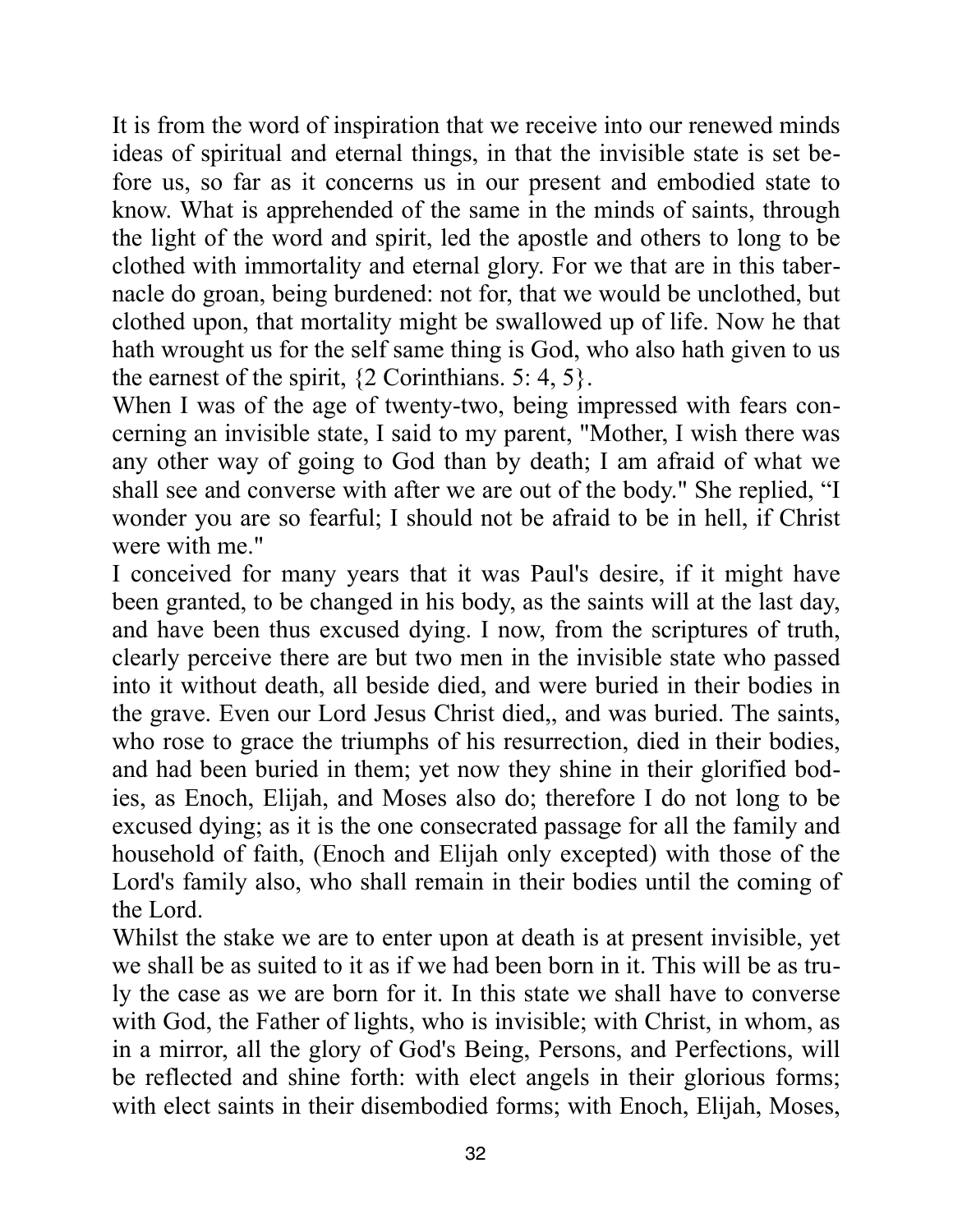and the risen saints, whom Christ raised up when he arose, the first fruits of all that sleep in him. Now all these are at present invisible unto us, yet they are not wholly unknown to us. We know God, Father, Son, and Spirit in Christ. We read, and by faith we apprehend, that Jehovah is King of kings, and Lord of lords, who only hath immortality dwelling in the light, which no man hath seen or can see. To whom we cannot but ascribe honor and power everlasting. Amen.

Christ is invisible unto us, yet by faith we see him now, who is invisible, and have present communion with him. The elect angels, we do not now see them in their distinct and glorious forms, yet we do conceive of them as servants of the Lord Jesus, and as sent forth by him to minister for them who shall be heirs of salvation. As to the spirits of just men made perfect, some of them, we knew in the flesh; others of them, whom we knew not in our world, yet some of us have reaped much benefit by their writings left behind them; so that, in a sense, they are peculiarly dear unto us; and as it respects the state, it will most exactly suit us. We shall find every thing in it quite suited to us, so that our minds, under these considerations, may be well reconciled respecting leaving this world, and entering the invisible state: because, whilst we acknowledge it to be invisible, we dare not call it an unknown state. The word of God gives us some real conceptions of it. Saints in all ages have longed to enter on it; Christ himself, as our forerunner, is gone before us, and has taken possession of it; and when we shall be called upon to enter it, he will take us by the hand and introduce us unto it.

Into this invisible state we enter once for all we shall never after be fit for any other. In it we shall have such conceptions and enjoyments as we cannot have in this; they will be suitable to it, and the objects and subjects of it. These will be in vast variety, all suited to the spiritual mind, to expand it, to enjoy, and be freely and fully exercised on, whilst it will be by the same spiritual faculty with which we apprehend God in all his persons and perfections, in the God-Man, Christ Jesus, as set before us in the everlasting gospel; yet, as the apostle says, now we see and apprehend all this, through a glass, darkly; but then we shall see all this so completely and clearly, that it will be like seeing face to face. He says, Now I know in part; but then shall I know even as also I am known.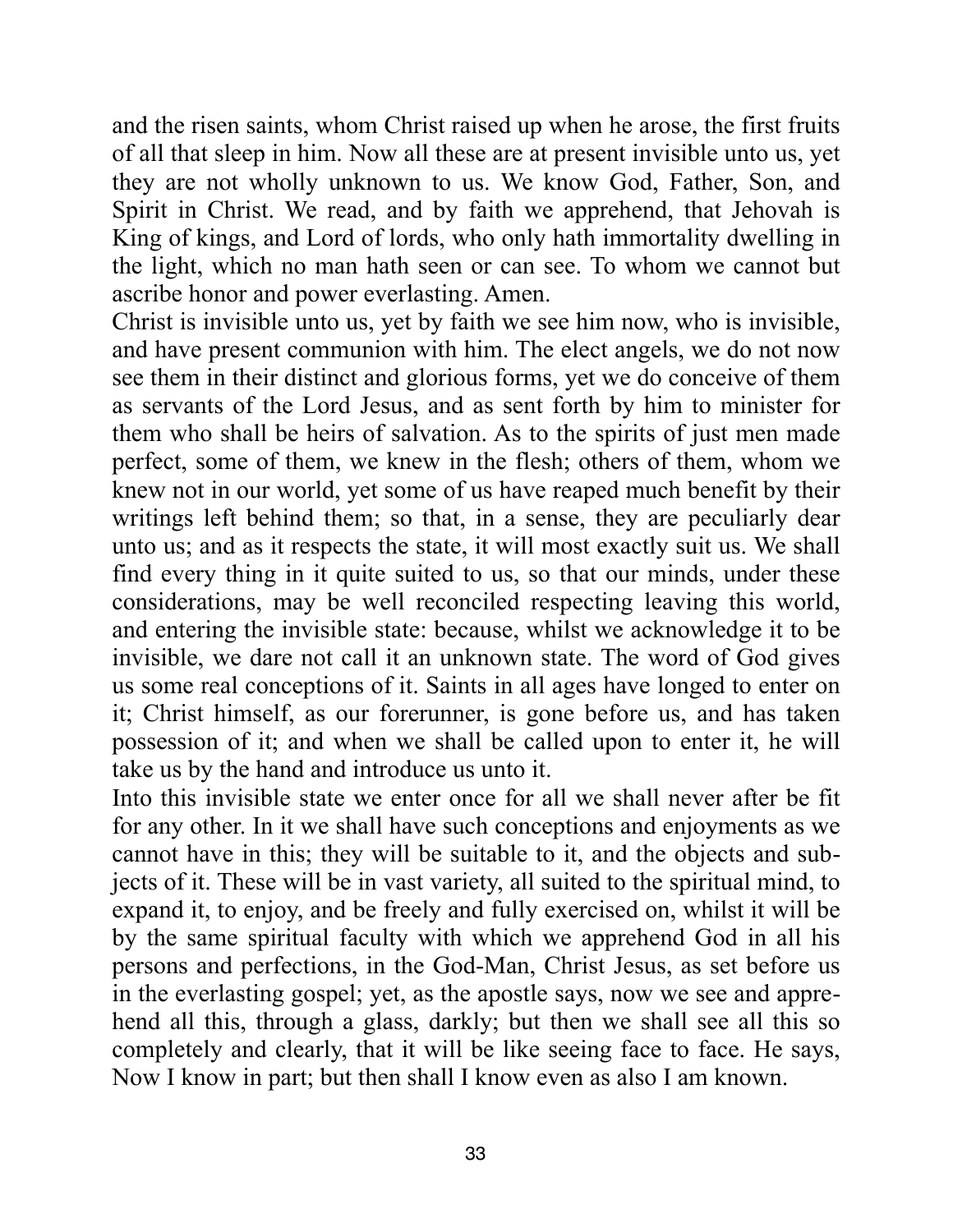It is a very suitable support to the mind, when about to enter the invisible state, that we shall not be surprised into company and subjects we were wholly unacquainted with. The element which saints breathe in now is grace; the element they will then breathe in will be glory. The state they are now in is grace; the state they will be then in will be glory; the ordinances they are now under are suited to their present state; the ordinances they will be under then, will suit the glory to which they will be advanced. Christ, the Lamb of God, in the glories of his Mediatorial person, love, work, offices, and honors, will shine forth, in open sight and view, before all his angels and redeemed, and will be the ordinance of glory. Saints will see him; the redeemed will worship him; not to the exclusion of the Father and the Spirit, but to the glory of the Father and the Spirit, who ordained him to be salvation to the whole election of grace, as constituted of Adam's posterity.

When we enter into the invisible state, we shall not be introduced into, and swallowed up in views and apprehensions of God, as he is in his Essence. This would be confounding and tremendous: it would overwhelm and entirely absorb our very existence. No; this will not, this cannot be. We shall be admitted to a sight, and into the immediate presence of Christ. We shall be shone upon in him, with all the manifestative love of the essential Three. We shall enjoy such immediate communion with the Three in Jehovah in the Man Christ Jesus, as will fill us with all the fullness of God; but we shall never be admitted further no, not when we see Christ in his own personal glory; we shall not even then be raised up to apprehend God in his own essential glory. This may yield some suitable support to our minds. It is Christ, the Man in God; or, if you like it better, it is Christ, God-Man, in whom dwelleth all the fullness of the Godhead, into whose presence we shall be immediately introduced by death, and before whom we shall appear. We shall never see Father, Son, and Spirit, the Three in Jehovah, by any formal or distinct appearance, yet we shall have true and distinct apprehensions of them in their distinct persons; we shall love them, bless them, worship them, and have distinct communion with them in Christ, beyond all our present and uttermost conceptions of the subject. It is through the God-Man that all their love will flow into our souls; and it is in him everlasting praises will ascend, from all saints, to the Eternal Three, the one Incomprehensible Jehovah,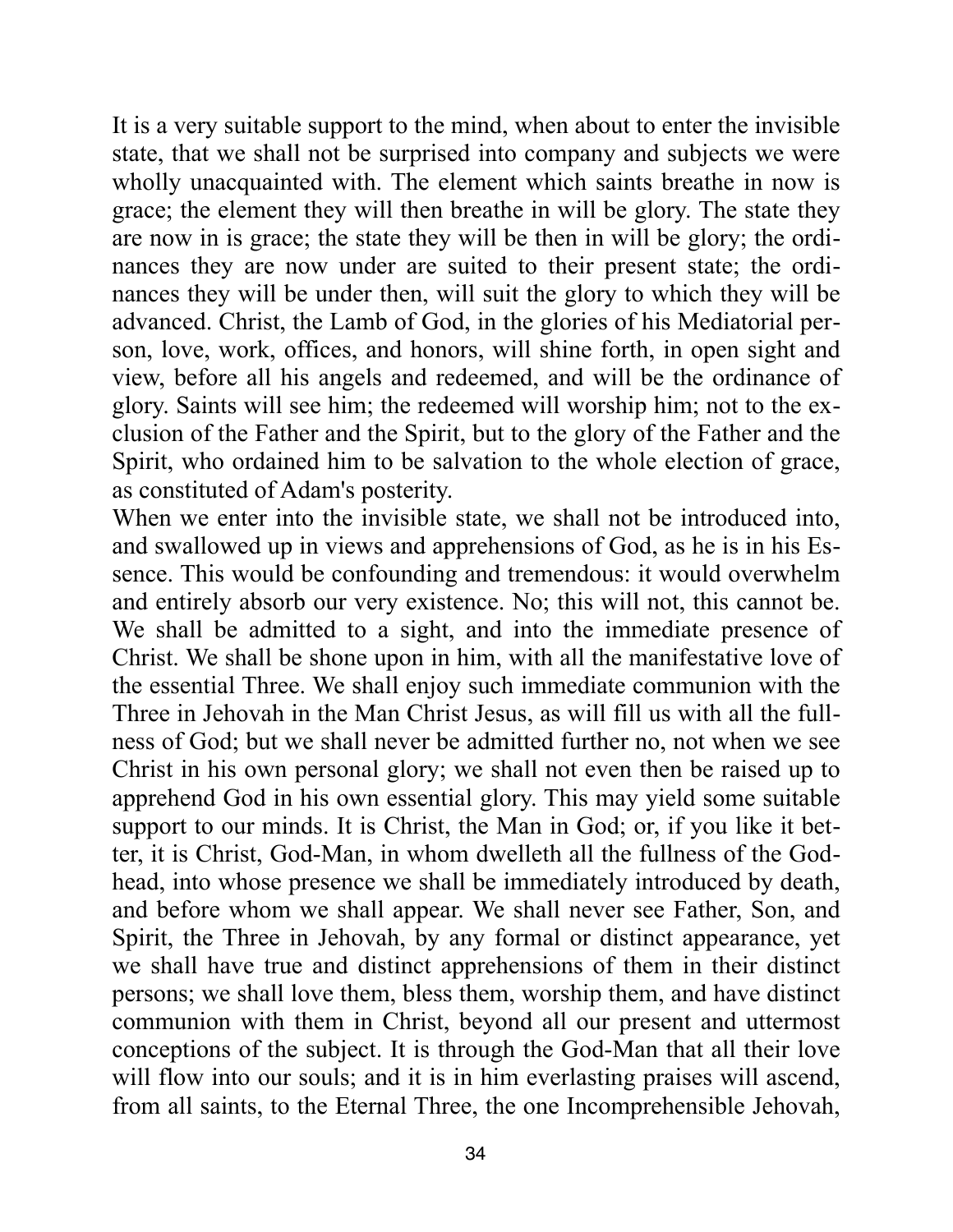who liveth for ever and ever, to whom be honour and glory everlasting. Amen.

The gospel opens the invisible state to us, so far as it can be opened to our faith; for, when opened to us, we can only apprehend the same by faith. It is said of Moses, By faith when he was come to years, refused to be called the son of Pharaoh's daughter: Choosing rather to suffer affliction with the people of God, than to enjoy the pleasures of sin for a season; Esteeming the reproach of Christ greater riches than the treasures in Egypt for he had respect unto the recompense of the reward. By faith he forsook Egypt, not fearing the wrath of the King; for he endured, as seeing him who is invisible. {Hebrews. 11: 24, 25, 26, 27}.

It may be observed, we shall leave nothing in entering the invisible state, but, for a season, we shall be better without. Our bodies would for a season be of no use to us, therefore it is best they should be put off, and put in their graves. Christ will raise them up at the last day. Our friends cannot any longer be of use to us; we are going to have new ones, some of whom we never knew in the body, and it will be a blessing for us and them to meet together in the temple above, and go no more out. Our leaving the church on earth need not to be lamented, because it is only that we may enjoy the society and worship of the church in heaven, where everlasting union and harmony prevails. We at death put off all, and leave all, that we may enjoy all; where we have all friends and no enemies; where we shall be most cordially embraced, most highly esteemed. We shall be welcomed by all, and not have any enemy. There we shall appear like ourselves; there we shall walk with Christ in white raiment; he will there shine upon us; he will open his whole heart unto us; he will there be the tree of life, the bread of life, the crown of life, the fountain of life, the water of life ; he will be all in all unto us, so that we shall need nothing beyond Christ. When we enter into what bath been delivered, it appears that the invisible state is a most truly desirable one. The gospel opens this state unto us; it actually sets it before us ; our Jesus is in it; he is the head of it; he is the glory of it; he receives and will admit all his members into it; nothing keeps out of it any of the heirs of glory but their old crazy lives. As soon as these drop, they enter without delay. The apostle says, If children, then heirs; heirs of God, and joint heirs with Christ: All things are yours, whether Paul, or Apollos, or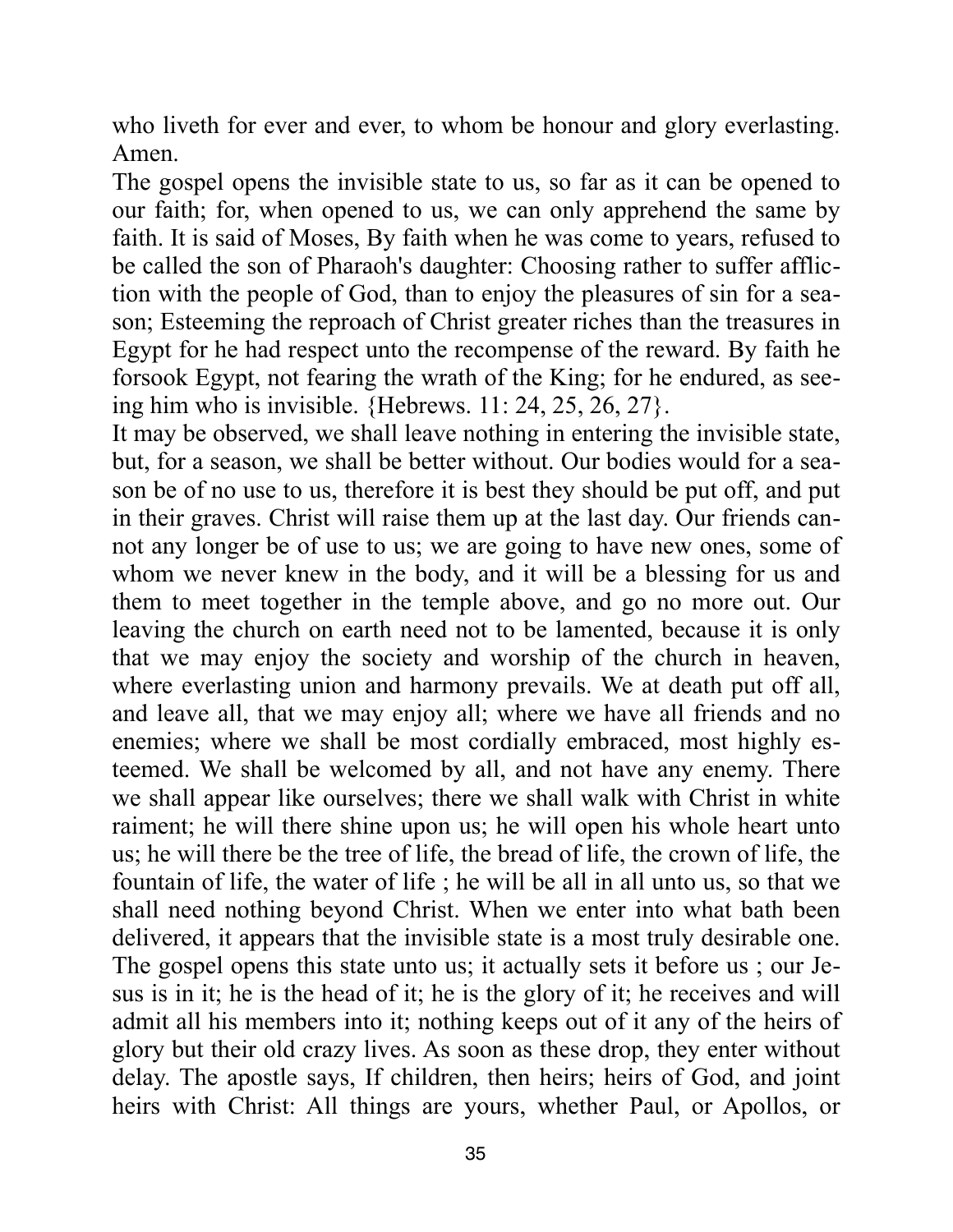Cephas, or the world, or life, or death, or things present, or things to come; all are yours; and ye are Christ's, and Christ is God's. Romans. 8: 17; 1 Corinthians. 3: 21, 22, 23}. All these things are, most assuredly, very sustaining and refreshing to the minds of spiritual believers. Let me now make use of all this for my own profit and use.

0 my soul! Thou art shortly to enter the invisible state. Art thou in any measure so acquainted with it, as not to be at a loss whither thou art going, when thy present body falls by death? I most assuredly feel that it is tottering. I am not sorry for it, but yet I would have a due and proper consideration of whither I am going. Thou knowest nothing of it but by revelation and anticipation. And what thinkest thou, 0 my soul! Is it suited to thee? Canst thou be happy to be, where the place and state are heavenly? Where the inhabitants are all taken with pleasures wholly intellectual and spiritual? Will it be acceptable to thee to be wholly swallowed up in. eternal and intellectual delights? Thou wilt in the separate state be destitute of the medium whereby thou apprehendest subjects and things now. The intellect will he unclothed: it will be in a state it never yet was. Thou wilt see and converse with beings and things which are wholly unknown to thy present senses. What thinkest thou of this? Hast thou surveyed what hath been declared concerning the invisible state, with the supports and consolations held forth in the everlasting gospel If thou hast, thou wilt most assuredly grant there is a sufficiency contained in the same, to carry thee beyond all care and fears concerning that invisible state which thou wilt most assuredly enter on, Let me, therefore, put the substance of my views and thoughts concerning it into prayer, and express myself on the subject thus: 0 Lord Jesus Christ, thou hast given me solemn warning that I must, very shortly, quit this my tabernacle, and put off this body by death! I say Amen to it. 0 Lord, I am to enter in my soul alone into the invisible world and state: I pray I may without the least reluctance. Thou wentest out of the world as I must. Blessed be thy name, thou hast consecrated the passage. 0 let me follow thee cheerfully, singing thy high praises, because thou hast conquered death. Save me, 0 Lord, from every uneasy thought! Let me expect to be fully prepared for the invisible state, and for those objects and subjects I am then to see and converse with, by that change of immortality and glory which will pass on my mind, immediately on my being disembodied. 0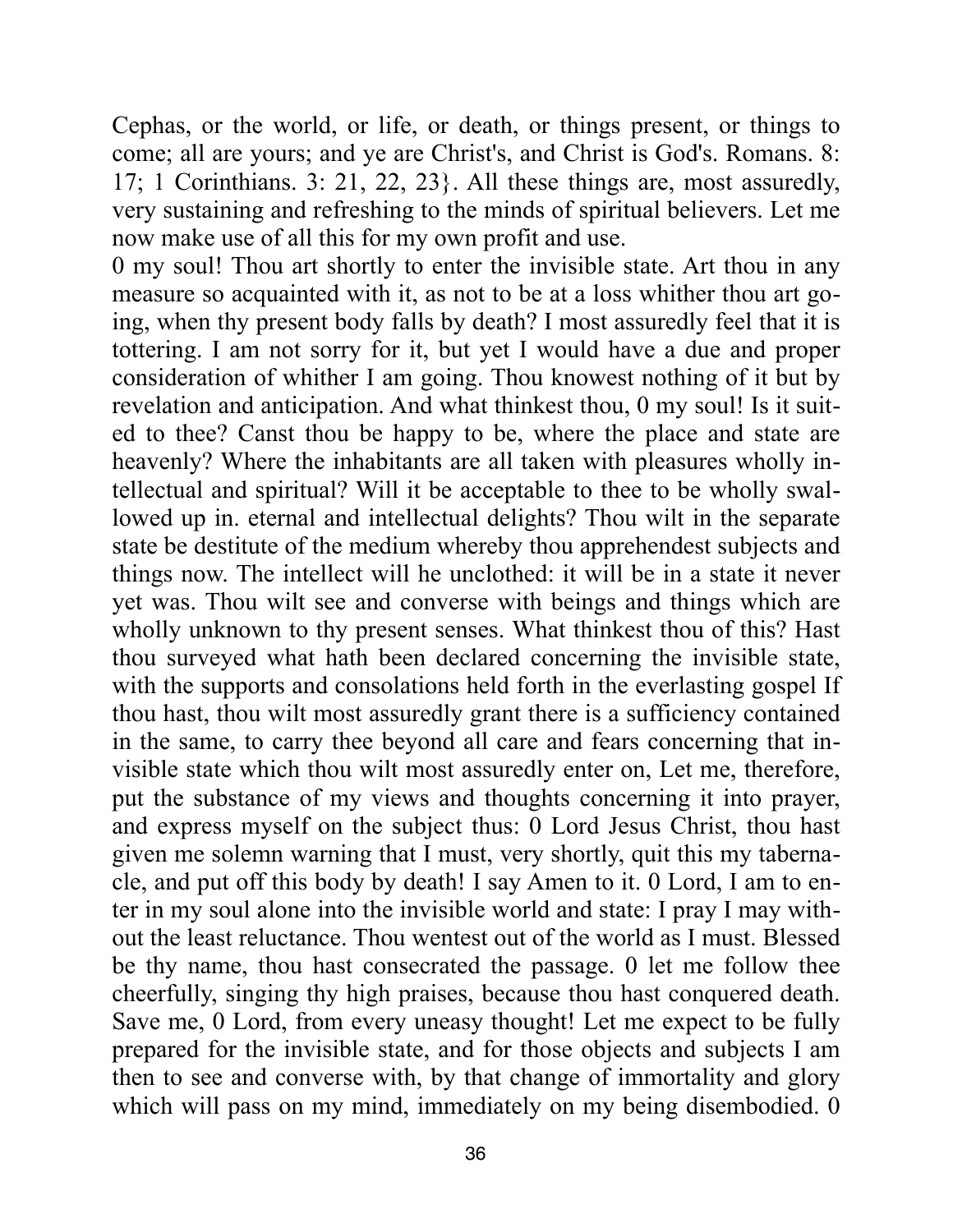thou blessed Christ, as every day, hour, and moment, fly fast to bring me unto, and to bring on my last change, grant, for thy great name's sake, I may be receiving from thee fresh intuitive views of the blessed state which awaits me. All I expect is but a change from grace to glory: the one is the preparation for the other. The former was an instantaneous change it was wrought in a moment, so will be the latter. Blessed be thy name, I have some ideas of it, although faint. Lord, increase the same in my mind! Realize them more and more. Let me live in the clear apprehensions of the same; and 0 that when death comes, I may fall so sweetly composed into thine arms, that I may sleep in thee without the least reluctance. Amen.

# **CHAPTER V. On Eternity. That we should conceive concerning it. How it differs from God's Eternity. Some Gospel Truths proposed to sustain the Mind in the contemplations fit.**

WHAT is written and expressed in the following words, If God set his heart upon man, if he gather unto himself his spirit and his breath; all flesh shall perish together, and man shall turn again unto dust. {Job 34: 14, 15}, is realized in our bodies in our dying moments. It is in the Lord's gathering unto himself the spirit and the breath from us, that the body drops, and becomes lifeless. The spirit is removed first, then the breathing stops, and the body becomes a corpse; it is then eternity begins with each and every disembodied spirit. All the while believers in Christ remain in the body, it may be written over their heads, The saved of the Lord. When they are about to die in Christ, they may then be well entitled, the preserved in Christ Jesus. When they are actually dead in their bodies, it may then be said of them, they sleep in Jesus. It is by it they enter an eternal world, and on an eternal state. Some style Death crossing the gulf which separates time and eternity. When the bodies of saints are in their graves, they are the dead in Christ.

To many persons, the thought of entering eternity on the very moment of leaving the body, is solemn, confounding, and awful. When we consider eternity, we are to conceive of it as it concerns us: as such, it is a contin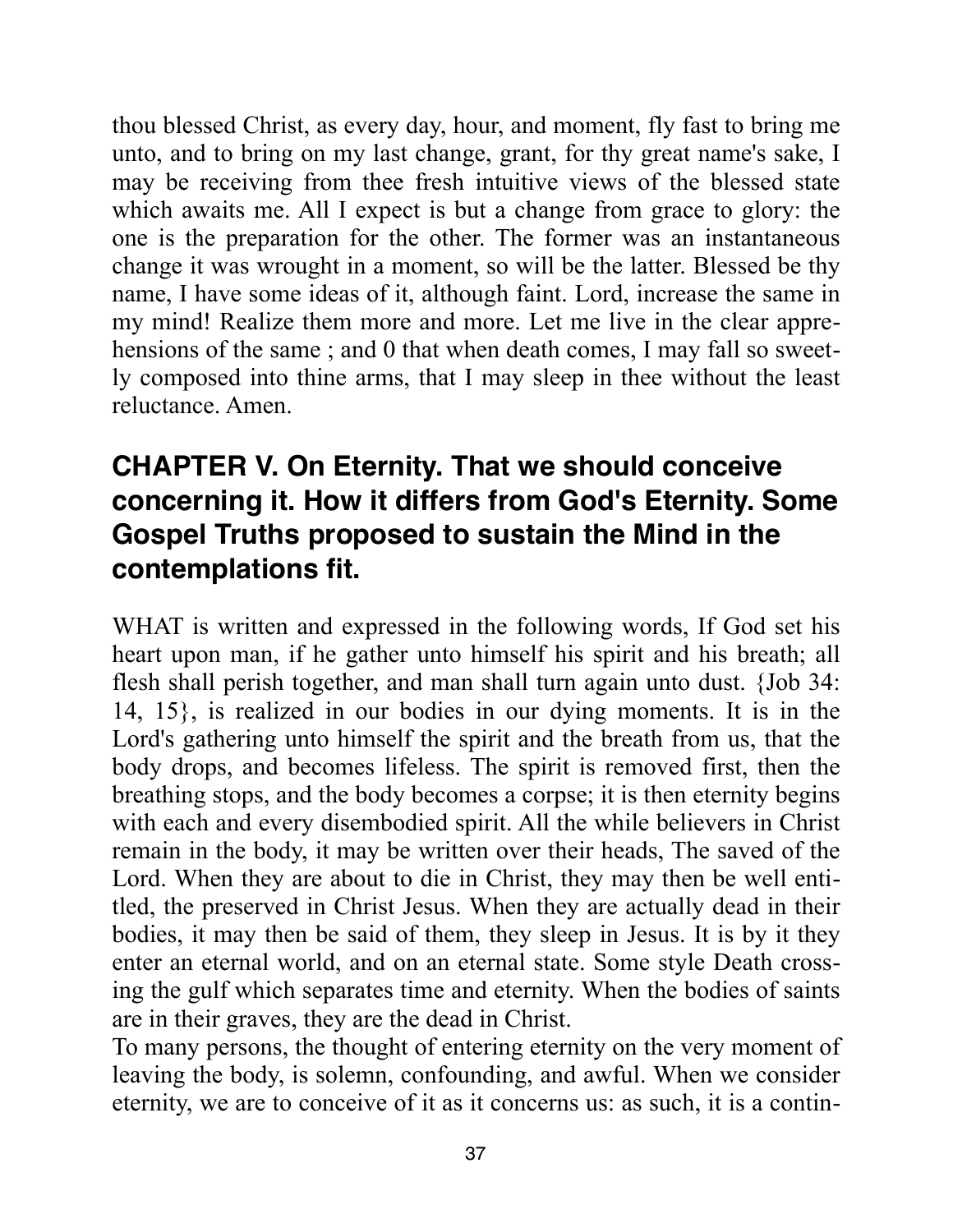ual flux of time, or the continuation of a creature's existence, a stop to which is not to be. It is a procrastination of our existence: it is in God we live, and move, and have our being; it is so now, whilst we are in our bodies in a time state; it is in God we shall have the continuation of our beings in the eternal state; it is by his will and power that our faculties will be kept up to all eternity. When we have proper ideas of it, I conceive there is nothing to cause the believer in Jesus to tremble in the prospect of it; he may consider it so as to afford relief to his mind, and real consolation to his heart; yet it is too often the case, that persons cry out, 0 eternity! Eternity! How tremendous the thought! I would ask why? Wherefore is it so? Surely it is sweet to consider that we shall never cease to be. It would damp our prospect of joy and life everlasting, to conceive any end put to the same; it must serve to animate our minds, to consider that the state we enter on at the dissolution of our bodies, is fixed, permanent, and everlasting. It well becomes us to receive all our ideas from the revelation the Lord hath made of these subjects, in his most holy, written, and blessed word. We understand from it that time is the measure of a creature's being, existence, and continuation in this present evil world; and eternity, as it respects us, is the prolongation of being and existence in an eternal and invisible state. As it respects the saints of the Most High, God's will is, to uphold them in being for ever, in the state of glory, that he may display in them, and on them, the exceeding riches of his grace, in his kindness towards them in Christ Jesus.; and this is all we are to conceive and apprehend concerning it there is, therefore, nothing in the subject, as thus stated, to be in the least distressing to real believers, when they are about to enter on their commencement of it.

God's eternity, and our eternity, are vastly different subjects; yet I conceive we so confound them, as not to have proper and distinct apprehensions formed in our minds from the scriptures of truths respecting them. Jehovah's eternity is an everlasting now; he is his own eternity; he is being without beginning, succession, or end of duration ; all which is contained in his self-existence & Jehovah comprehends the knowledge of all things in his infinite understanding, and all time in his own eternity. God's eternity is expressed in his being from everlasting to everlasting. Before the mountains were brought forth, or ever thou hadst formed the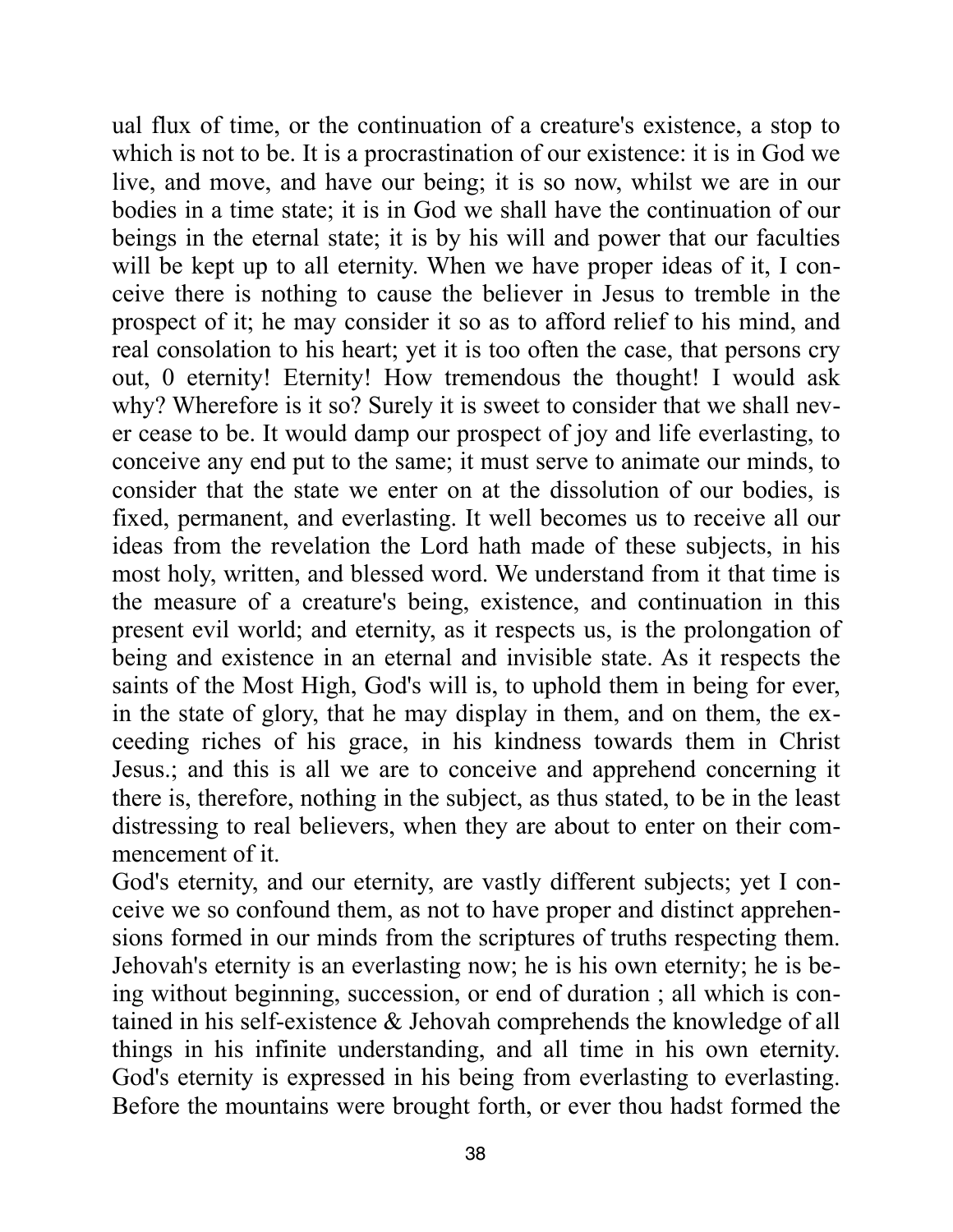earth and the world, even from everlasting to everlasting, thou art God. {Psalm 90: 1, 2}.

He, speaking of himself, says, I am that I am. He proclaims himself to be the High and Lofty One that inhabiteth eternity. He saith, I am the first, and I am the last. He is the Eternity of Israel: he is so entitled, {1 Samuel 15: 29:. Look into the margin. When the scriptures ascribe the terms of Eternal, Everlasting, and Eternity, to God, they denote his being, without beginning, succession, or end of duration; for he who is self-existent can admit of no supposable period in which he is not the same. But the manner of the divine duration, and of Jehovah's coexistence with time, is no more comprehensible than the co-existence of his infinity with particular places. He liveth for ever and ever. God's eternity is essential to himself; our eternity entirely depends on his will We shall be continued every moment in eternity, or in an eternal state, by his power alone, not by any act of our's. God's eternity may afford us matter of comfort; it did the Prophet. He, when contemplating his own frailty and mortality, says, My days are like a shadow that declineth; and I am withered like grass. But thou, 0 Lord, shalt endure for ever, and thy remembrance throughout all generations. {Psalm 102: 11, 12}. God says, I am Jehovah, I change not. We may well consider what follows, as all sufficient to sustain our minds whilst we are either in living or dying circumstances, in the contemplations of God's eternity, and our duration in being to, what we style, eternity. It may well he styled gospel consolation.

The love of the Three in Jehovah is everlasting. His mercy unto us is from everlasting to everlasting. The covenant of the Three in Jehovah is an everlasting one. The Lord embraces his people, and lays underneath them his everlasting arms; he remembers them with everlasting kindness; he is their everlasting life; he gives them everlasting consolation. He, the eternal God, is their refuge; he receives them at death into everlasting habitations. The kingdom they are received into, when they enter eternity, is styled the everlasting kingdom of our Lord and Saviour Jesus Christ; heaven is entitled, a house not made with hands, eternal in the heavens. When an account is given of the final sentence pronounced by Christ on all flesh, it is added, And these shall go away into everlasting punishment, but the righteous into life eternal. The gospel is styled the everlasting gospel. Christ hath brought in everlasting righteousness; his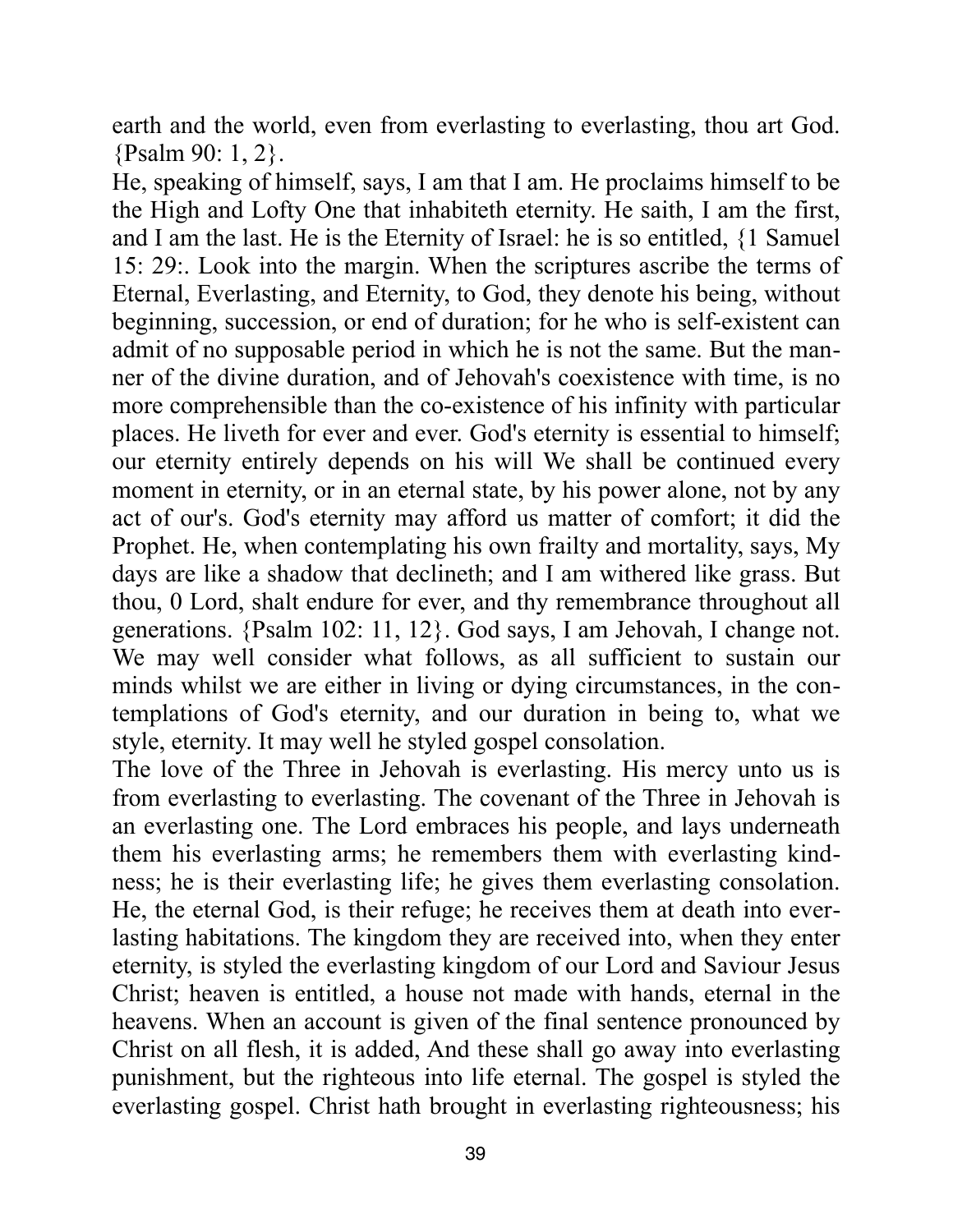sacrifice is of everlasting virtue and perfection; he is yesterday, to-day, and the same for ever. In all these substantial realities there is a great and glorious all-sufficiency to bear up, and sustain the minds of the Lord's believing people, under the views of an immediate entrance into eternity, both as it respects the state we then enter upon, and the duration thereof. In the scriptures of the Old and New Testament, eternity, as it concerns us, is set forth by the following terms: Ever, evermore, daily, always, to eternity. Thus, The fire shall ever be burning upon the altar; it shall never go out. {Leviticus. 6: 13}. Now unto him that is able to do exceeding abundantly above all that we ask or think, according to the power that worketh in us, unto him be glory in the church by Christ Jesus throughout all ages, world without end. Amen. {Ephesians. 3: 20, 2I}. Then we which are alive and remain shall be caught up in the clouds, to meet the Lord in the air; and so shall we ever be with the Lord. {1 Thessalonians. 4: 17}. I am he that liveth, and was dead; and, behold, I am alive forevermore, Amen; and have the keys of hell and of death. {Revelation. 1: 18}.

As the soul disunited from the body, being clothed with immortality and eternal glory, enters on eternity, which is an endless flux of time, and bath no period; so the very apprehension of it is, as spiritually looked at, very comfortable and relieving. It is no more nor less than our entrance on our state of glory, which is permanent and fixed. It is not that it will never alter, so as that we shall not have farther and farther revelations and manifestations of the divine goodness unto us. We shall have such. Our souls will be without their bodies for a season, whilst their happiness will be complete, so far as suited to the separate state; yet joys will more fully and abundantly abound at the resurrection of the body, on the soul's entrance into it, and re-union with it. The glories of the resurrection state will exceed the glory which the saints are partakers of now in heaven: it will be then eternity, yet this will be an increase of happiness unto them. And even this will be put down by the ultimate state, when God shall be all in all; and in sights and views of the personal glory of Christ, saints will be so swallowed up as to forget all past discoveries of what they have enjoyed. These are so many gradations in the state of glory, in which the elect of God will be perfectly conformed to Christ. He was in his state of humiliation whilst he dwelt here below: his last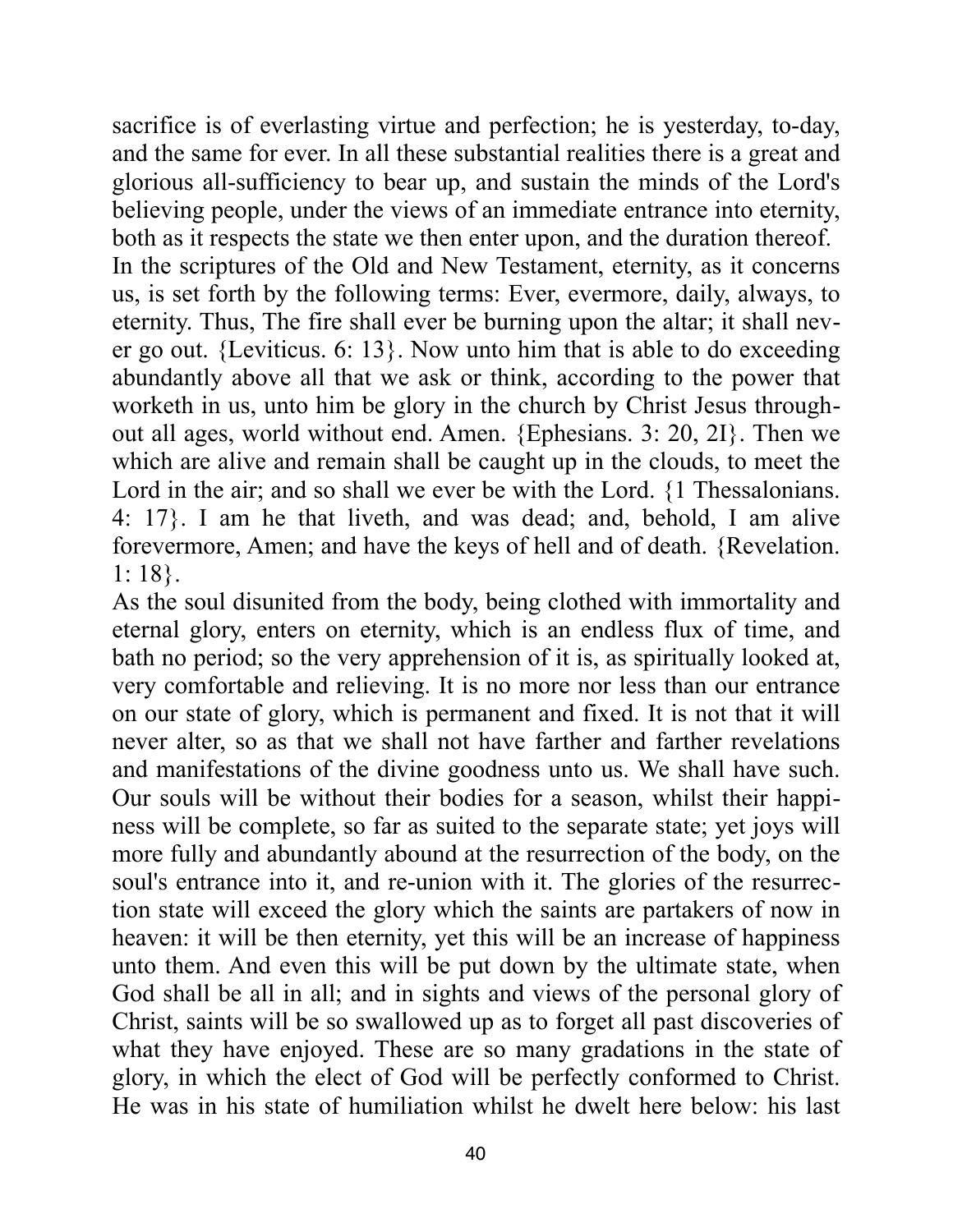and lowest state of humiliation was death and the grave. He went to heaven in his soul first, in a private way and manner, as we also must; he rose again from death to life immortal, by the reunion and entrance of his soul into his body; he lived in his resurrection state a certain period on our earth; he then ascended body and soul into heaven, and is now in his state of glory. So with respect to us, who are his; we die in our bodies, and go privately to heaven in our souls, and enjoy what is most exactly suited to our disembodied state. We are, and live, with Christ. When the resurrection shall take place, he will descend from heaven, and we shall descend with him. He will raise our bodies, and make them like unto his glorious body, according to the working whereby he is able even to subdue all things unto himself; we shall then live in our bodies with him in the resurrection state, and have most intimate communion with him. The apostle John, speaking of saints in the new Jerusalem state, says: And there shall be no more curse; but the throne of God and of the Lamb shall be in it; and his servants shall serve him. And they shall see his face; and his name shall be in their foreheads. And there shall be no night there; they need no candle, neither light of the sun; for the Lord God giveth them light: and they shall reign for ever and ever. {Revelation. 22: 3, 4, 5}. All this will be in eternity; after which will follow the ultimate glory, which will consist in the open vision of Christ in his personal glory: so that, whilst we enter on our fixed and durable state of glory by death, yet there are successions and fresh glories which belong to that state; which, when we have scriptural views and apprehensions of, must remove all fears and concerns from us about what we style eternity.

To be absent for a season from the body, and present with the Lord, will be very advantageous to us. A duration of being will be a blessing to us; to be continued in a state of immortality and eternal glory, must be most truly desirable; to be for ever with the Lord, must give us endless satisfaction: so that these truths, properly received into our minds, and digested in our thoughts, must make eternity, the term, and what we understand by it, very comfortable to our view. Whether we live or die, we are the Lord's we shall live together with him, we shall reign with him, we shall reign for, ever and ever. Here, then, is support for us, and consolation, derived from the glorious gospel of the blessed God; in that eternal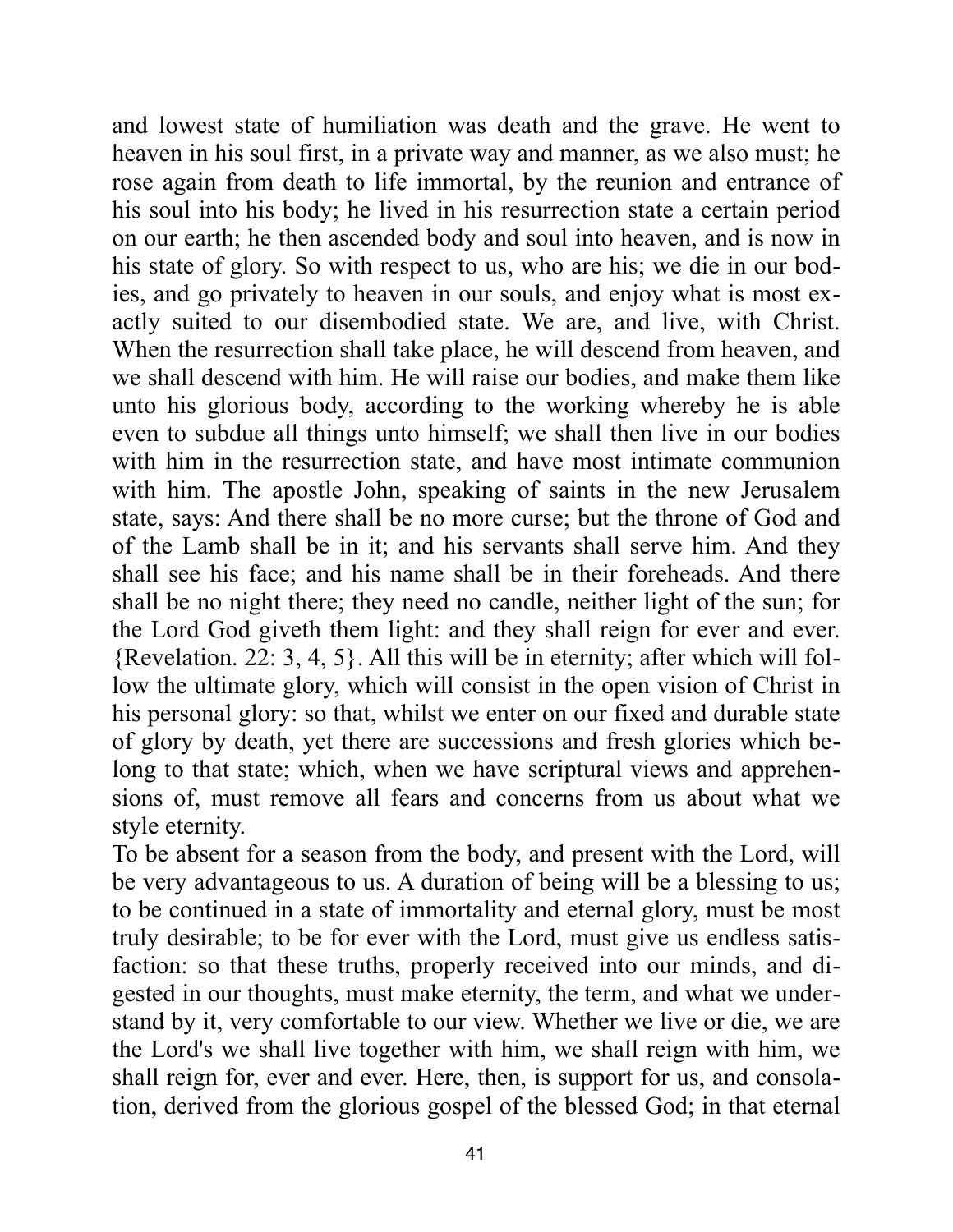state and world into which we, as the Lord's, are about to enter, we shall be present with the Lord. This very consideration is all-sufficient to take away all our cares and fears concerning entering on our eternal state. The Lord Christ was set up from everlasting, from the beginning or ever the earth was. We are entering on that state in which we shall have some blessed knowledge of the life he lived, as our head, before the foundation of the world. We shall lay aside our bodies, and all the animality, sense, and reason, which belong to them; we shall be as truly fitted in our minds, for the sight, worship, and enjoyment of Christ, as we can be. We shall find the disembodied state well suited to us. All our intellectual faculties will be fixed and properly exercised on Christ, when we are admitted to see him as he is, therefore we need no concern or fear about eternity. In due time, our bodies will be as truly fitted to live with Christ, and enjoy him, as our minds will be in heaven before the resurrection. We shall be all life, all activity, no darkness in our minds; we shall be like unto the angels; we shall be their companions, and they will be ours; we and they shall worship together, in the utmost perfection of love and delight, our Lord Jesus Christ for ever and ever.

0 my soul! Let me speak to thee, and turn this, subject on eternity into sweet meditation. Of the, eternity of God, who can conceive! It is the very essence and perfection of Deity. Jehovah lives in the everlasting enjoyment of his essential blessedness, in his persons and perfections. Christ lived an eternity before time, in exercising his de lights in his bride and church: he now lives after: the power of an endless life. His eternity is thy security. 0 my soul! Thou art shortly to enter on an eternal state, and into, eternal glory. Thou hast nothing in the prospect hereof, but what is most truly divine and encouraging.. There will be no sin nor sorrow in thy mind, notwithstanding thy continuance to an eternal duration; and thy views of Christ, thy delight in Christ, thy communion with Christ, will increase with thy continuation in being and existence. This, 0 my soul, will be eternity to thee! This will be thy blessedness. 0 what support is there in these gospel apprehensions of the subject! I really find my mind fed and encouraged by them. In the presence of the Holy Three in the one incomprehensible Jehovah, and as they reflect their everlasting love upon my mind, in the person of Christ on me, I shall have fullness of joy, and pleasures for evermore. It is the immutability of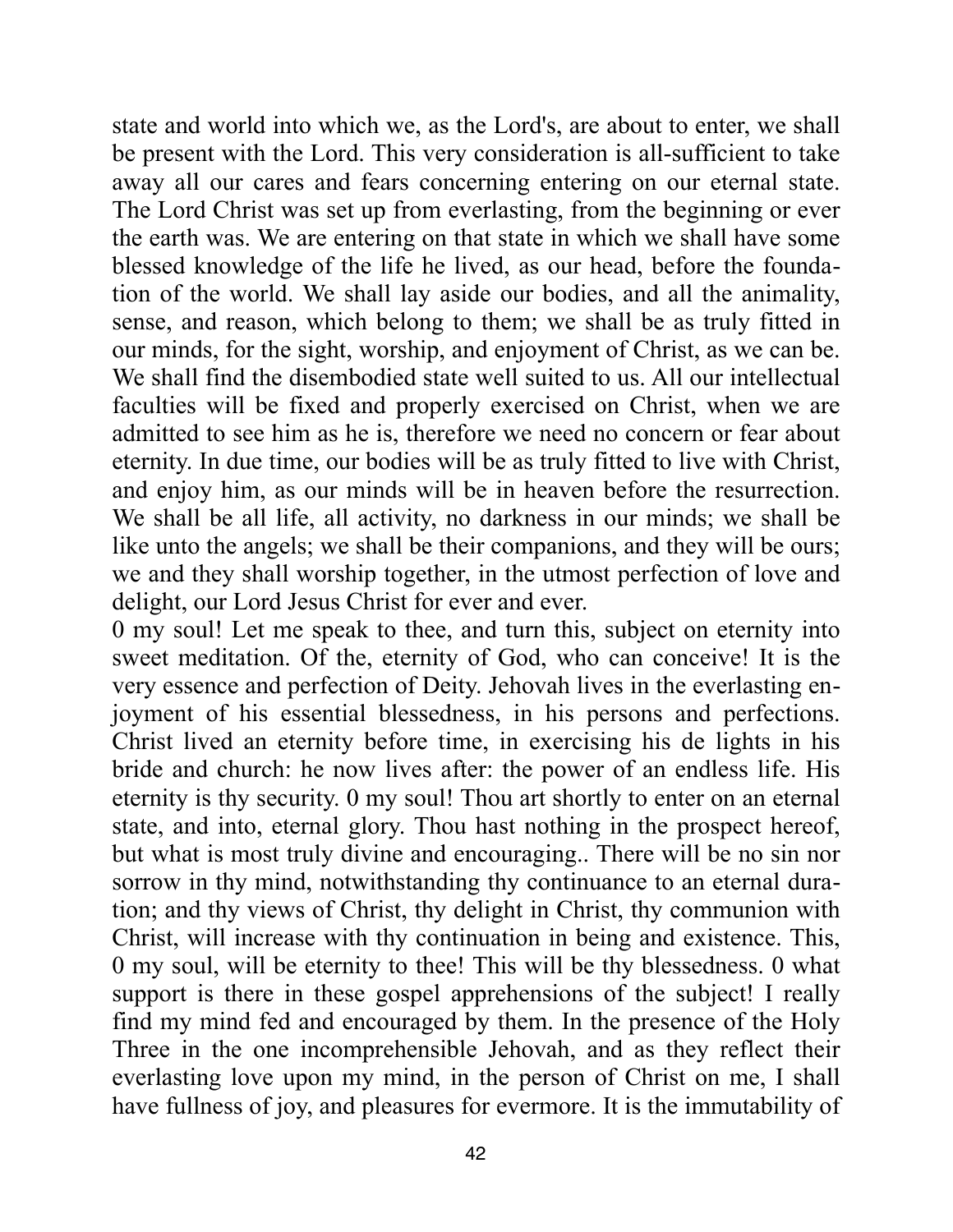their love to my person in Christ, and the continuation of it for ever, which will be the perfection of my felicity. I may well long for this; the gospel gives me ground and warrant to expect life, immortality, and glory, to break in upon my soul, with inconceivable brightness, as soon as I enter eternity. Blessed be the Lord, I have, though in a very small measure and degree, experienced at times what is contained in these words of the apostle, who, speaking to saints concerning the appearing of Jesus Christ, saith, Whom having not seen, ye love; in whom, though now ye see him not, yet believing, ye rejoice with joy unspeakable and full of glory {1 Peter. 1: 8}. I have eternal life in my soul; I have at seasons had some real apprehensions and foretastes thereof. Blessed be the Lord for it. I will now, having in the gospel every thing to support my faith on views of eternity, turn the substance of my meditation and soliloquy into prayer.

0 Lord Jesus Christ, I am thine; save me. Thou hast saved me in thyself with an everlasting salvation: I am in thine eye; I am on thy heart; it is before thee, when and where thou wilt call me hence, and what shall be my personal circumstances in the article of death.

Thou art pleased to save me from all fears concerning the same. Blessed be thy name, it is all of grace. I would request thee, 0 Lord Jesus Christ, to increase my views and prospects of eternity, so as that I may be favored with most blessed scriptural apprehensions of the same. Lord Jesus Christ, bestow on me afresh the spirit of glory and of God, that by the inward teachings of the Holy Spirit, I may have an increasing knowledge of the glory which awaits me, and which will be revealed in me immediately on my entrance into eternity. Holy Father, holy Son, Holy Spirit, which art, and toast, and art to come, who liveth for ever and ever, help me to rejoice in views of that exceeding and eternal weight of glory, which will be bestowed on me, and all the elect in Christ, and be continued for ever and ever. Exercise my mind very expressly and particularly thereon, to the glory of your grace, as displayed in each of the offices you engaged in before all time. This is what I would particularly request, as I must soon enter eternity. Grant it me, holy, holy, holy, Lord God Almighty, who liveth for ever and ever, to the praise of the glory of free, sovereign, and reigning grace, and for the honor of Christ, to whom be glory throughout all ages-world without end. Amen.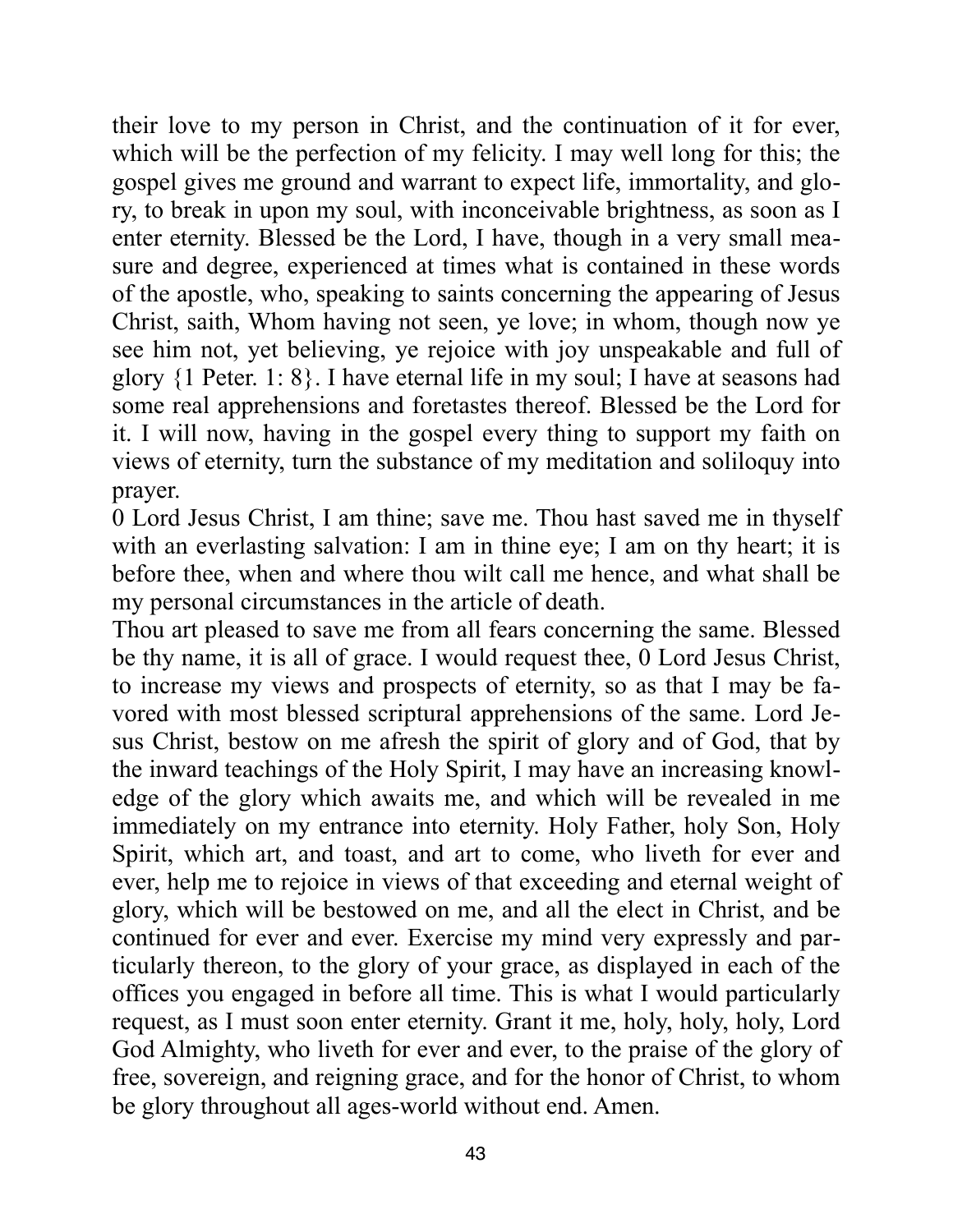# **CHAPTER VI. Of our actual Entrance into Heaven, and how we shall be received there. An Account of which is given from the Scriptures of Truth.**

IT is conceivable, that the moment we expire in the body, the soul of the believer enters into glory, by which I mean heaven, which is rather the seat or place where we are glorified, than the glory with which we are in our souls invested. Our Lord is pleased thus to speak to us concerning this subject in the word: Let not your heart be troubled : ye believe in God, believe also in me. In nay Father's house are many mansions; if it were not so, I would have told you. I go to prepare a place for you. And if I go and prepare a place for you, I will come again, and receive you unto myself; that where I am, there ye may be also. {John 14: 1, 2, 3}. These are the gracious words of our Lord Jesus Christ, which he spake in his incarnate state, and are upon record for our consolation. Death is an instantaneous act on the body; by it the soul leaves it, and departs out of this world. An eternal change passes on the mind, by which it is clothed with immortality and eternal glory, it goes to the rather, and is received by Christ, and admitted into heaven. It is said of our Lord, when he knew that his hour was come, that he should depart out of this world unto the Father; having loved his own which were in the world, he loved them unto the end. John xiii, ver. I . Our Jesus loved his people from everlasting; he loved them all the while he was in his incarnate state; he loved them to the end of his own life; he loves them now that he is in heaven; he loves them all the while they remain in this world; he loves them when heart and flesh fail; he loves them in their dying moments; he has then such an opportunity of exercising his love as he never had before. Our Lord is pleased to support some of his dying saints very remarkably; but it is not always his pleasure so to do; yet, be this as it may, our Lord is very particularly present with all his saints whilst their bodies are dissolving. This is for the most part concealed from us. We know lie bath said, I will never, never, never leave you; I will not; no, 1 will never, never forsake you; therefore he must be present with his saints at death he being at that season, when all the springs of natural life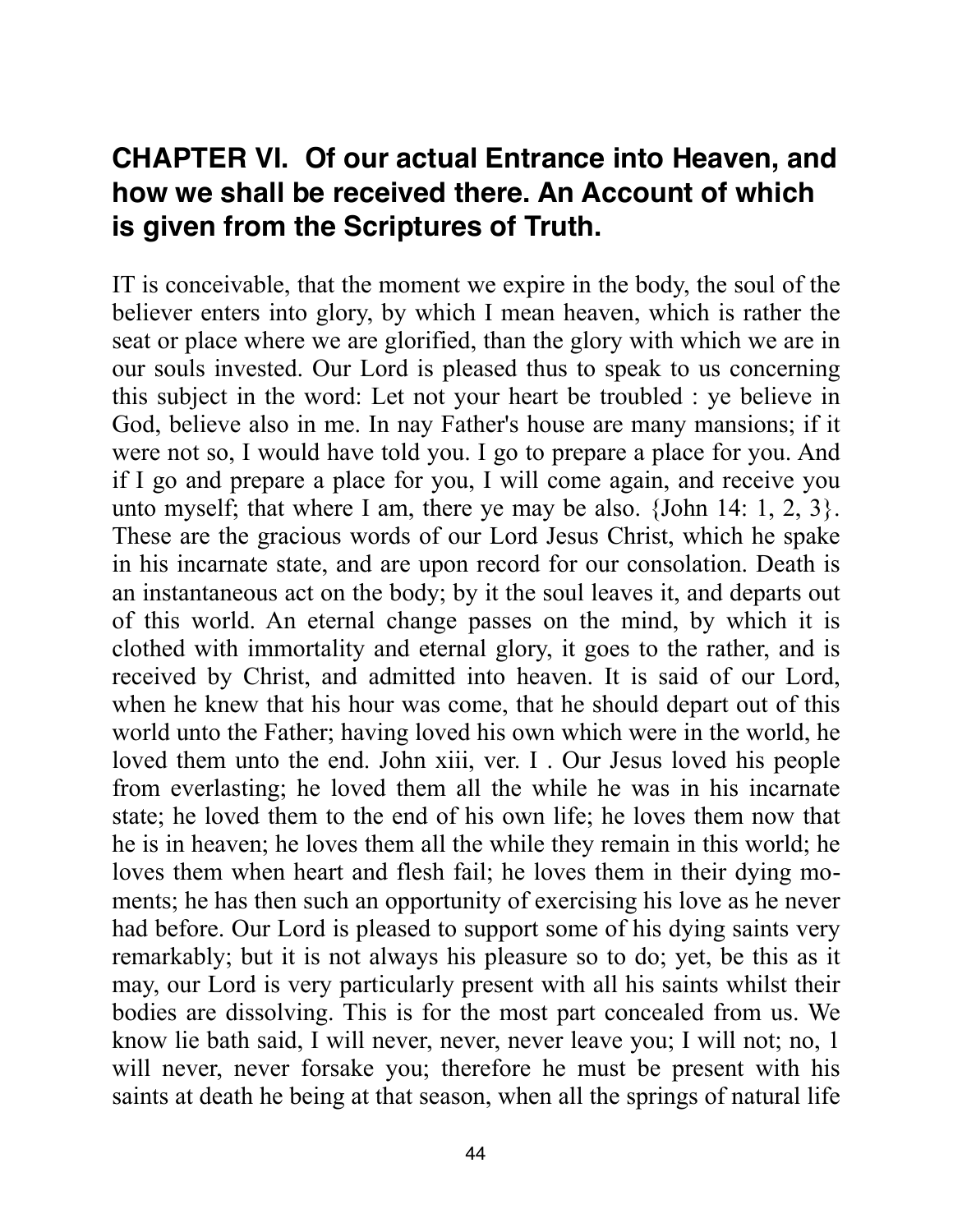fail and expire, about to open to them the springs of eternal life, glory, and immortality. The apostle Jude closes his epistle with the following doxology: Now unto him that is able to keep you from falling, and to present you faultless before the presence of his glory with exceeding joy, to the only wise God our Saviour, be glory and majesty, dominion and power, both now and ever. Amen. From which we learn what the Lord Christ hath yet to do, and of what he will do for all his saints immediately on their departure from their bodies. He will, in a moment, in the twinkling of an eye, deliver them from the whole in-being of sin; he will receive them to himself; he will introduce them into heaven. His first act there will be to present them faultless. Their souls will be as pure as the light; their minds perfectly cleansed from every spot and stain. He will keep up their minds, so as that under immediate views of his righteousness, sacrifice, and presentation of them, they shall be sustained in his immediate sight, and under their immediate views of him in his glorious person and majesty; he will present them faultless. This is a most blessed subject for consideration: this he will do before the presence of his glory; this he will do with exceeding joy.

We here see what awaits us, on our actual entrance into heaven. We shall not die alone; we cannot die out of Christ; we cannot die without him. It is he must set us at liberty from our bodies; it is he must open heaven to us; it is he must admit us; it is he must receive us; it is he must present us before our heavenly Father ;this he will do with exceeding joy. All which yields strong consolation to the mind, which is enlightened with clear scriptural apprehensions hereof. With respect to heaven and eternal glory, and the hope of a blessed immortality, the apostle Paul thus expresses himself: For we know, that if our earthly house of this tabernacle were dissolved, we have a building of God. an house not made with hands, eternal in the heavens; which is very expressive, that as soon as our bodies drop by death, we have a house ready to receive us, and we shall be received immediately into it. The same apostle, speaking of heaven, entitles us citizens thereof. We have our conversation or citizenship in heaven, from whence we look for the Saviour, the Lord Jesus Christ, {Philippines. 3: 20}. Heaven is the very place where all saints are to be admitted: it was prepared for us before the foundation of the world. Hence our Lord says: Come, ye blessed of my Father, inherit the king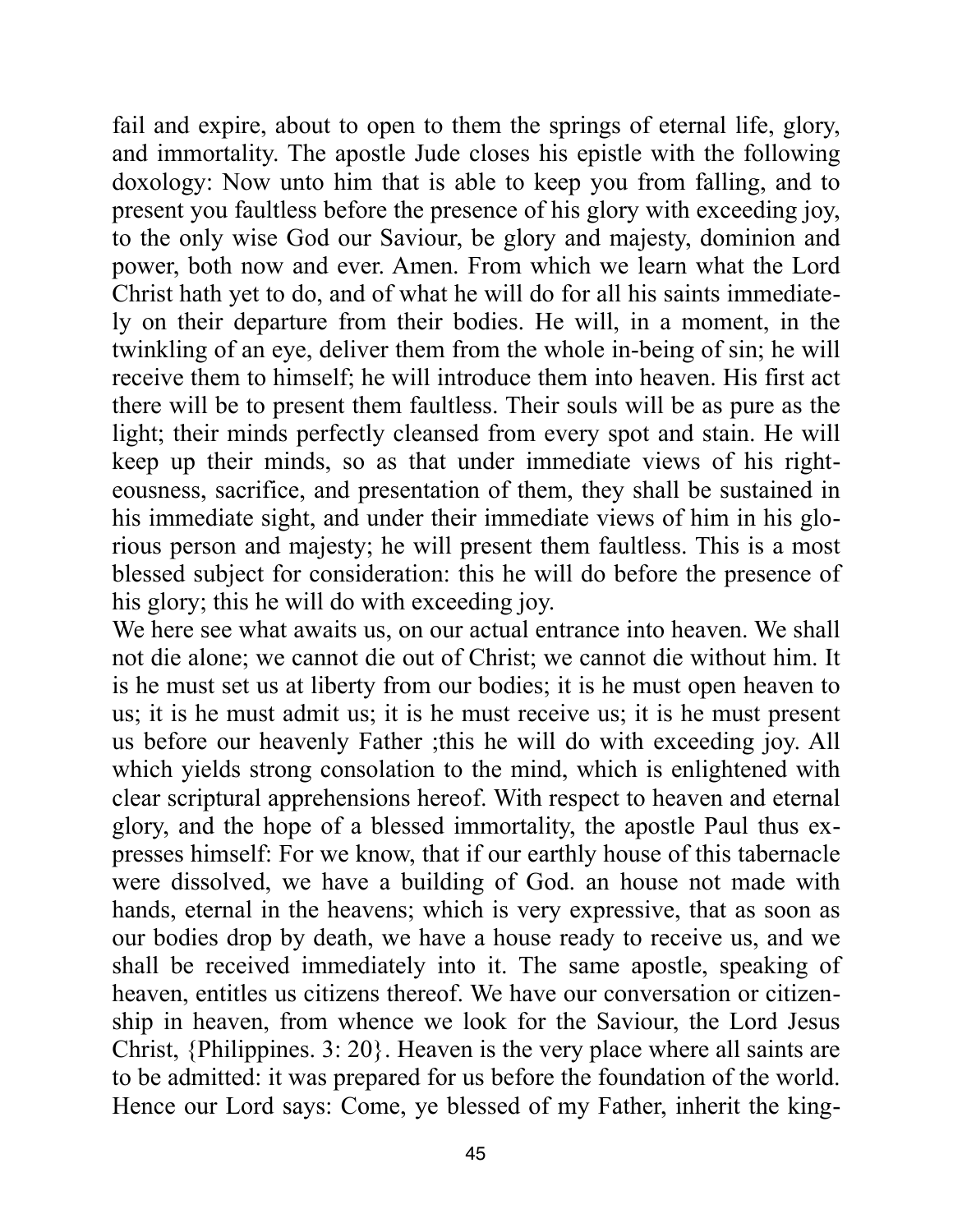dom prepared for you from the foundation of the world, {Matthew. 25: 34}. It is there the general assembly and church of the first-born, whose names are written in heaven, are to meet; and in the issue, all to live and unite together in one glorious and perpetual act of worship to God and the Lamb. It is a place fitted for bodies and minds both. There are Enoch and Elijah, Moses, Christ, and the saints, who were raised up from the grave, after his resurrection, in their bodies of glory; there are an innumerable company of angels and disembodied saints. These converse with Christ, and saints who are glorified in their bodies, and there is the most perfect communion with them. Without all doubt, the. admission, of every saint into glory increases the joy of all the glorified. Our Lord expresses his love to every particular heir of glory on their entrance into heaven, in a way beyond what he ever did before. It is, indeed, a day of the gladness of his heart; he is more pleased to receive each of his to the everlasting embraces of his love, than can ever enter into our minds. Were we truly sensible of this from the scriptures of truth, it would make our hearts dance for joy. I confess, I should tremble to enter heaven, and the state of glory, were it not for Christ. He is to have the presenting me; I am only safe, blessed, holy, and happy in him now; I shall only be safe, blessed, holy; and happy in him, then. From eternity he loved me, and undertook for me; he engaged to save me from all my sins; he came down from his Father's bosom to accomplish this. He loved the church, and gave himself for it, that he might sanctify and cleanse it with the washing of water by the word. That he might present it to himself a glorious church, not having spot, or wrinkle, or any such thing; but that it should be holy and without blemish. This is now a subject for faith to contemplate. When we are first admitted into heaven, it will then be the subject of sense, and for us to enjoy in our minds to all eternity. We shall see Christ visibly with the eyes of our minds; he will receive us into his presence with all the love of his heart; he will behold us with joy and complete satisfaction ; he will view us as he did in the everlasting settlements of his Father's gracious will towards us; he will view and review us ; he will present us before the presence of his glory with exceeding joy. As righteous in him, who is the Lord our righteousness; as pure in him, without all spot or wrinkle; yea, glorious as though we had never been the subject of the least defilement. We shall be received into heav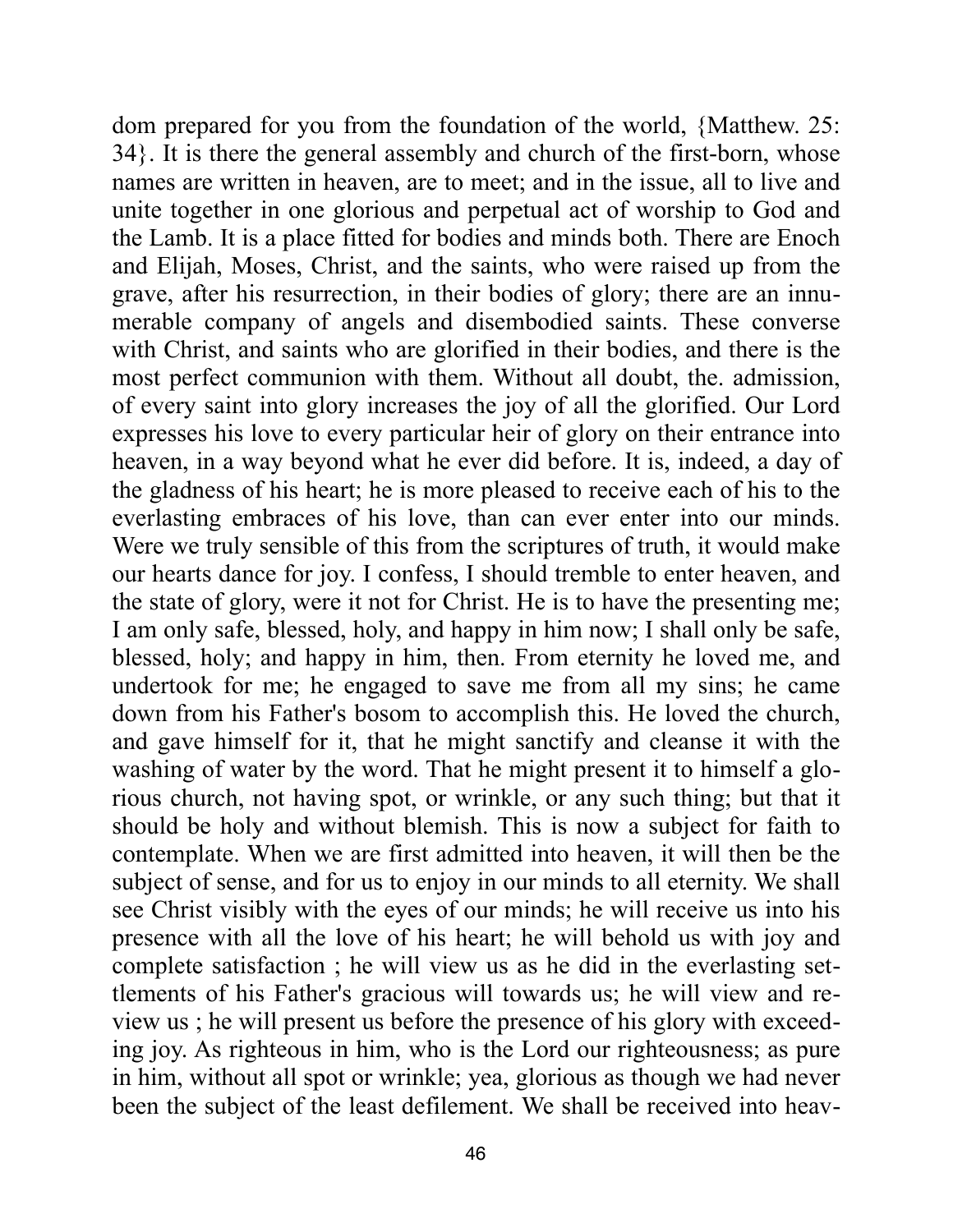en by Christ himself; he will rejoice in us; he will rejoice over us; he will present us before the three in Jehovah with exceeding joy. Thus we have some blessed supports from the word of revelation, and from it may learn what we may expect when we enter into heaven. We shall be present with the Lord; Christ will receive us to the glory of God; all the love of the Eternal Three will be afresh displayed before us, and manifested unto us in such a way as we can at present have no conceptions of. Our Lord's ascension into heaven, and glorification there, may give us some faint ideas and apprehensions of the subject. He was received up into glory; he entered with the utmost pomp and majesty within the vail; he sat on the right-hand of God. Ail heaven was illumined with his presence and glory; an everlasting triumph was ascribed unto him; and all the saints, both angels and men, who saw him enter, fell down and worshipped him. Christ entered as the head, surety, saviour, and representative of all his saints. He entered heaven in his own right; we enter in his right. He is the first-born among many brethren; we, as children of God, are heirs; heirs of God, and joint heirs of Christ; and we are to be conformed to Christ in glory, in such a measure and degree as will suit us, as members in him our glorified head.

The apostle says, speaking of God in the person of the divine Father: For whom he did foreknow, he also did predestinate to be conformed to the image of his Son, that he might be the first-born among many brethren. Moreover, whom he did predestinate, them he also called: and whom he called, them he also justified: and whom he justified, them he also glorified. {Romans. 8: 29, 30}. As Christ entered into heaven as our forerunner, we shall enter by him as the medium of our access, and with boldness and liberty through him into heaven, and enjoy the immediate presence of God. As Christ entered triumphantly, we shall also; as Christ, when he entered heaven, took possession of it, and sanctified it by his living there, so he will admit us to our respective mansions, and give us the most perfect happiness and contentment in them. We shall no sooner be admitted, and blessed with the shine of Christ on our immortal and glorified minds, but the place will be as natural and as well suited to our spiritual senses and faculties as if we had been there for a thousand years. We shall be before the throne of God; we, shall serve him day and night in his temple; we shall hunger no more, neither thirst any more;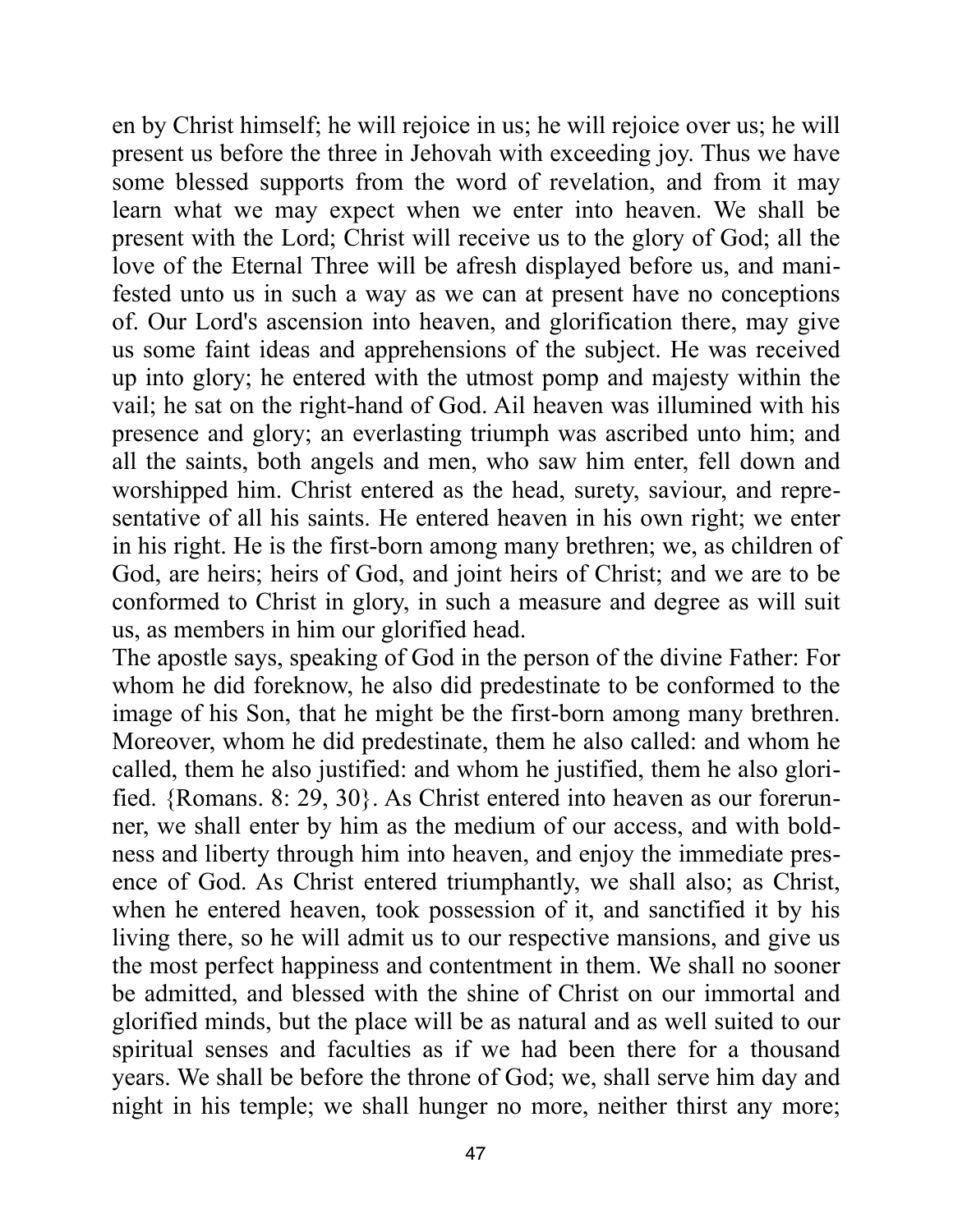neither shall the sun light on us, nor any heat; for the Lamb, which is in the midst of the throne, shall feed us, and shall lead us to living fountains of waters; and God shall wipe away all tears, from our eyes. No doubt, but as all the hosts of saints and angels rejoiced at the entrance of our Lord into heaven, so there will be universal joy when the elect are individually admitted into glory. It is the coronation of saints: their crowns are eternal glory, for which they praise God and the Lamb, The everlasting love of the Father, the person and glories, and salvation of Christ, the eternal indwelling of the Holy Ghost in the mind, constitute the feast in glory. Heaven will consist in the perpetual shine of God's favor upon us, so as for the mind to have an unspeakable enjoyment of the same; we shall there be filled with all the fullness of God This must consist in having our understandings so enlarged,,, to comprehend God in Christ, as to be wholly satisfied with him, and in the enjoyment of him. Our wills will then be perfectly satisfied with the will of God; we shall rejoice in his essential blessedness; we shall have a clear and proper idea of the essence and persons in Jehovah, so, as to give glorious praise to Father, Son, and Spirit, for all their love to us, and vast and eternal designs towards us in the person of Christ. In heaven we shall be for ever clothed with immutable holiness; we shall be blessed with immediate communion with God; we shall shine in Christ; we shall be as so many jewels in his Mediatorial crown. He will shine on us and within us, and we shall reflect his shine back again on him. He will be our everlasting heaven of light and glory, of perfection and bliss. We shall be swallowed up in him, so as for him to dwell supremely, transcendently, and inexpressibly in all the faculties of our minds. It is hereby we shall be transformed into his glorious image, and be made completely happy and blessed in our souls It is good to have right, clear, and scriptural apprehensions of these sublime verities: it is only as we truly apprehend them, that we can have any holy longing and desire after the enjoyment of them. It would be well to have our minds properly impressed with the blessed thought, that heaven is prepared for us, and we are prepared for it; that it is open to receive us; and that we shall enter it the moment we leave the body. We shall find, every thing there suited to our spiritual taste: we shall have free admittance, a joyful entrance, a most blessed acceptance. Our Lord will shine on us as he never yet did; he will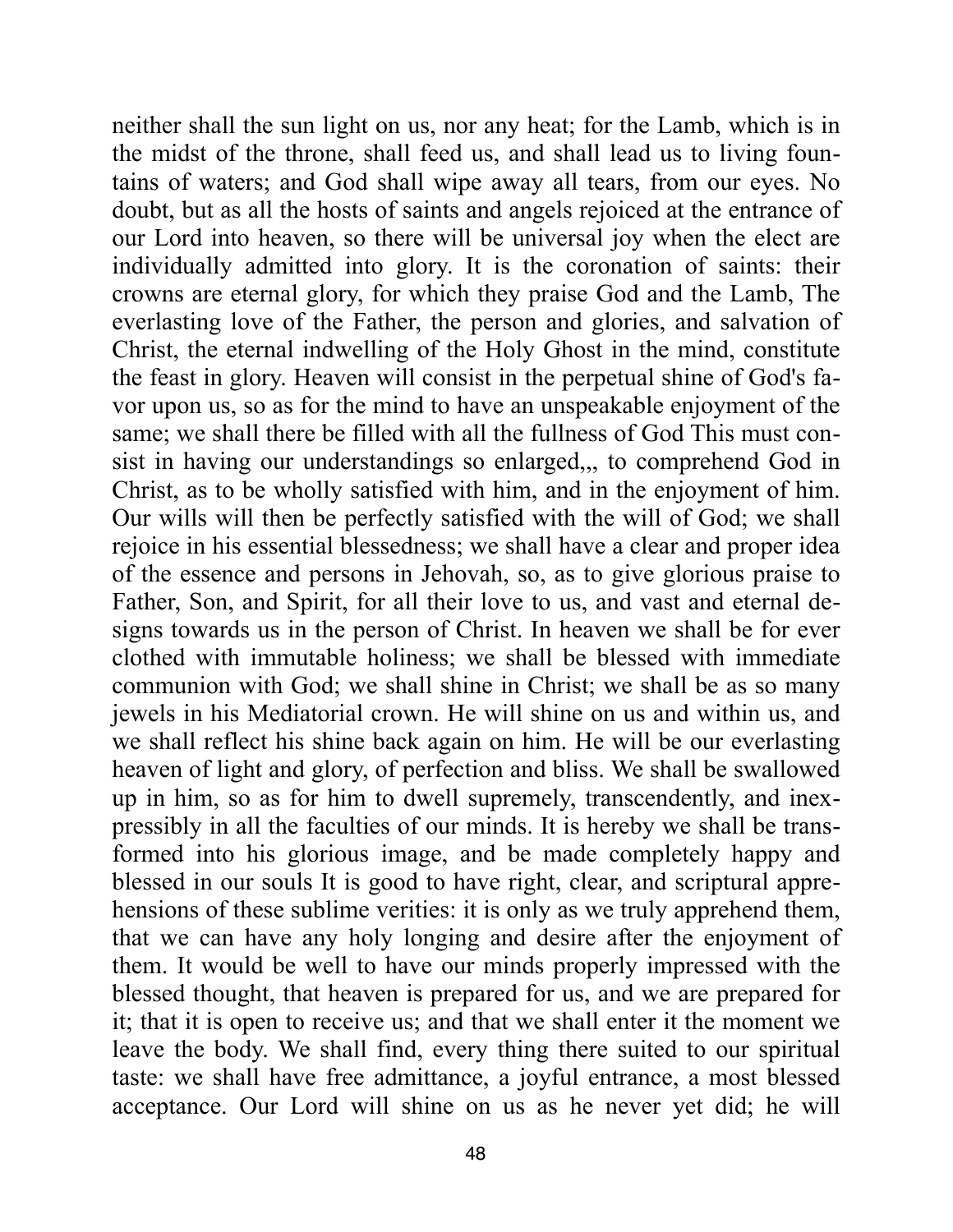present us to the whole company of saints, to unite with them in their worship of him; he will open the glories of heaven to our view; he will place us where we are to be, and shine with such splendor on us as will fill our minds with immortal bliss and satisfaction. He will say: Come, ye blessed, enter ye into the joy of your Lord. It is not to be wondered at that saints are described by the apostle as earnestly desiring to be clothed upon with glory and immortality; to be swallowed up of life; to be in heaven; to enjoy eternal glory. He knew these subjects well: they had their existence in his mind; they were in him, and to him, eternal realities; he therefore prays thus on the behalf of the saints at Ephesus, that the God of our Lord Jesus Christ, the Father of glory, might give unto them the spirit of wisdom and revelation in the knowledge of him; the eyes of their understanding being enlightened, that they might know what is the hope of his calling, and what the riches of the glory of his inheritance in the saints. He would they should know as much of glory and heaven, before they entered it, as possible. He requests the Lord on their behalf, that they might know the grounds of their calling; what they were called unto; and what they were to expect. God himself is the inheritance of his people; they are also his inheritance. His riches of grace and glory are in the saints; they are all to shine forth in them; they are all to be displayed on them ; they are all to be made known unto them; they are all to be enjoyed by them God himself will be their glory. If God can make them happy, they shall be as completely happy as he can make them.

I would now, 0 my soul! Turn this subject into meditation and prayer. I expect and believe that I shall soon be in heaven. How art thou, 0 my soul, affected with this? Dost thou, from the scriptures and the light of the Holy Spirit, apprehend spiritually and intellectually what heaven is? It is a supernatural world; a state of blessedness and glory. There are no joys and pleasures there but such as are suited to a heaven-born soul, to a holy and spiritual mind. Saints there live wholly on Christ; he is their immediate life of glory. Art thou, 0 my soul I fitted for this place and state? Will it suit thee to be wholly swallowed up in Christ? To have him for thy immediate object, and perpetual subject? Hast thou an inward spiritual conception of its being real blessedness, to be wholly living out of thyself, and off thyself, in continual sights of Christ, so as never to reflect on thyself for ever? The happiness of saints in heaven does not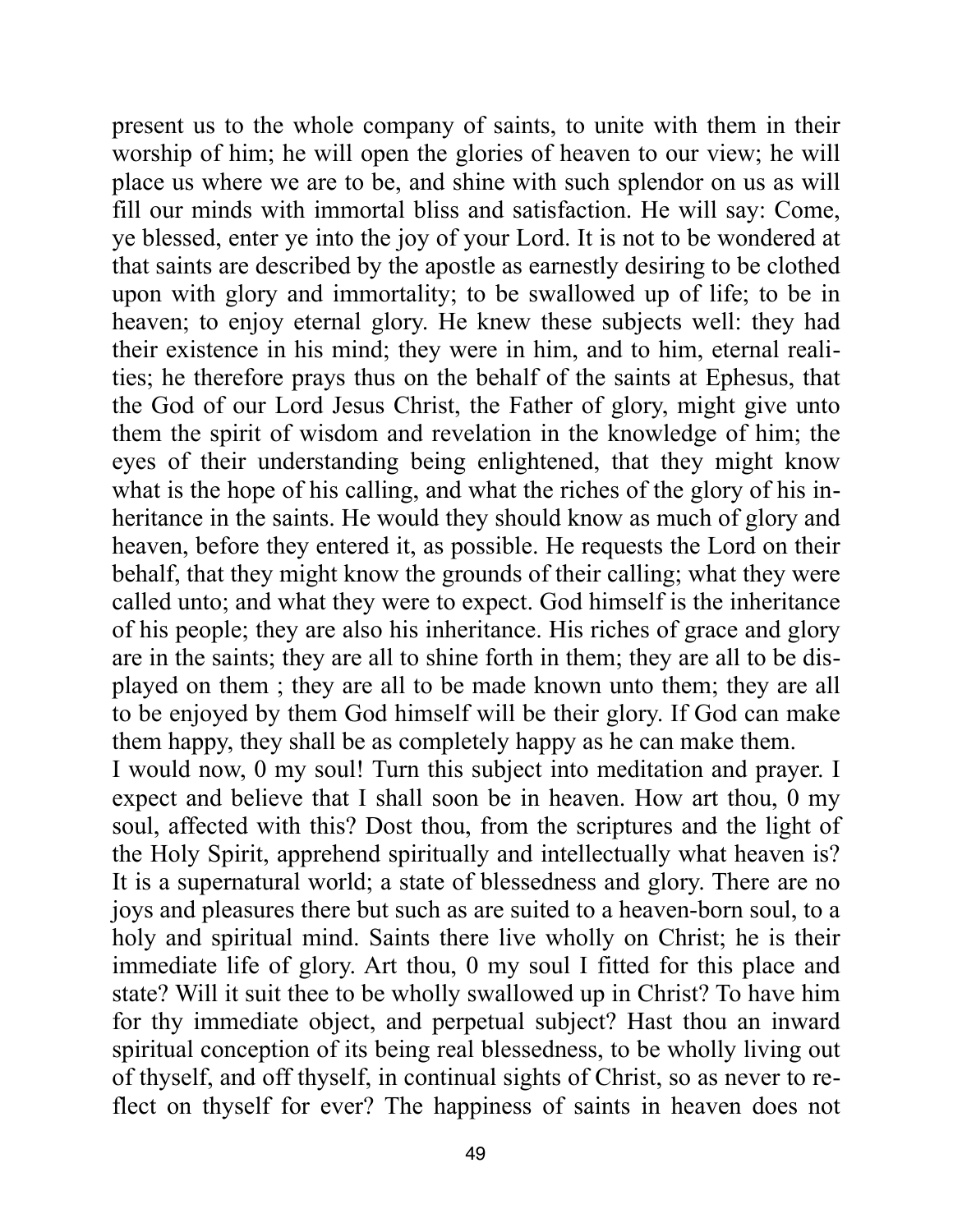arise within, or from themselves: it is wholly without them; it flows from God and the Lamb into them, through the indwelling of the Lord the Spirit. They are not admitted to think one moment of themselves; all their thoughts flow into their immortal minds, as glorified, from Christ their head, and are formed in them by the Lord the Spirit, who fully possesses them as his true and proper temples. Will such a state, such a place, such a life, so continued a dependence on Christ for glory everlasting, as this amounts to, suit thee? If so, think much on it. Let it be the constant subject of thy mind. If the Holy Spirit makes it plain and clear to thee, thou wilt not be unwilling to die in thy body, that thou mayest live with Christ in glory. I will turn this, 0 my soul, into prayer.

0 thou, who art the God of glory, the Father of glory, the God of all grace, who hast called thy people unto eternal glory by Christ Jesus, I beseech thee to give me some supernatural views of it. Create in my mind such conceptions of heaven, glory, and immortal life, as may cause me to desire to depart out of this body and world, and be with Christ, which is far better than to be in it. I pray thee to grant me to be looking out for heaven; to be expecting a city which hath foundations, which thou hast built and art the maker of; into which thou dost admit thy saints immediately on their leaving their bodies. Thou, 0 God, art not ashamed to be called their God, for whom thou hast prepared this city. Grant, holy Father, that my mind may be so enlightened from thy word, and by thy Spirit, into a knowledge of what is revealed in thy holy gospel concerning the inheritance of the saints in light, that my views and prospects of it may abound. 0 that it may please thee, so to let down from thy blessed self such supernatural views of heaven and heavenly glory into my mind, as may increase my longings and desires after it! . 0 Lord Jesus, there I am to see thee face to face! There I am to live as thou lost. There I am to live, in thee, and to thee, thou living in me for ever. 0 blessed Spirit, do thou, as the Spirit of glory and of God, rest upon me, and reveal a real sense of this glory in me. Amen.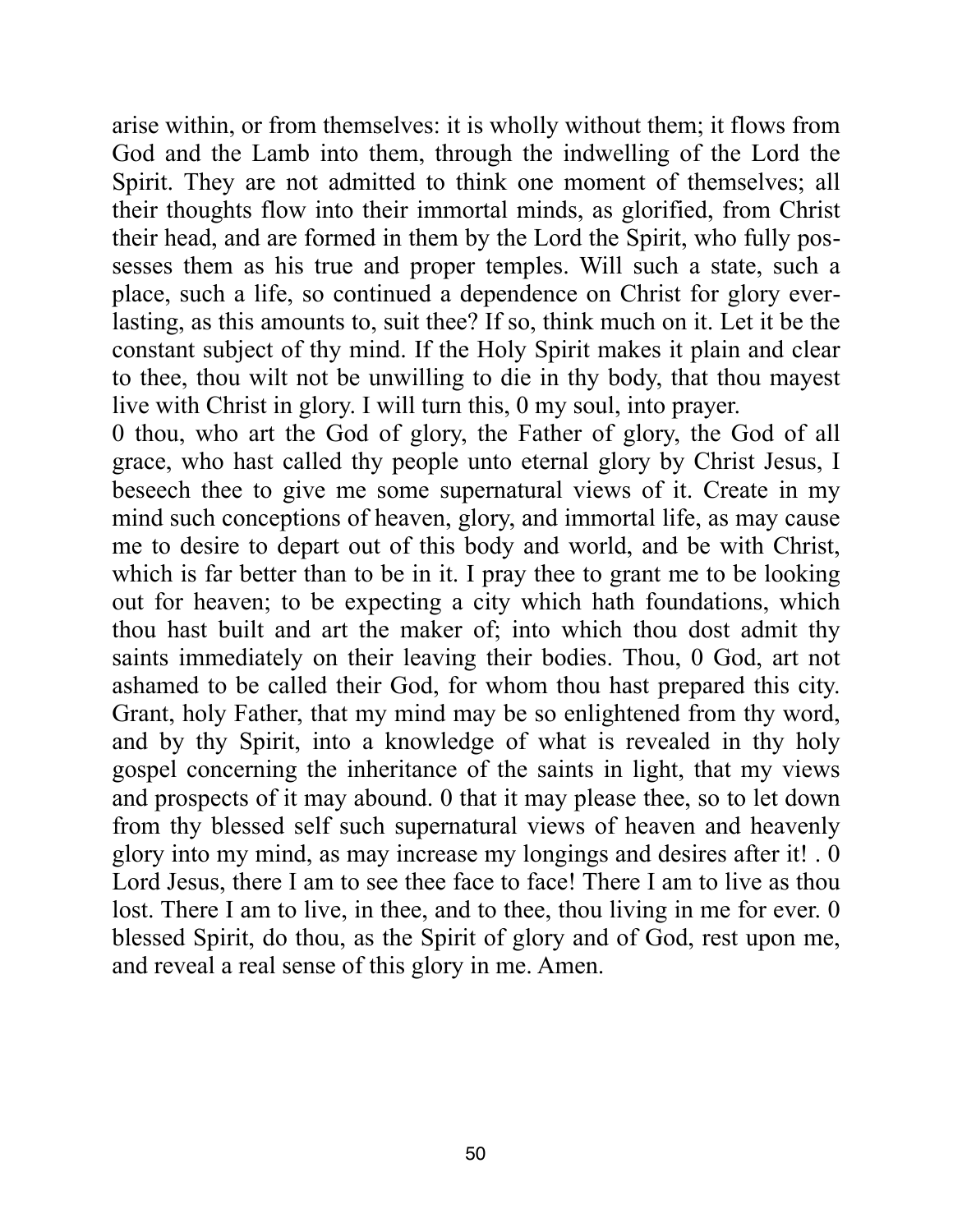# **CHAPTER VII. On the Vision of Christ. What our Life, Glory, and Blessedness will be, in consequence thereof. This will be declared from the written Word.**

IT is the very blessedness of faith to behold Christ. Looking unto Jesus is the very perfection of it. Hence the apostle says, We see Jesus. Our whole salvation is in the object of our faith. We receive the knowledge of Christ into our minds; we have communion with him in our hearts; we have real intercourse with him, and receive real communications from him, by faith, through faith, and in the exercise of faith. This is the faculty by which we know and enjoy Christ now. The gospel is the glass in which we behold the glory of the Lord. This is well suited for us in our present embodied state. The Holy Ghost by it reveals Christ to our renewed minds. We received hereby such an intuitive apprehension of Christ, as will continue in our souls for ever. Yet this is to be still more perfected not in the nature of it, but in the degree of it. Our knowledge of Christ is as real as it will be in heaven; but it is not now so complete and comprehensive as it will be in glory. The church of Christ on the earth is the school in which we begin the knowledge of Christ, and heaven is the university in which we are advanced to further degrees in the knowledge of him. Accordingly, there are two different mediums whereby we receive the apprehension of him into our minds. The gospel is the medium now: from it the Holy Ghost makes known Christ unto us. We enjoy him, and live on him by faith. In heaven, we receive an increasing knowledge of him, and know him, in a different way. It is there wholly intuitively; it is by sense and vision. The apostle says, Now we see through a glass, darkly; but then, face to face. {1 Corinthians. 13: 12}. As the knowledge of Christ, which will be let in upon our minds by being admitted into the open vision of his person in glory, will be altogether of a higher degree than we can at present comprehend, so it will put down all we ever knew of him on earth. The weakest saint on earth, taken up into heaven, and favored with a sight of Christ by the open vision of him, will receive such intellectual and intuitive knowledge of him, as will perfect his mind for ever. All the knowledge of Christ we have here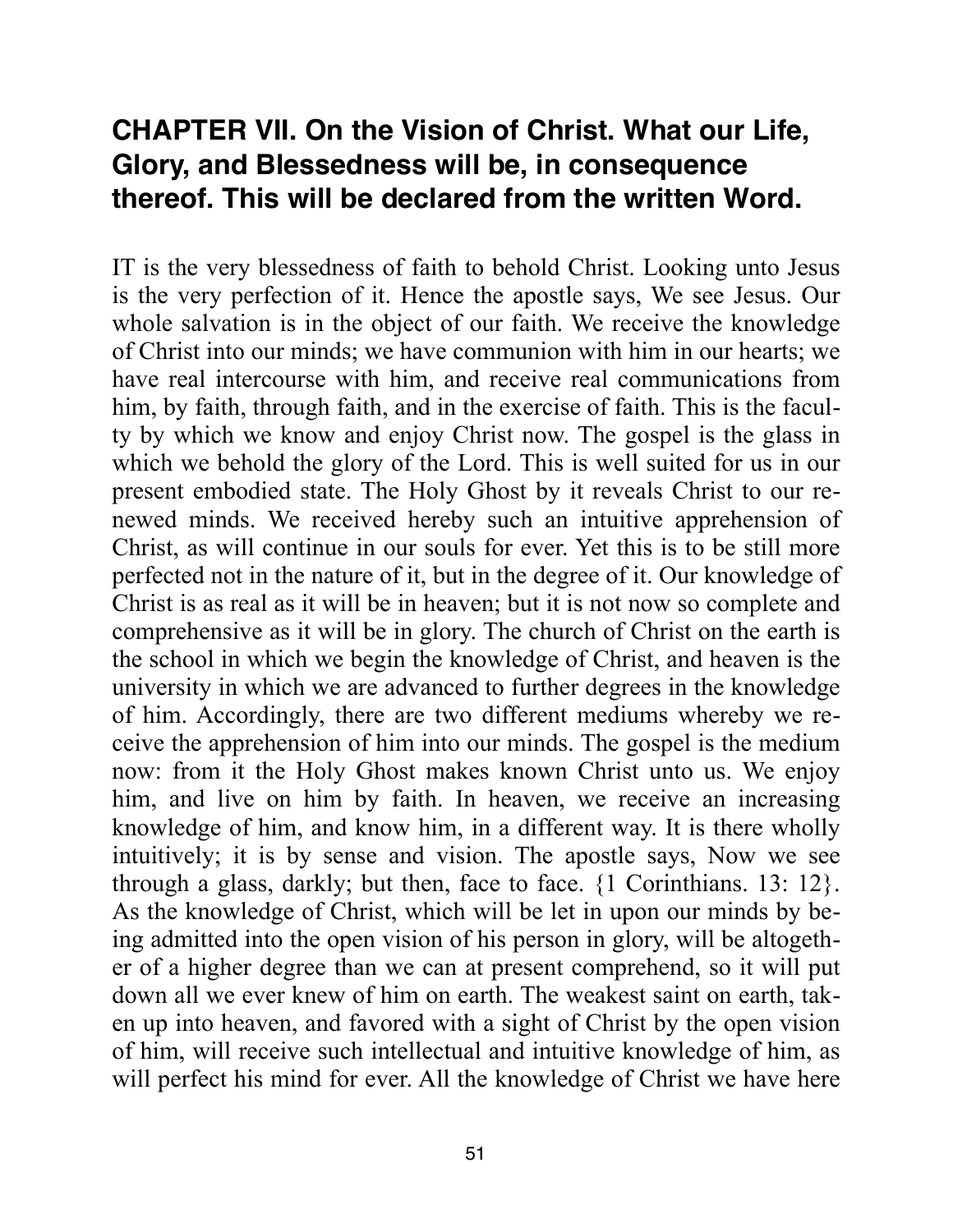is but as the ground work for a fresh edition of the knowledge of Christ, by open vision, sight, and sense in glory. Our life, glory, and blessedness in heaven, will be the result thereof. This I shall aim to shew, as declared in the written word.

I would here say, that like as a real sight of Christ by faith lifts the mind up above, and far above and beyond all its own acts and exercises, and leads to a fixation on Christ even so, a sight of Christ by vision will lift off the minds of the glorified from all consideration of the life, glory, and blessedness which they enjoy, and that so as for them to be swallowed up in the views they have of Christ. He is in his church on earth the ordinance of salvation; he is to his church in heaven the ordinance of glory. He once shone forth upon earth as he now does in heaven. This was when he was transfigured on the holy mount. He was then so seen, that those who saw him declared his glory was the glory as of the only begotten of the Father. Peter says, Me were eye-witnesses of his majesty. Now it is in the same glory and majesty, only in a greater measure and degree that our Lord shines forth before all his saints in heaven. They being clothed with immortality and eternal glory, are capacitated to behold him thus. In this vision of him, their perfection is contained; in the sight of him, they live for ever. The person of Christ is the glory of heaven; he, the man in God, the glory of whose soul, the perfection of whose body, are beyond all conception: the mirror and perfection of all the works of God, in which, as inhabited by personal union with the essential and only begotten Son of the living God, dwelleth all the fullness of the God head. He is the wonder of heaven. The full blaze of the complete shining forth of Christ in his personal glory, is the essence of everlasting bliss, Now, on the entrance of the disembodied souls of believers, they are admitted to a sight of Christ; to be with Christ; to see him as he is; to see him visibly. Stephen saw Christ in heaven. He cried out, and said, Behold, I see the heavens opened, and the Son of man standing on the right-hand of God. {Acts 7: 56}. Paul saw Christ in a vision; he was going to Damascus, and Christ looked out of heaven upon him. He saw him also when he was praying in the temple, and was bidden to get quickly out of Jerusalem. {Acts 22: 18}. Christ appeared in a vision to John in the isle of Patmos. What is visible is to be seen with our bodily eyes; what is invisible, is only to be seen with the eyes of our minds;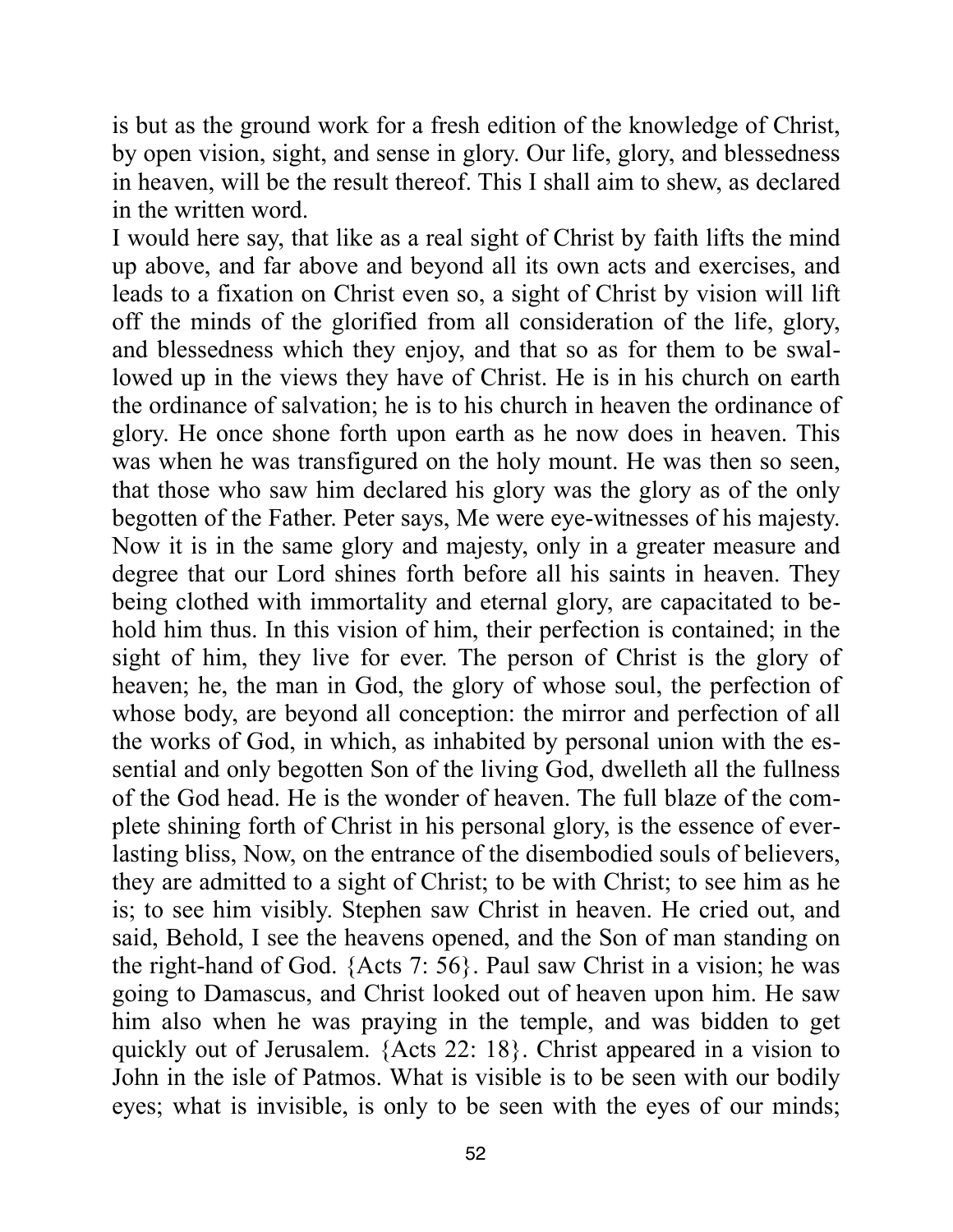when, therefore, we speak of the glories of Christ, and of his shining forth in the invisible state, and of what saints there see and enjoy, we give the term vision to these. We cannot behold the sun without an eye; we must have an eye suited to it, or we could not behold it; nor can we see it but in its own light. So Christ in heaven can only be seen by the glory reflected from him. He, as God-man, is the blessed and only Potentate, the King of kings, and Lord of lords; who only hath immortality, dwelling in the light, which no man can approach unto; whom no man hath seen, nor can see, to whom be honor and power everlasting. Amen. {1 Timothy. 6:15, 16}. I conceive Christ is so seen by open vision, as for all his saints to be alike illumined, and so as for the glory and majesty of his person to be reflected on them, by means of which their whole minds are swallowed up in views and intuitive apprehensions of his glory, being swallowed up in him, and fixed immutably on him. From hence, I conceive, all the life, blessedness, and glory of saints spring; it is from the views they have of him, and the intuitive knowledge which they receive into their own minds of his person and of his glory. I conceive the vision of Christ makes way for the knowledge of him, which the saints have in glory. Their knowledge of him in his person and glory, makes way for their life of immortal blessedness, which is fed and maintained as Christ shines, and reflects his glory within, and upon their minds. This is their life in Christ, the very life which they live in the immediate presence of Christ, in glory everlasting, And this is life indeed! Yet even then and there the foundation and essence of all this life will consist in Christ's living in us. Our living in Christ now is the fruit of his living in us. Christ liveth in me, says the apostle; and it will be the same in heaven. It is Christ's living in us, and possessing our every faculty, which will be our life. Our living in the enjoyment of all bliss and glory in a communicated way and manner, is the glorious fruit and effect of it. Where I asked how I would define this life, enjoyed by saints in their own minds, I should say it consisted in such intuitive views and conceptions of the Lord Jesus Christ, as led continually into those apprehensions of him which made him the very center and circumference of all the thoughts and exercise of the whole mind. The glory which saints will receive from this knowledge, will fill them with inward glory and outward splendor. Surely, if Moses, when he was in the mount forty days and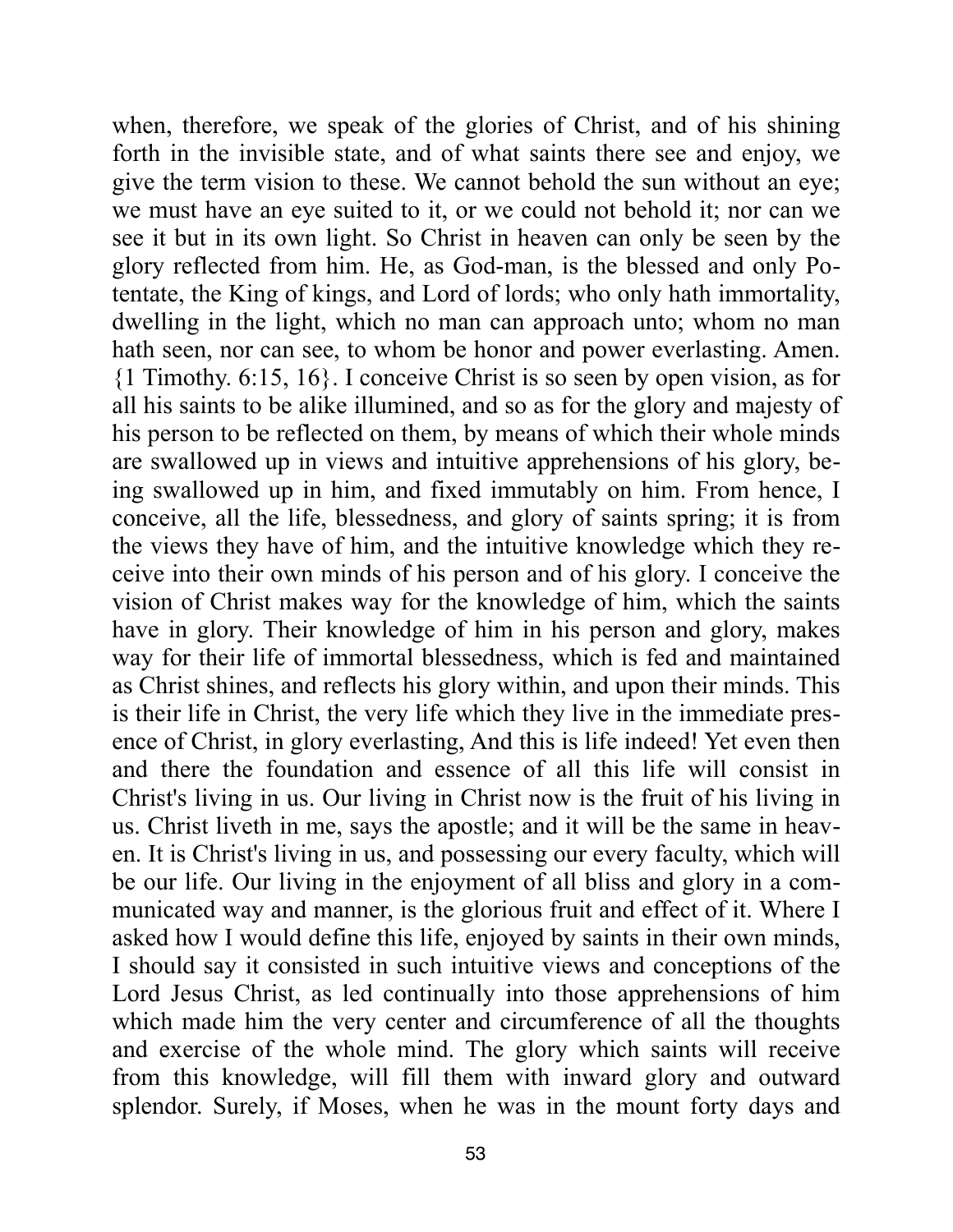forty nights, had the glory of the Lord so reflected on him, as to cone down from the mount with rays of fight, bright and luminous, conveying outward evidence what immediate converse with God is;-and this was also the case with Christ, when he came down from the mount of transfiguration ;-it must then be easily conceivable, that saints, who are in the very presence-chamber with Christ, and behold his glory, and have communion with him in his glory, that they must be so glorified thereby as to be filled with glory, and to be so full of it as to cast the reflection thereof. It is Christ, the glory of heaven, who will shine as the sun of glory on all his saints in heaven: lie will be their glory, and they will shine, as they are shone upon by him ; and they will reflect glory, as he reflects his own on them; and their blessedness will consist in the communion they shall be admitted to have with him. It will all proceed from the knowledge they have of him in his glory. The mind will be perpetual activity; the Lord of glory will be the spring and fountain of it: it will be perpetually swallowed up in views of him. This will produce glory, which will last for ever, and be in perpetual vigor; this will issue into, and promote such immediate communion with Christ and saints, as the tongues of men and angels can never express. When believers are exercising their thoughts on heavenly and eternal glory, let them think on these things, for they are divine truths they are most important realities. It is the true knowledge of them in our own souls, from the word, and by the Spirit, which only can cause us to long to see Christ-to be with Christ, to live with Christ for ever and ever. Where our minds really exercised on these most sublime subjects, we should have most blessed conceptions of what will, be our blessedness when we see Christ in his kingdom of glory. Our most adorable Lord says on the behalf of his people, to his divine Father, And the glory which thou gayest me I have given them, that they may be one, even as we are one. I in them, and thou in me, that they may be made perfect in one; and that the world may now that thou hast sent me, and hast loved them, as thou hast loved me. Father, I will that they also, whom thou hast given me, be with me where I am; that they may behold my glory, which thou host given me, for thou lovedst me before the foundation of the world. {John 17: 22, 23, 24}. The union glory between Christ and his saints cannot be accomplished but by their being raised up to be where he is, and to see him in his glo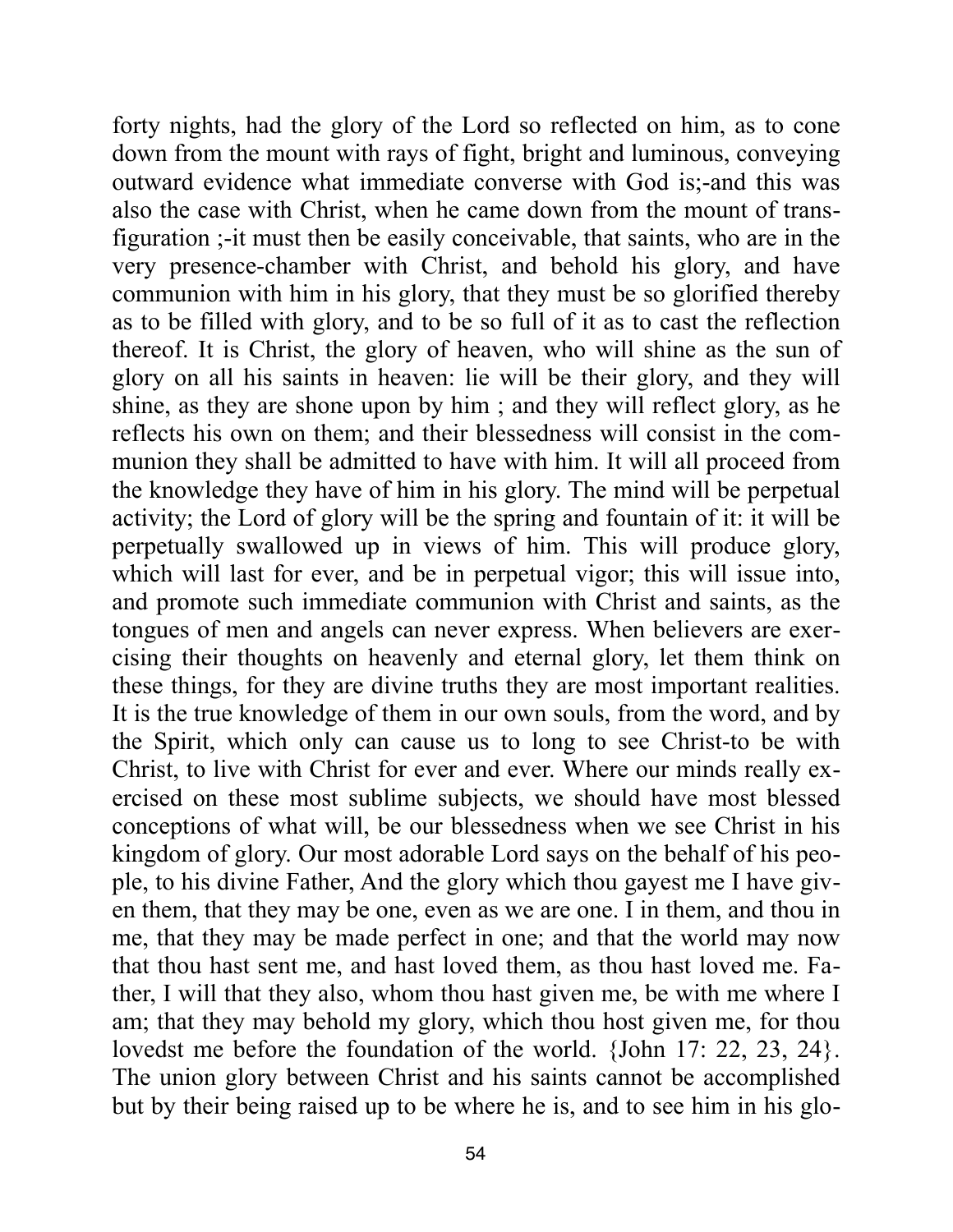ry. It is expressly declared, When Christ our life shall appear, we shall also appear with him in glory. The apostle says, Behold, what manner of love the Father bath bestowed upon us, that we should be called the sons of God: therefore the world knoweth us not, because it knew him not. Beloved, now are we the sons of God, and it doth not yet appear what we shall be: but we know, that when he shall appear, we shall be like him; for we shall see him as he is.  $\{1 \text{ John } 3:1, 2\}.$ 

I beheld, and lo, a great multitude, which no man could number, of all nations, and kindred's, and people, and tongues, stood before the throne, and before the Lamb, clothed with white robes, and palms in their hands; And cried with a laud voice saying, Salvation to our God which sitteth upon the throne, and unto the Lamb. And all the angels stood round about the throne, and about the elders, and the four beasts, and Jell before the throne on their faces, and worshipped God, saying, Amen: Blessing, and glory, and wisdom, and thanksgiving, and honor, and power, and might, be unto our God for ever and ever, Amen. {Revelation 7: 9, 10, 11, I2}. The God of all grace, who hath called us unto his eternal glory by Christ Jesus, will admit all his saints in his own time and way, to a real possession of the same. We, who are the called according to God's purpose and grace, given us in Christ Jesus before the world began, are heirs of eternal life; we are partakers of the glory that shall be revealed; we are entitled to the kingdom of glory. Our all is there; Christ is there; our whole inheritance is there; we must be there, that in the ages to come, God may shew the exceeding riches of his grace in his kindness towards us through Jesus Grist. 0 that the true knowledge of these glorious mysteries might lift up the mind to the Lord! I would now turn the subject and substance of all this into meditation.

0 my soul! Thou shalt not die, but live. The death of thy body, which is but a sheath in which thou art at present enclosed, will lye the means of setting thee free from every evil ; therefore, instead of fearing it, thou mayest well rejoice at the prospect of it. Thou wilt by it be delivered from the whole body of sin from every evil. This will be for ever; all sorrowing and sighing will be done away. This is not all. No; but being unclothed of thy mortal flesh, and clothed in thy mind, so as for mortality to be swallowed up of life, thou wilt be received into the kingdom of glory, to see Christ, and to enjoy communion, with him for ever. This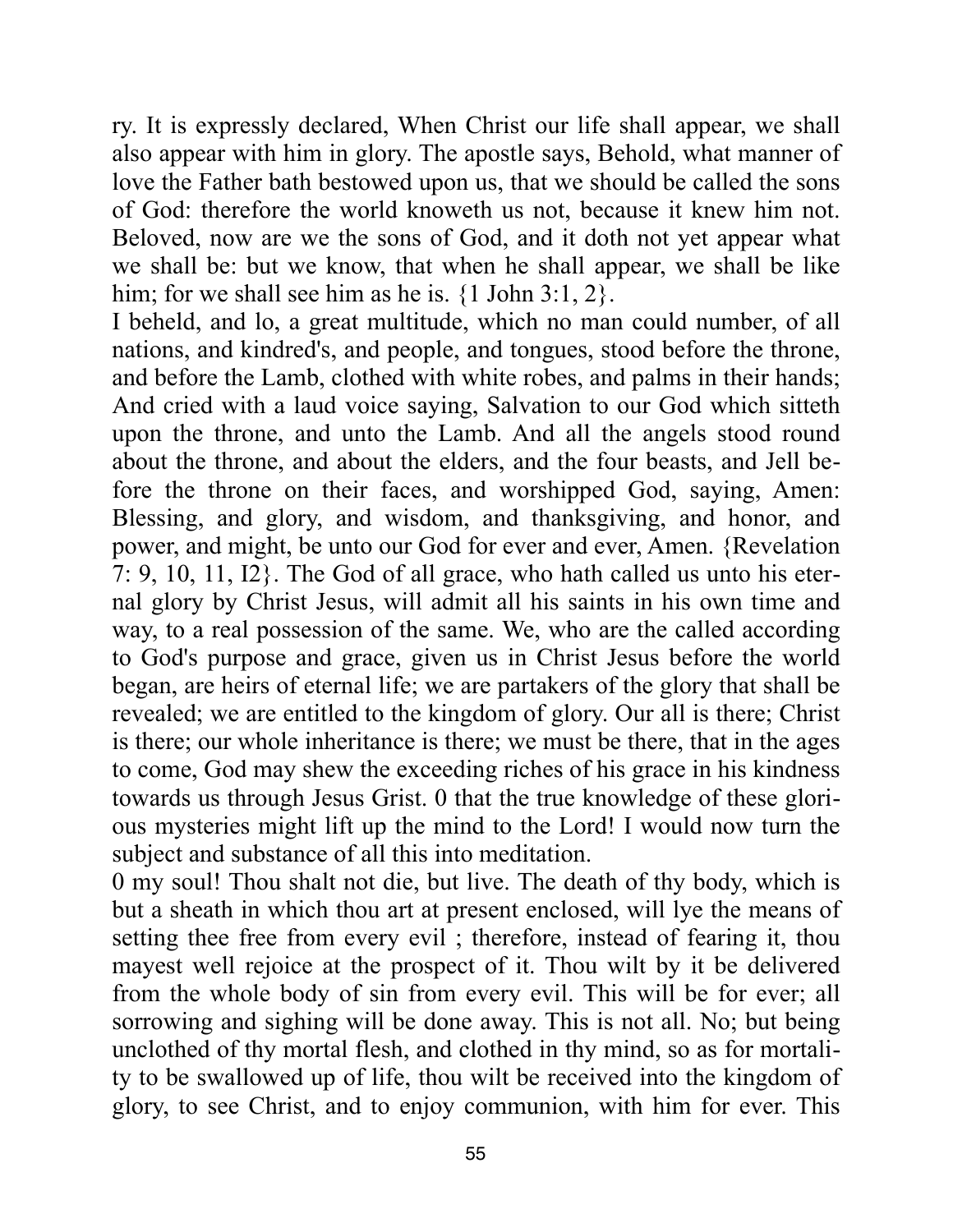will be blessedness: it is impossible to desire beyond what is contained in it. 0 my soul, how art thou affected with this? Art thou looking out, and saying, Come, Lord Jesus, come quickly? It is now a long season since thou wast first brought into an acquaintance with the holy and immaculate Lamb. More than fifty years are passed since he first looked on thee in a manifestative way. He bath often favoured thee with his presence; he hath blessed thee with his company; he hath outshone thy sin; he hath many a time exceeded all thy misery. Thou art now nearer heaven than ever thou wast. Thy salvation is much nearer than when thou wast brought first to believe. The day of glory will soon break forth upon thee; thou wilt soon be admitted to see Christ in person; to see him on his throne. How is it thou art not more desirous of this? How is it thou art so seldom elevated with real apprehension hereof? Surely it must be for want of exercising thy mind on the person and glories, of Christ. 0, to think on being for ever with the Lord! To enjoy life, blessedness, and glory flowing into the mind, from immediate sights of him, and beholding his glory, there is something vastly glorious, solemn, and divine in such contemplations as these. I will put my thoughts into prayer, and thus address my Lord.

0 thou glorious Christ, who art heaven's glory, the mirror of everlasting love, perfection, and blessedness, I would pray thee to shine forth afresh upon me, and enlighten my mind with some blessed inward conceptions of thy person and glory. I want to have some scriptural conceptions, formed in my mind from thy holy word, of what is contained in the vision of thee. I confess, to the praise of the glory of thy grace, that I do apprehend that all life, glory, and blessedness, must be contained therein. I want such apprehensions of the glory in which thou shinest forth within the veil, before thy saints and glorified ones, and that fills their minds with wonder, and feeds them with eternal delight and joy; that my soul may rejoice and be exceeding glad in the prospect and view of the same. Thou hast at tints favoured me with some special thoughts on thy life and glory in heaven; of the life thou thyself livest; of the glory thou art invested with ; and of thy personal blessedness. I have conceived, I do conceive, from hence must flow forth all the life, glory and blessedness, thy saints enjoy in heaven. It must all originate from the vision of thee, from their sight and view of thee. I must confess before thee, when I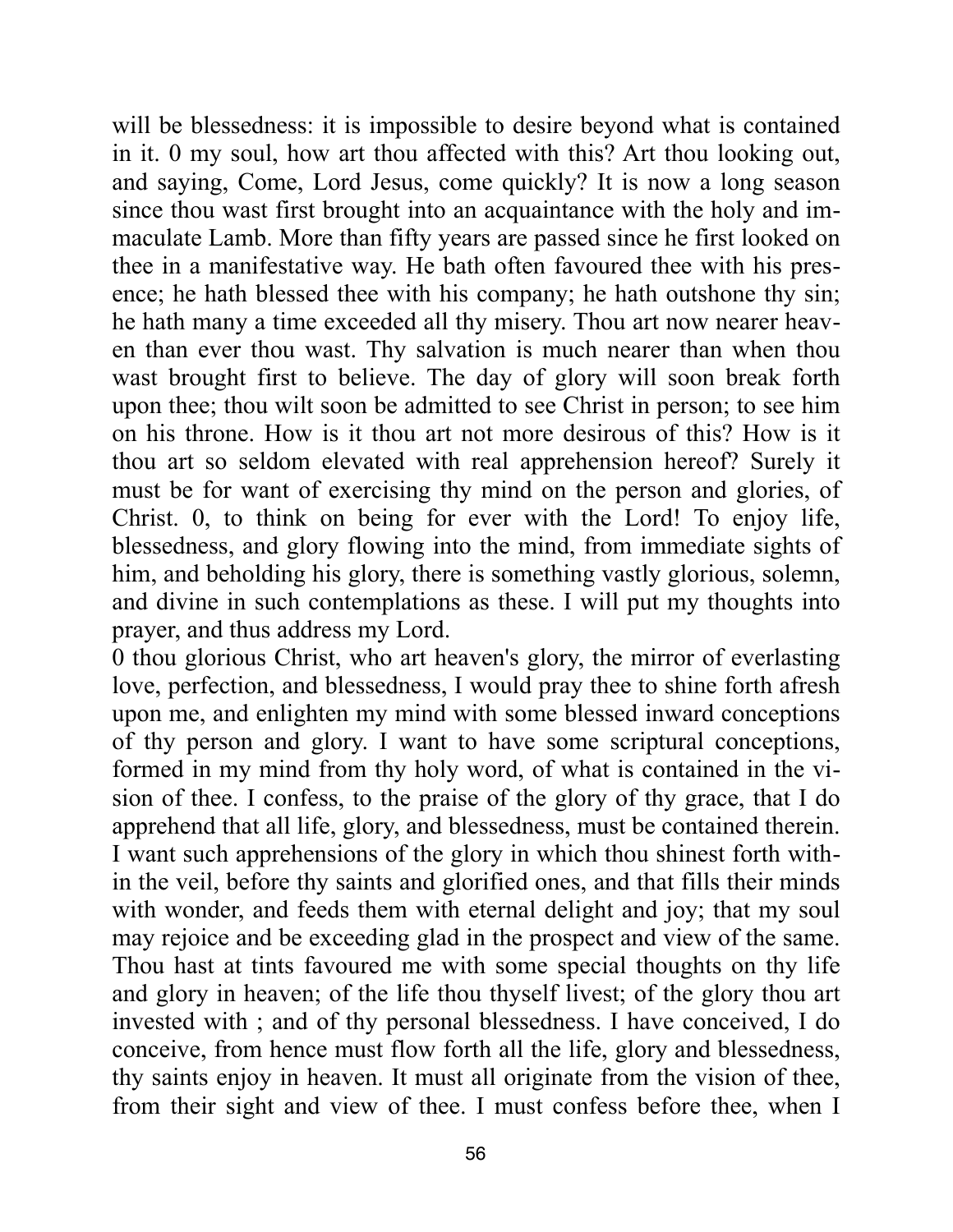have been thus favoured with real contemplation of thee, I have conceived more of eternal life, glory, blessedness, and heaven, than by any other thoughts whatsoever. I am fully persuaded, that were these apprehension fully and, powerfully to prevail in and on the mind, I could not but long to depart and to be with thee. Lord Jesus, I am fully persuaded it is spiritual and supernatural views of thee, formed in the mind by thy. holy Spirit, from the word of revelation, which only can raise up my heart to thee, and fix it eternally on thee. I conceive thus of it, that my mind, which is now enlightened by thee into a real apprehension of thy person, love, blood and righteousness, mercy and salvation, will, when it is disengaged from the body, be raised up to see thee in heaven; and in the real sight of thee, by sense and vision, enjoy all contained in eternal life, immutable glory, and endless blessedness. I would therefore pray, 0 thou blessed Christ, that thou wouldest so enlighten my mind, and establish my views and prospects of the same, as I may live in the constant belief of these eternal verities, and die in the real apprehensions of all thus expressed. Amen.

# **CHAPTER VIII. Concerning our Employment in the State of Glory, until our Lord shall descend from thence, at his Second Coming.**

As at death mortality will be swallowed up of life, and saints hereby will be immortal, so they will be fitted for perpetual exercise and employment in that state of eternal glory they will then enter upon. The state the saints of God are now in we style the state of grace; because, as it is altogether of grace that they should be called out of darkness into God's marvelous light, so whilst in this state, and to the very close of it, there is a most glorious display of the grace of the Eternal Three towards them. They are sinners, and sinful in themselves to the very moment they quit the body to enter heaven; therefore they are looking for the mercy of our Lord Jesus Christ unto eternal life. But when they are changed in their bodies by death, they enter on the state of glory. We call it by that term, because it is the state in which their souls are with Christ, and glorified, together with him. It is difficult with us to apprehend what it is for the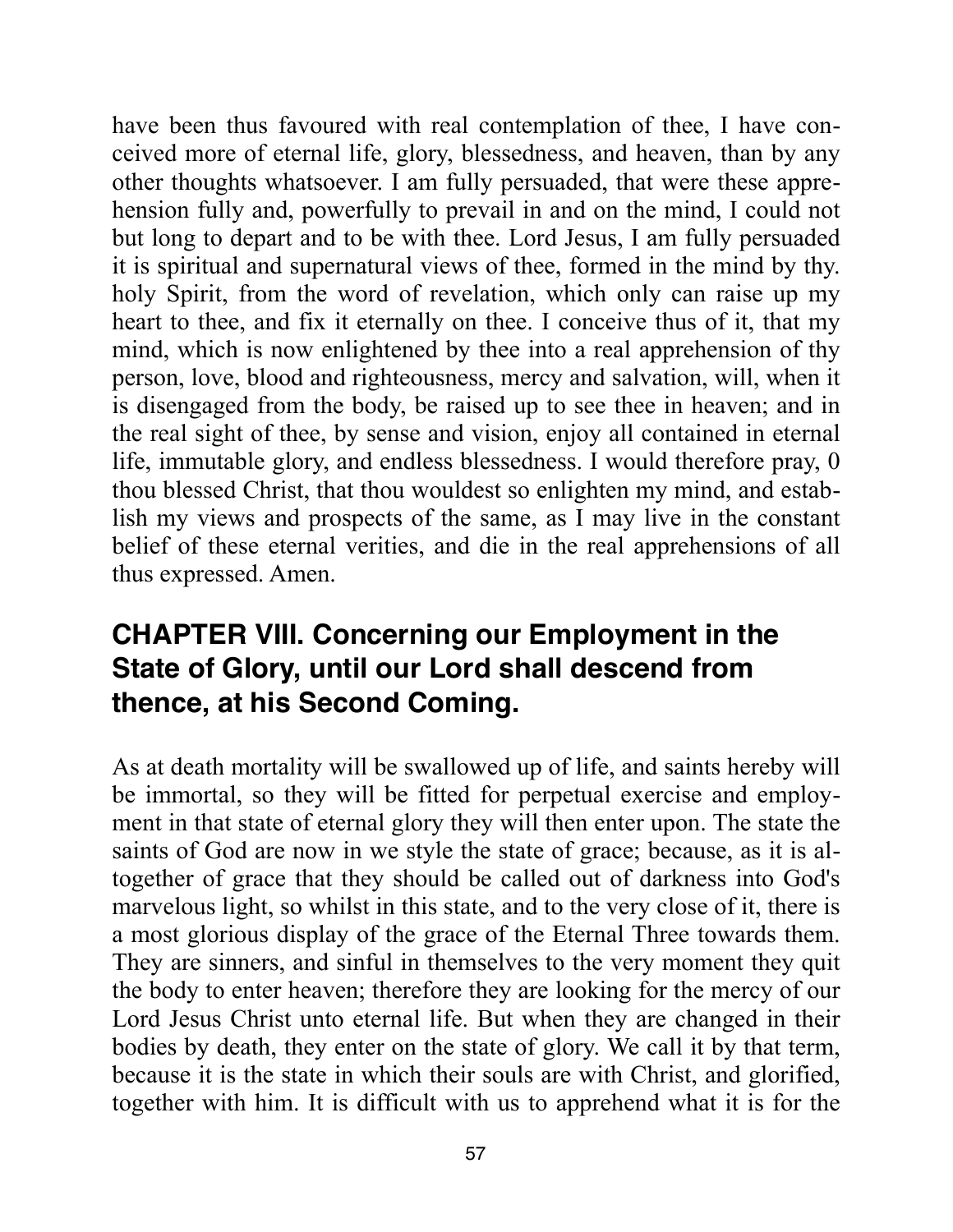soul to be glorified ; nor can we form any ideas of it, but from the word of revelation. The soul, or mind, or thought, or thinking faculty, is wholly intellectual. This will be without the body by death; when it is, it will be all life and activity it will be immortalized and raised up by the omnipotent power of Christ, so as to be immediately exercised in beholding Christ, in converse with him and this is to be glorified together with him, as the mind will be so enlightened by Christ, and he will so possess and dwell in it, as to be the object of blessedness and center of rest to the soul for ever. Like as, whilst in the body, saints in views of Christ receive that concerning him into their minds which sanctifies their affections, makes him glorious in their affections, and high in their esteem ; so in heaven, saints having a sight of Christ by the open vision of his Person, receive the same into their immortal minds, and a actual worship of him in heaven is the fruit thereof. It is a sight of Christ which glorifies the mind of the saint on his entrance into the state of glory, in which the glory of Christ is so displayed that it gives the title to it, and we say of it, such an one is removed to the state of glory.

Now, to speak of the employment of the glorified, it seems necessary to attend to the following particular, What those objects are which saints in heaven will see and converse with; what those subjects are which will engage their minds what that glory is which will be put upon them: and how long the present state of the glorified will continue whilst the state of the glorified will never be discontinued, yet the state or degree they are now in will be succeeded by a far more glorious one. The present state of the glorified will be succeeded by a glorious resurrection of their bodies to life immortal ; therefore, it is the employment of saints in the state of glory, until our Lord shall descend from heaven at his second coming, which is our subject.

To speak of the employment of the glorified saints. Life is a perpetual activity. The spirits of just men made perfect are constantly engaged and employed in the state of glory; their minds have incorporeal objects and subjects before them, most exactly suited to their disembodied spirits they have the person of Christ, as the Man in God, the God-Man; they see him; they behold all the glory of the essential majesty in him. The Three in Jehovah are not seen, but all their love is reflected on the saints in heaven, in the person of Christ, so as for all the love wherewith the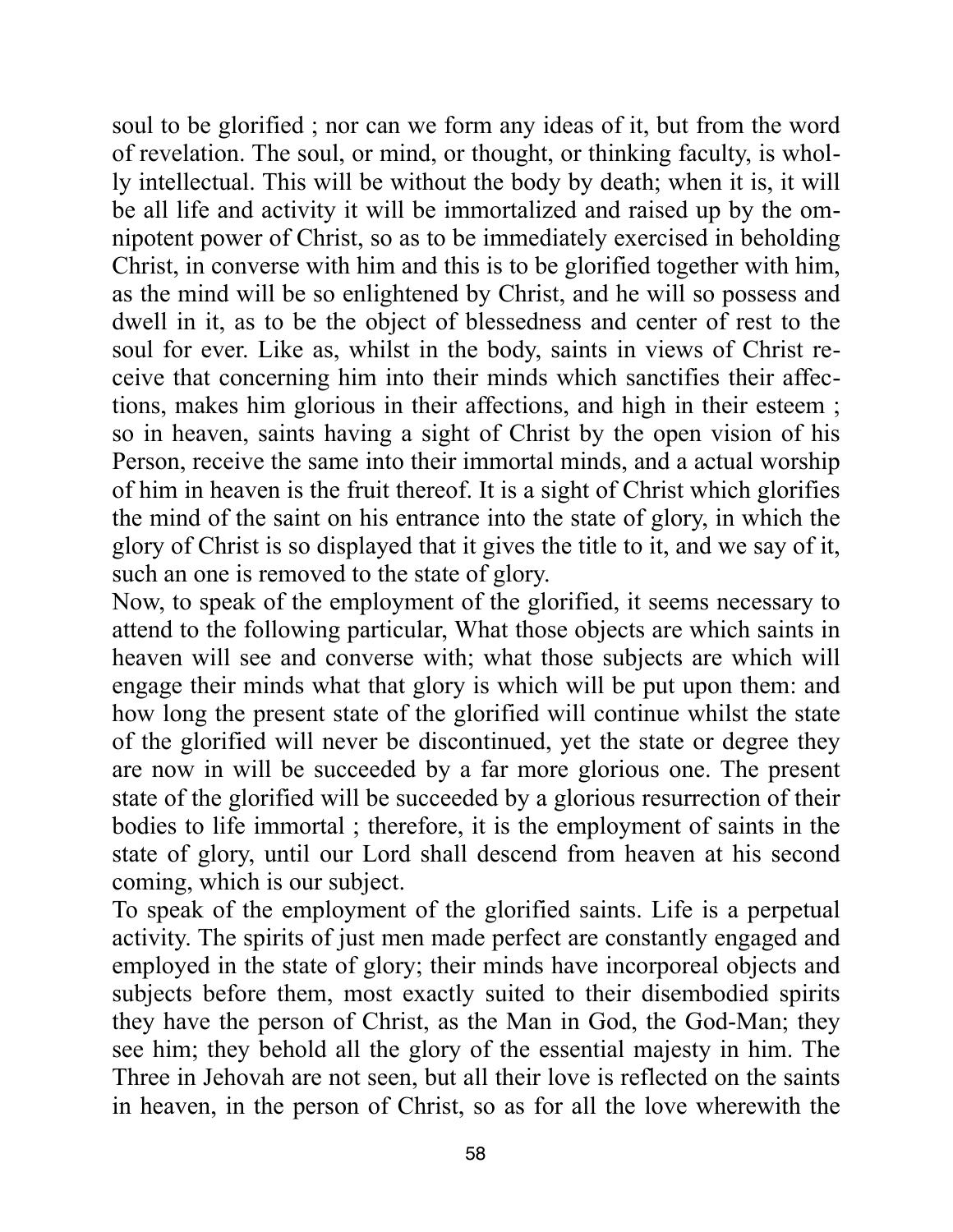Father, the Son, and the Holy Ghost, have loved the elect in Christ from everlasting, is enjoyed by them, and they have real fellowship with the Three in the Incomprehensible Essence, in the vision of Christ. This is one of the great objects and subjects then in which their minds are employed, the person of Christ, whom they see face to face; they see him as he is ; and in him they worship Father, Son, and Spirit, and give then glorious praise for all the acts of their eternal good-will towards them in Christ Jesus. . Saints in heaven will have friends and companions to converse with; they will have fellow-saints and fellow-worshippers; they will see each other in their own glorious disembodied forms. This will realize each to other, and make them familiar with each other; they will see elect angels in their glorious forms, and join them in worshipping God and the Lamb. Heaven, as a place, is the seat of worship for the glorified church. Christ, in person, is their immediate object of worship; it is in him they worship the Father and the Spirit. It is the vision of Christ which is their ordinance of worship, whom at present they see and behold, not so much in his essential and personal glory as in his Mediatorial glories. They see him as the Lamb that was slain, and worship him as such. John says, The four beasts, and four and twenty elders, fell down before the Lamb, having every one of them harps and golden vials full of odors, which are the prayers of saints. And they sung a new song, saying, Thou art worthy to take the book, and to open the seals thereof: for thou wast slain, and hast redeemed us to God, by thy blood, out of every kindred, and tongue, and people, and nation. And hast made us unto out God kings and priests: and zap shall reign on the earth. And I beheld, and I heard the voice of many angels round about the throne and the beasts, and the elders: and the number of them was ten thousand times ten thousand, and thousands of thousands of thousands; saying with a loud voice, Worthy is the Lamb that was slain, to receive power, and riches, and wisdom, and strength, and honor, and glory, and blessing. {Revelation. 5: 8, 9, 10, 11, 12}. This seems to denote that Christ, as Mediator, is most peculiarly honoured in heaven by elect angels and saints: they unite to praise him for his most precious blood shedding and death; they view him as the Lamb that was slain; they worship him as such; they ascribe their whole redemption to him; they worship God and the Lamb with equal, worship. Hence, then, the Prophet adds, And every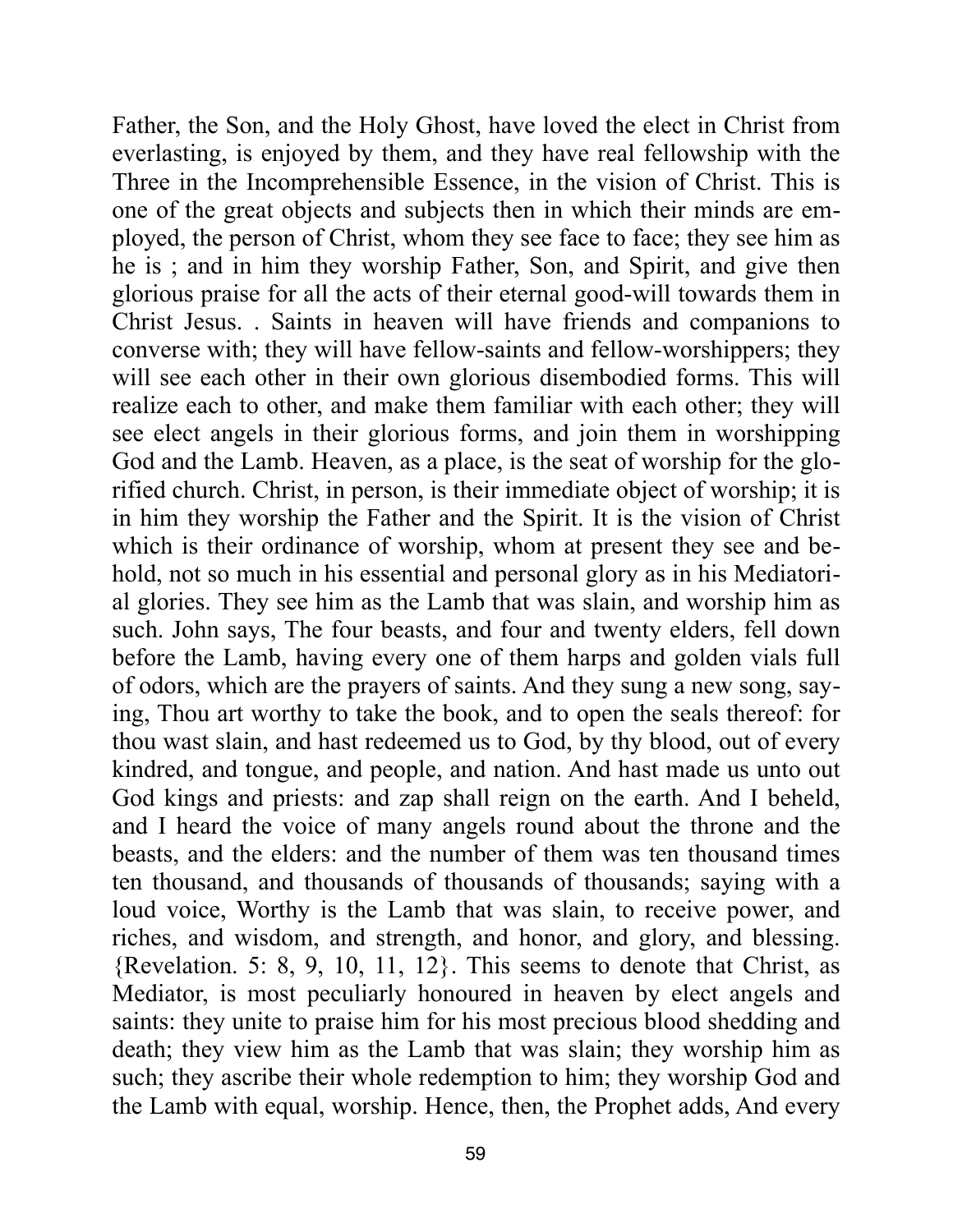creature which is in heaven, and on the earth, and such as are in the sea, and all that are in them, heard I saying, Blessing and honor, and glory, and power, be unto him that sitteth upon the throne, and unto the Lamb for ever and ever. He adds, And the four beasts said, Amen. And the Four and twenty elders fell down and worshipped him that liveth for ever and ever, Ver. 13, 14. It appears, that in worshipping Christ as Mediator, the Eternal Three in the one Incomprehensible Essence are included; and also, that at present the worship of heaven, or the worshippers in heaven, are most peculiarly engaged in extolling the Lamb of God, in triumphing in his complete salvation, in singing to the honour of his majesty, and in making his praise glorious for his conquest and victory over death ; and also for his righteous government of this present evil world, and his providential acts respecting his church in it. We have Gabriel, who standeth in the presence of, God, sent to inform Daniel what should befall the Jews in the latter time. See {Daniel 10: 10}. And why may it not be conceivable, that what is done on earth is recited in heaven especially as in the visionary scenes of the Revelation we have the repeated acclamation of saints pronounced : We give thee , thanks, 0 Lord God Almighty, which art, and vast, and art to come, because thou hast judged thus. I heard a loud voice saying in heaven, Now is come salvation, and strength, and the kingdom of our God, and the power of his Christ; for the accuser of our brethren is cast down, which accused them before our God day and night. And they sing the song of Moses the servant of God, and the song of the Lamb, saying, Great and marvelous are thy works, Lord God Almighty; just and true are thy ways, thou King of saints. If so shall not fear thee, 0 Lord, and glorify thy name? for thou only art holy ; for all nations shall come and worship before thee; for thy judgments are made manifest. And I heard as it were the voice of a great multitude, and as the voice of many waters, and as the voice of mighty thundering, saying, ALLELUIA, for the Lord God omnipotent reigneth {Revelation. 11: 17}. chap. {Revelation 12: 10; 15: 3, 4; 19: 6}. Now the taking all this into consideration, in its lowest degree, that it means only what is transacted in the church on earth; yet, as saints in heaven have still an interest in the saints on earth, it may be a part of their employment in glory to praise the Lord for what he doth for his church below, and for his fulfillment of his vast purposes and designs respecting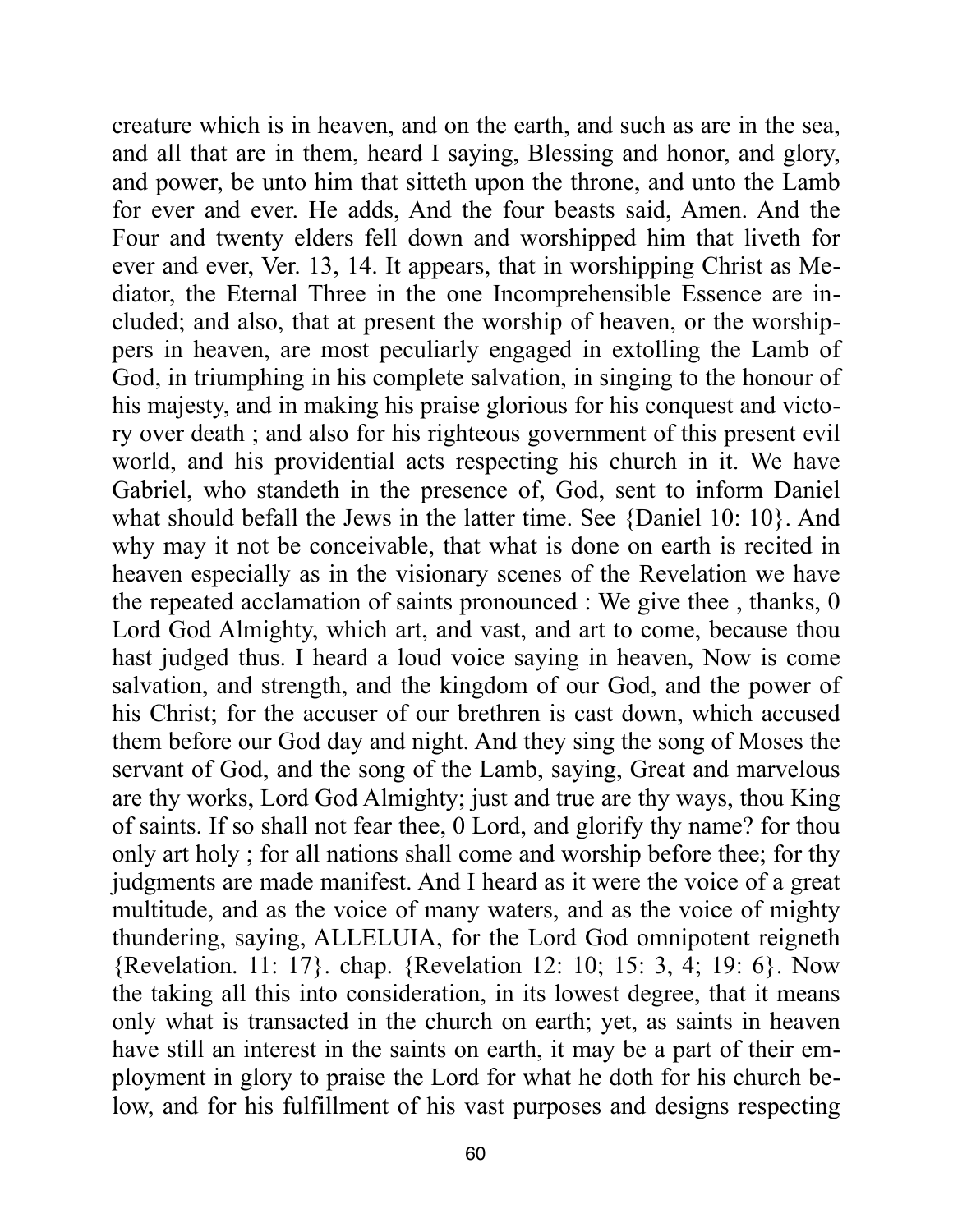his church, the world, and every creature in it. Some conceive concerning the intellect of angels, that they see all things in their causes and effects: not as God doth; at once, and in one point of view, but under and by the knowledge and comprehension which he is pleased to impart to their created minds. I should think the intellect of angels and of saints in heaven are equal; why then, seeing in Christ the whole volume of inspiration is contained, and the whole volume of grace, nature, providence, and every act and circumstance connected with it is unfolded ; may it not be the pleasure of our Lord to admit his beloved in heaven, into such views of what he is doing on earth, as may be entertaining to their minds, and engage the same to him in fresh acts of worship and praise? The vision of Christ; what he is to his church in heaven and earth; the glory he hath put on his saints, who are in his immediate presence; the grace he exercises on his saints in this our world; his constant translation of saints from earth to heaven; the personal and particular presentation of each saint on its arrival in heaven. Surely we may safely conclude these are the subjects on which the minds of glorified saints are perpetually exercised. And great and vast these are, such as none but the glorified can have any tolerable ideas of.

With respect to the glory which is enjoyed by the glorified, I should conceive it to be inward and outward. The first sight of Christ, and the first shine of his glory on the soul when it first enters heaven, must be when he receives it, and presents it faultless before the presence of his glory, with exceeding joy. This will transcend all that Christ ever yet did for us believers: he will look on us; he will shine within us. This will fill our minds with glory. We shall be fit for no other state but that of glory for ever; we shall by this sight of Christ, by his own act upon us, and within us, be immortal, impeccable, and glorious in our souls. This will be reflected by our minds, so as that rays of light and luster will be apparent; but the shine of Christ on all this, and the vision of him in his glory, will lift up beyond all description; so that the glory of all the glorified, both saints and angels, will be no glory, in compare with Christ's glory. When Christ shone first on us, it was a shine so glorious, that Peter styles it light, yea, marvelous light; yea, Christ's marvelous light. Who hath called you out of darkness into his marvelous light 1 Pet. 2, ver. 9. When Christ shines on the soul, immediately on its entrance into his immediate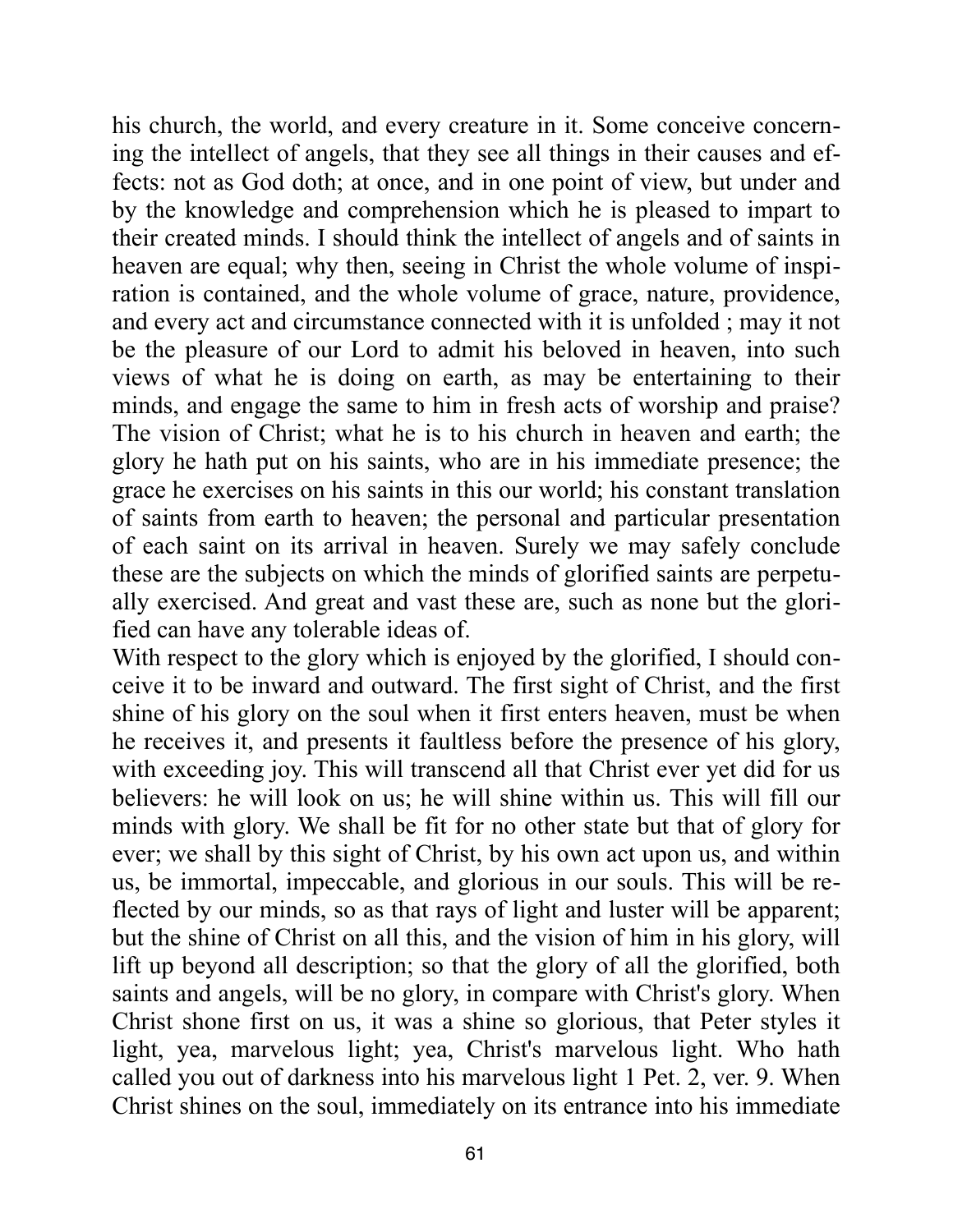presence in heaven, it is a glorious shine, such as fits the intellectual faculties of the mind for such views of Christ, with which it is to be favored. It is this which puts an inward and outward glory on the disembodied mind; it prepares it for an everlasting sight and converse with Christ for evermore: like as the revelation of Christ is the grace which fits us to live on Christ in the real exercise of faith on him, and communion with him ; and notwithstanding we are born again before this revelation of Christ is made in us, yet we did not, we could not live Christ in our minds, until he was revealed in us, from the word, and by, the Spirit; so we cannot be glorified, and live with Christ in heaven, until he receives our spirits, and shines in his own glory on them, and presents them before the presence of his glory, which he will do with exceeding joy. This will take place on our immediate entrance into heaven and by it we shall be fitted for the heavenly state, for the vision of Christ, and immediate communion with him in glory, and for living in his immediate presence for ever and ever. How our minds will be elevated, raised and glorified, with Christ's shining immediately within us, and upon us, we can have no correct conception of. What glory we shall behold in Christ, we shall never be able fully to comprehend. What the intuitive knowledge we shall receive of Christ into our minds, when we see him in his glory, and are filled immediately and fully with the indwelling of the Holy Ghost, who will then fill us with actual and personal knowledge of the Father's everlasting love to us in the person of Christ; what, 1 say, we shall then be the subjects of, and what we shall then know of Christ, never yet entered into any mind out of heaven. We shall not only be glorious, and glorified, by Christ looking upon us in his glory, and shining within us, and thereby making us inherently glorious, and by shining on us, and thus making us in our souls inwardly and outwardly glorious; but he will reflect his own glory in which he is seen, also upon us, which shall be the consummation of our souls in everlasting blessedness. All the saints of God will be thus blessed, thus engaged, and thus employed. until our Lord shall descend from heaven with a shout, with the voice of the archangel, and with the trump of God: -and the dead in Christ being raised, and the living saints being changed, then will be brought to pass the saying that is written,. Death is swallowed up in victory. But of this I shall say nothing; but having finished the subjects pro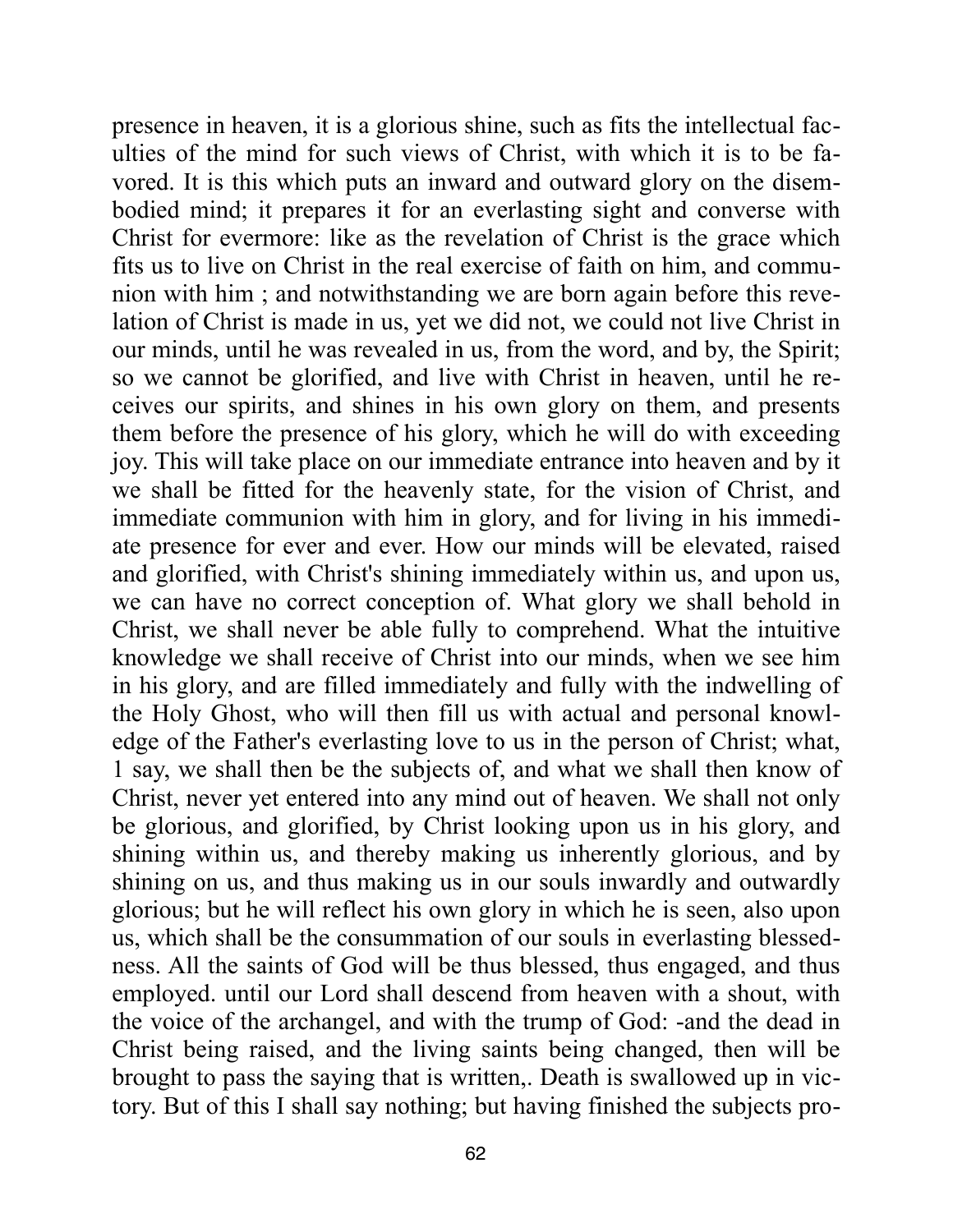posed, concerning the employment of saints in the state of glory, until our Lord shall descend from thence at his second coming, I will turn the substance of it into meditation and prayer.

O my soul! it is good for thee, who must shortly be removed to the house eternal in the heavens, to consider what thy entertainment will there be; what the sights and objects are which thou wilt there see and converse with; what those subjects are which thy mind will there be exercised on ; what thine employment will be. There are millions of saints got to heaven. There are more saints in heaven than there are now on earth ; they were all alike received ; they were all freely admitted ; they all see Christ in his glory; they have alike the same vision of him ; their glory and their glorification arise there from. 0 my soul! it is an apprehension of .what thy glorification will consist in, which will confirm thee in the true views of heavenly blessedness. As soon as thou hast left thy body, thou wilt be received by Christ into his kingdom of glory. He will shine on thee; he will present thee before the presence of his glory faultless. There- will be no sin in thee ; thy Lord will present thee in his own perfection as pure as if thou had never sinned. Keep this, 0 my soul, in thy remembrance. Jesus hath loved thee, and washed thee from thy sins in his own blood. His righteousness hides all thy transgressions; it adorns and covers thy whole person. Thou art made the righteousness of God therein, and thus thou art in Christ; then it must be very acceptable to thee to be where he is, to behold his glory. Thou wilt have company sufficient: holy saints, and holy angels. Thou art to worship with them. Thy employment will be very suitable, even to the present state of thy mind. Thou art well pleased to give Christ the entire glory of thy salvation ; to praise him for this will be a great part of thine employment there. It is the highest act of worship now on earth, to trust wholly in the blood and righteousness of the Lamb for everlasting life. It will be the constant act of all saints in glory to bless the Lamb for his most precious blood and death. Let me ponder on all this, and turn it into prayer.

0 thou most glorious Lord Jesus Christ, thou hast said, Because I live, ye shall live also. Thou livest as the head of thy church and people, a life of glory and immortality. It is thy pleasure to introduce all thy beloved, one and another of them, as seemeth good unto thee, into thy immediate presence within the vail. Thou wilt, in thine own appointed time, take